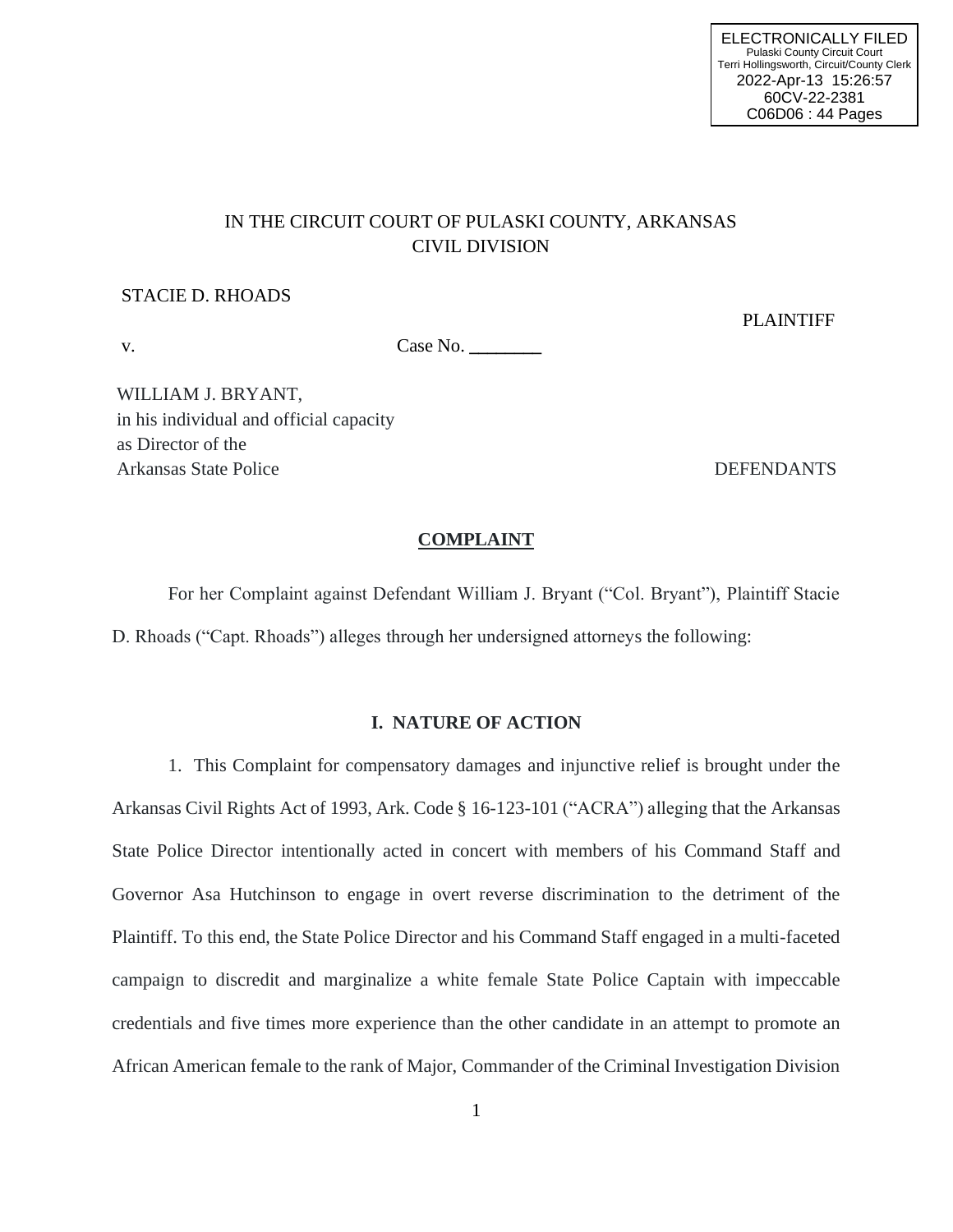("CID") notwithstanding that just eight months earlier, the State Police Commission had determined that the African American candidate lacked the qualifications to be promoted to this position. On two occasions, in November and December 2021, the Commission blocked the State Police Director's efforts to promote the African American female to this key leadership role, which remains vacant as of the filing of this Complaint.

2. As alleged herein in further detail, the Defendant's efforts to discredit the Plaintiff and manipulate the promotional process for the sole purpose of promoting an unqualified candidate to lead the CID solely because she is an African American included the following wrongful actions:

- a. Taking the unprecedented action of opening a pretextual, bogus criminal investigation of a "missing rifle" from an evidence vault that the Plaintiff had been responsible for in her previous role when, in fact, the participants in this scheme knew or should have known that the rifle was in the evidence vault all along;
- b. Attempting to prevent a highly respected Highway Patrol Commander from filing an official complaint with the Department of Public Safety ("DPS") after he learned what had occurred during the pretextual criminal investigation of the so-called "missing rifle" by threatening to file a baseless complaint against him if he exposed their actions by submitting an official complaint to DPS;<sup>1</sup>
- c. Excluding the Plaintiff from any involvement or knowledge of key decisions affecting CID, while keeping the African American candidate for promotion in the loop, notwithstanding

<sup>&</sup>lt;sup>1</sup> To the credit of the Highway Patrol Major, he refused to bow to the threat made by a member of the Director's Command Staff and filed an official complaint, resulting in an extensive investigation by DPS/OPS that is expected to be reviewed by the Secretary of DPS in the near future.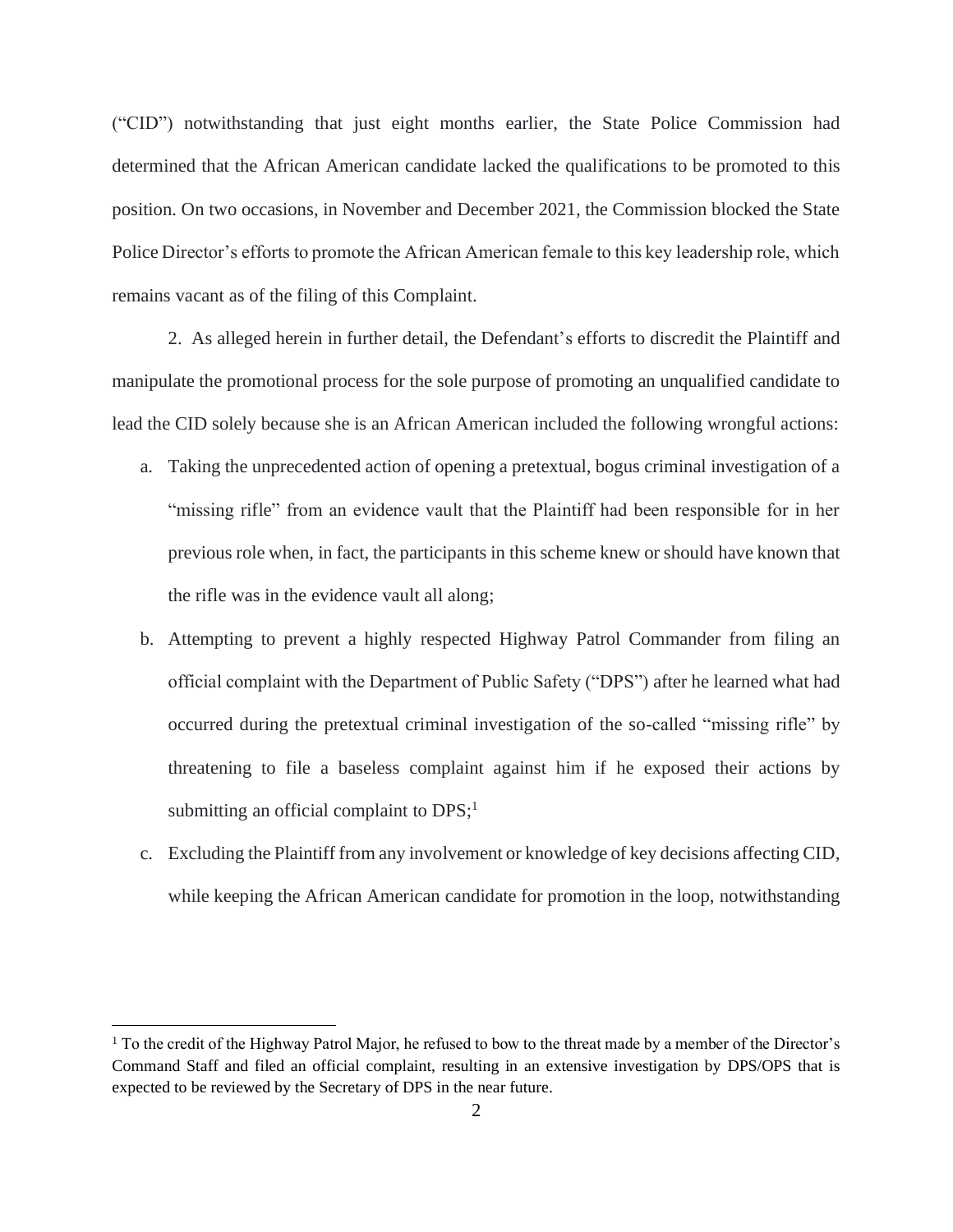that the Plaintiff had recently been promoted and given Assistant Division Commander duties;

- d. Directing the African American candidate for promotion to issue an unprecedented Division-wide directive, without cause, prohibiting anyone in CID from communicating with the Plaintiff, thus falsely creating the impression that the Plaintiff had engaged in, or was under investigation for, serious wrongdoing when in fact she was not;
- e. Falsifying the personnel records of the African American candidate who had also applied for promotion to the position of Major, CID Commander and misrepresenting to the State Police Commission that she, as well as the Plaintiff, was entitled to the statutory veteran's preference for promotion while knowing that representation was patently false;
- f. Acknowledging during two executive sessions of the State Police Commission in late 2021 that the African American candidate's race was a factor, allegedly the only factor, behind the Director's recommendation to promote that candidate to the position of Major, CID Commander;
- g. Acting in concert with Governor Hutchinson to improperly interfere in the promotional process by having the Governor make phone calls to at least three State Police Commissioners pressuring them to "to support the Director," implying that the Governor had appointed them to the Commission with the expectation they would serve as the Director's "rubber stamp."

3. Despite the Commission's refusal to bow to the Governor's pressure, these race-based discriminatory actions constitute clear and deliberate violations of ACRA, the equal opportunity employment policies established by DPS, and the statutory framework for promoting ASP personnel. But for the Defendant's unlawful consideration of race, Plaintiff would have been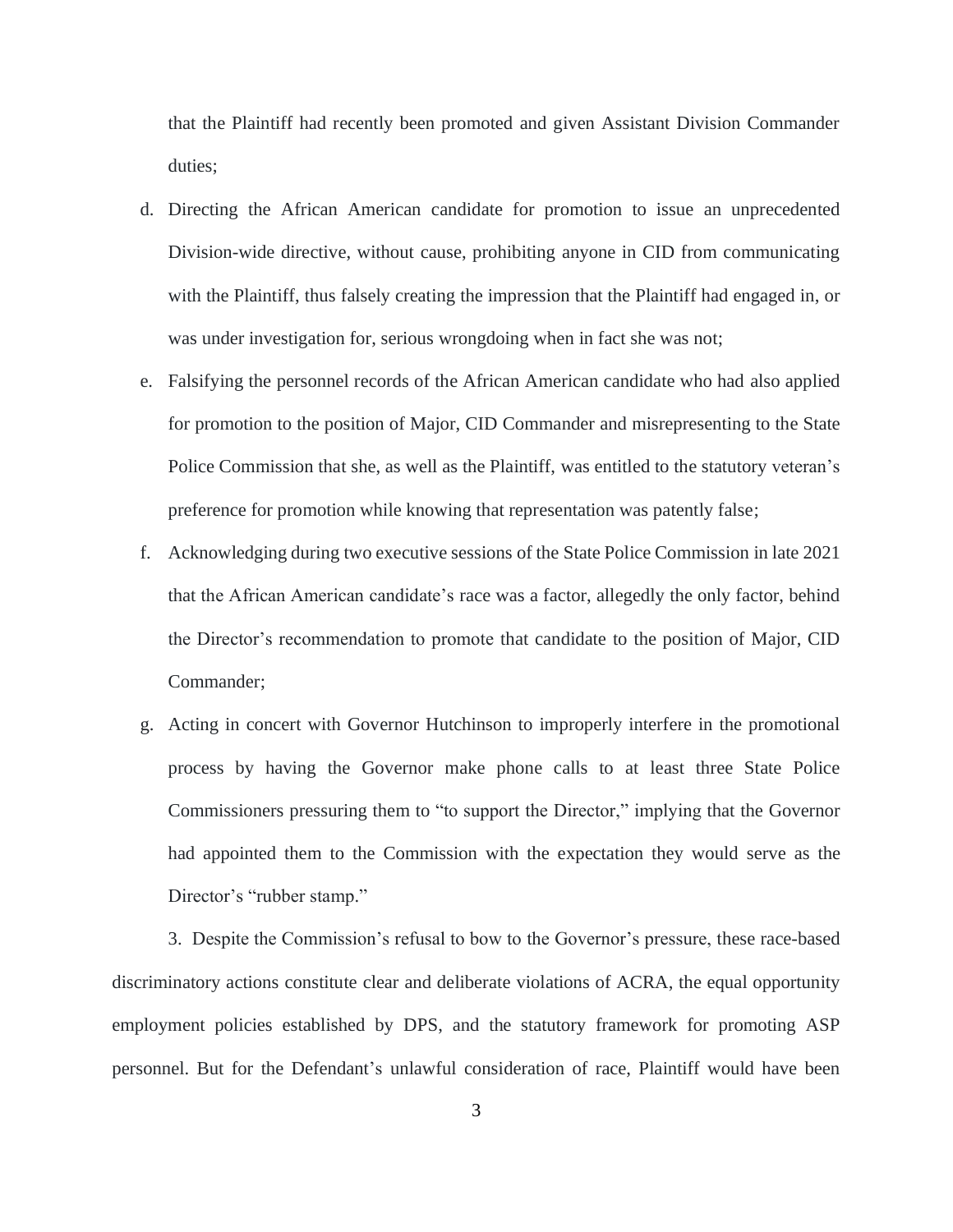promoted to the position of Major, CID Commander on November 10, 2021. Accordingly, Plaintiff seeks: (i) backpay and other compensatory damages recoverable under ACRA; (ii) permanent injunctive relief pursuant to Ark. Code § 16-123-108 prohibiting Col. Bryant from causing or permitting any employee of the ASP to retaliate or interfere with the Plaintiff in the performance of her duties or from doing so himself; and (iii) reimbursement for the costs of this action, including her reasonable attorneys' fees.<sup>2</sup>

#### **II. THE PARTIES**

4. Captain Rhoads is a Caucasian female and a 24-year veteran of the ASP who currently holds the position of "Captain, CID Special Operations." Prior to joining the ASP in 1998, Capt. Rhoads served in the U.S. Marine Corps. Capt. Rhoads started her CID career early on, joining an ASP-DEA narcotics strike force after only a few years as a Highway Patrol trooper. For the past twenty-one (21) years, Capt. Rhoads has held various investigative and supervisory roles in CID. Her performance record is spotless, and her personnel file is full of accolades and evidence of her many accomplishments both as an investigator and a leader. Capt. Rhoads' distinguished CID

<sup>&</sup>lt;sup>2</sup> In accordance with the undersigned counsel's obligations under Rule 11, the allegations in this Complaint are based on a four-month investigation. Counsel's pre-litigation investigation included numerous interviews and follow up communications with current and former ASP personnel (resulting in multiple sworn Affidavits) and the review of more than thirty (30) gigabytes of digital data obtained from the ASP under the Arkansas Freedom of Information Act, § 25-19-105 ("FOIA"), which included tens of thousands of internal ASP e-mails, text messages, internal documents, and phone records. ASP has not yet responded to a March 30, 2022 FOIA request seeking all e-mails from Dec. 1, 2021 through Feb. 15, 2022 to or from Col. Bryant and his Command Staff (including deleted e-mails) that include the following search terms: Stacie, Rhoads, Rhodes, Paulette, Warde, Ward, ASPC, Commission, Governor, Gov, Gov., Asa, Hutchinson, missing gun, promotion, black female, African American, CID Major, Mars, and lawsuit.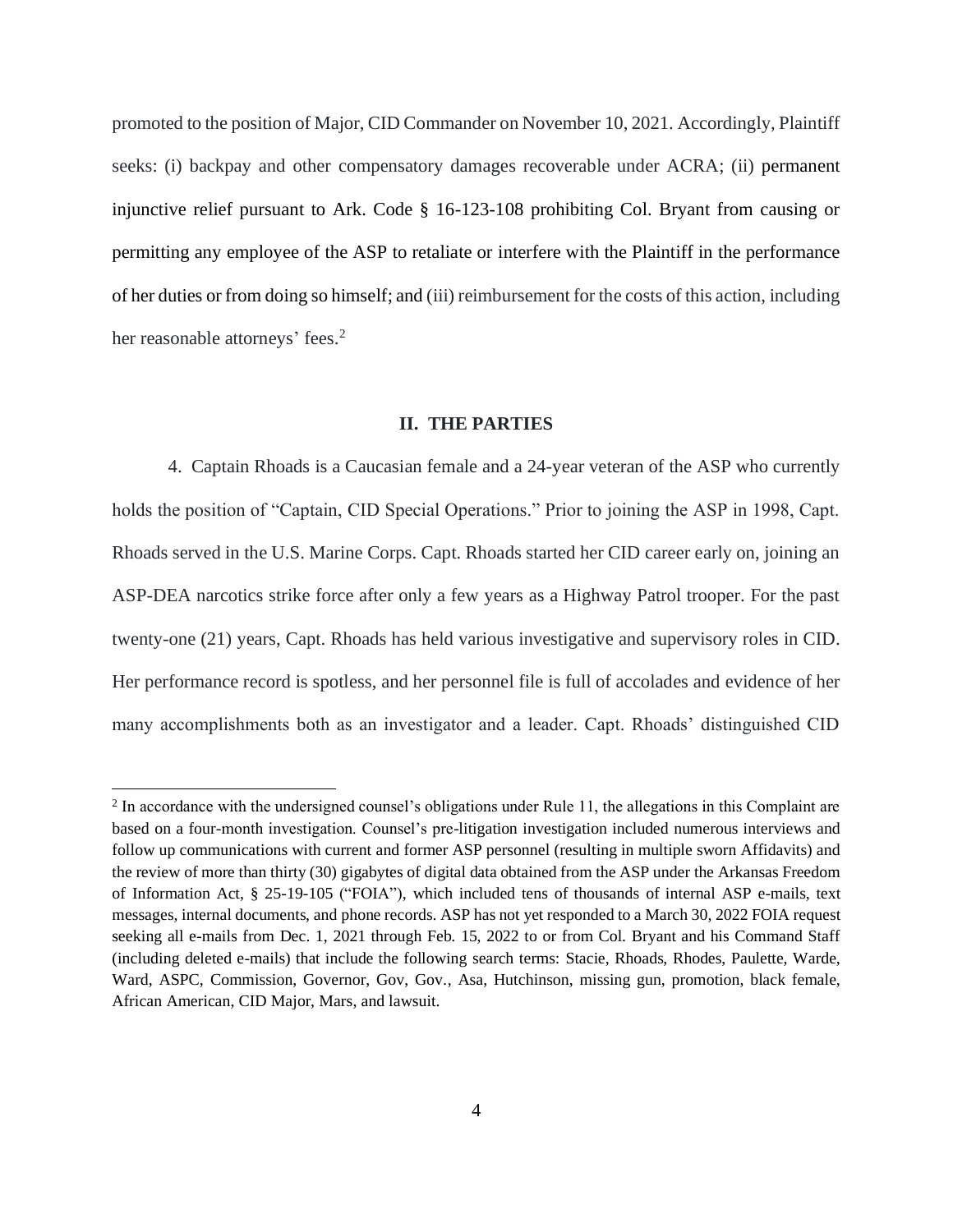career and accomplishments are well known within the ASP. In addition to her strong work ethic and reputation as a tenacious and effective investigator, Capt. Rhoads' leadership skills have earned her the admiration and respect of her ASP peers and subordinates – many of whom consider her to be a mentor and role model. Beyond the ASP, Capt. Rhoads is highly respected by virtually every federal and state prosecutor, sheriff, and police chief in Arkansas and has often been the first person they call when dealing with a difficult or high-profile criminal matter.

5. Col. Bryant is the Director of the ASP and has held that position since being appointed to that role by Gov. Hutchinson on January 12, 2015. Col. Bryant serves at the pleasure of the Governor.

#### **III. JURISDICTION AND VENUE**

6. The Circuit Court of Pulaski County, Arkansas is the proper venue for this action.

7. The Circuit Court of Pulaski County, Arkansas has jurisdiction of the subject matter of this Complaint, and the Defendants are subject to the personal jurisdiction of this Court.

#### **IV. EXHAUSTION OF ADMINISTRATIVE REMEDIES IS NOT REQUIRED**

8. Unlike Title VII of the Civil Rights Act, a plaintiff seeking relief under ACRA is not required to exhaust their administrative remedies. As  $$16-123-107(c)(B)(2)(A)(iii)$  of ACRA makes clear, a plaintiff seeking relief under ACRA may extend the statute of limitations by filing an EEOC complaint, but there is no requirement to do so.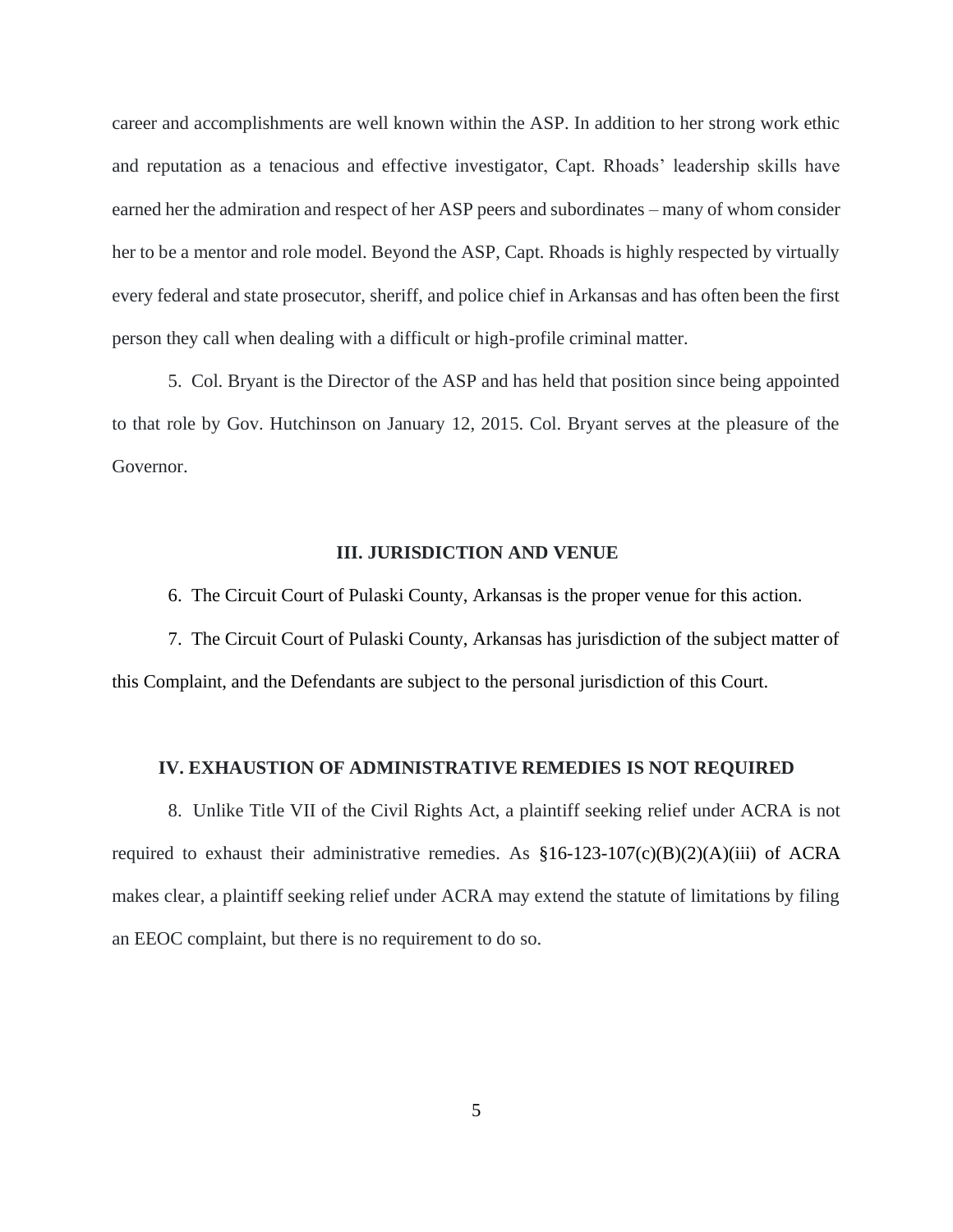#### **V. FACTUAL ALLEGATIONS**

# HISTORY OF ASP's DISCRIMINATORY HIRING AND PROMOTIONAL PRACTICES THAT RESULTED IN JUDICIAL SUPERVISION FOR ALMOST THREE DECADES

9. On February 1, 1978, the United States Department of Justice ("DOJ") filed an employment discrimination lawsuit in the U.S. District Court for the Eastern District of Arkansas against the Arkansas State Police ("ASP"). The Complaint alleged that the ASP had engaged in a pattern or practice of unlawful employment discrimination against African Americans and women on the basis of race and sex. Later that day, a Consent Decree was entered between the DOJ and the State of Arkansas, the purpose and intent of which was to ensure that African Americans and women were not disadvantaged by the hiring, promotion, assignment, and other employment policies and practices of the ASP.

10. Thirteen years later, on September 27, 1991, African American employees of the ASP filed a class action complaint against the ASP, alleging that the ASP had engaged in unlawful employment discrimination against them and other African American state troopers. (See *Tappin v. ASP,* Case No. 4:91-CV-627 (E.D. Ark.). By way of relief, the plaintiff in *Tappin* sought the enforcement of the terms of the 1978 Consent Decree. The two actions were consolidated, and class action status was granted. On October 6, 1995, a Settlement Agreement patterned after the 1978 Consent Decree was approved.

11. On November 24, 2003, a joint motion was entered by the plaintiff and defendants to modify the Consent Decree. On September 22, 2004, U.S. District Court Judge Susan W. Wright granted the motion to modify the Consent Decree and ruled that the Consent Decree would remain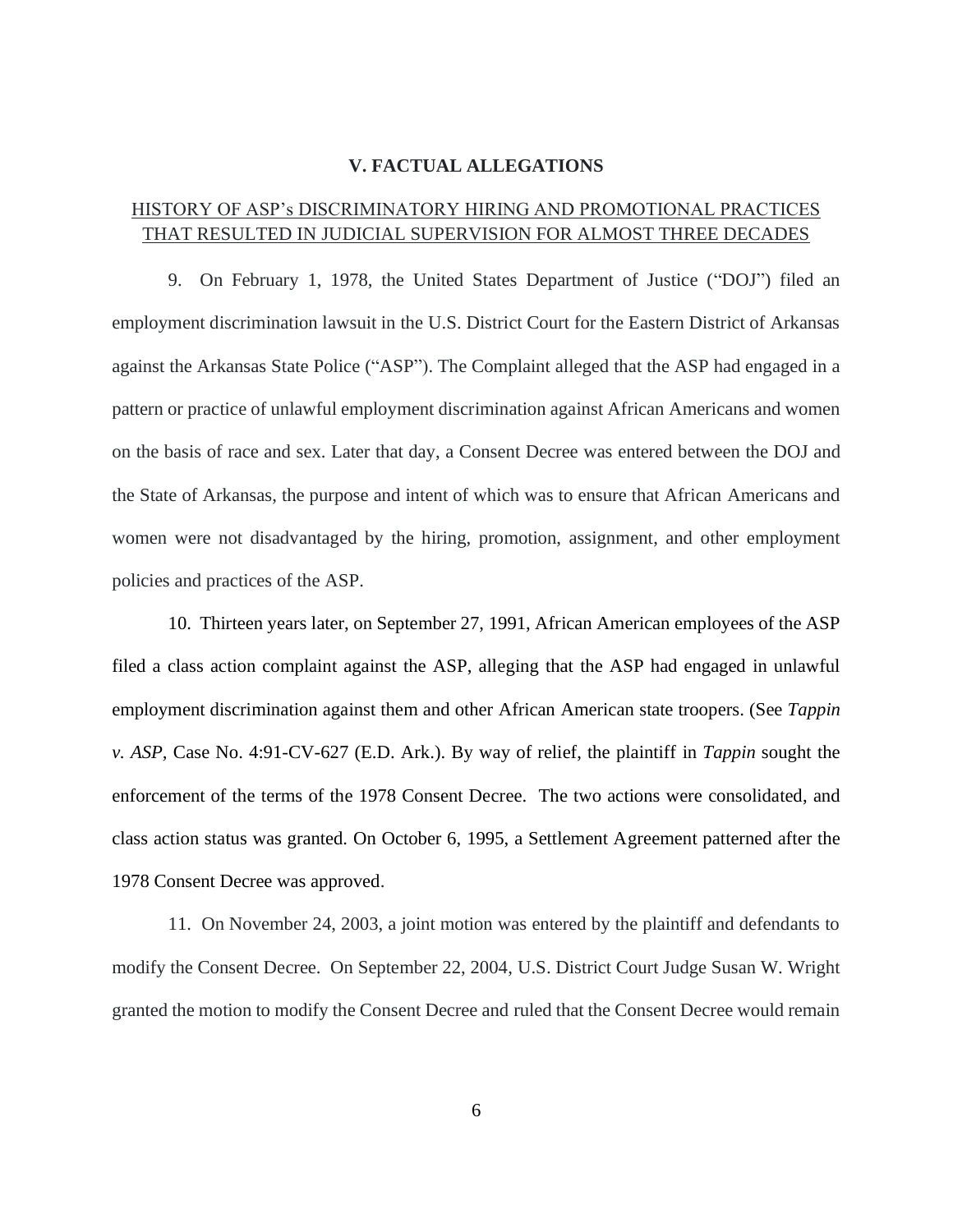in effect for two years from the date of the Order. The Consent Decree expired on September 23, 2006, and the DOJ closed the case.

12. The case thereafter proceeded solely pursuant to the "Tappin Settlement Agreement." On November 21, 2006, Judge Wright held a hearing on the ASP's "Renewed Motion to Terminate the Court's Supervision of the "Tappin Settlement Agreement." On March 28, 2007, Judge Wright entered an Order granting ASP's motion, thereby ending almost three decades of federal court supervision of the ASP's hiring and promotional practices.

13. From March 28, 2007 until April 13, 2022, the ASP has not implemented an affirmative action plan.

# ASP HIRING AND PROMOTIONAL PRACTICES FOLLOWING THE TERMINATION OF THE FEDERAL COURT'S SUPERVISION THEREOF<sup>3</sup>

14. Absent federal court supervision, the hiring and promotional practices of the ASP have deteriorated badly to the detriment of the agency's sworn personnel. While disregarding the Commission's authority to select the best qualified candidate for promotion (as explained below), Col. Bryant and certain members of his Command Staff have manipulated the promotional process and withheld relevant information from the Commission for the purpose of allowing Col. Bryant to make unilateral promotional decisions – many of which have been based on cronyism and other

<sup>&</sup>lt;sup>3</sup> Although the Arkansas courts have not addressed the question whether a Complaint alleging reverse discrimination is governed by the "notice pleading" referenced in Rule 8 of the Arkansas Rules of Civil Procedure or whether more details are required, courts in several other jurisdictions have imposed a higher pleading standard on plaintiffs in such cases. This requirement finds further support in the U.S. Supreme Court's decision in *Comcast Corp. v. National Association of African American-Owned Media et al.*, No. 18-1171 (2020). Therefore, the undersigned counsel has provided a level of detail in this Complaint that would satisfy both "notice pleading" and the higher standard of pleading which the Arkansas Supreme Court may require when called upon to address this unsettled issue of civil procedure.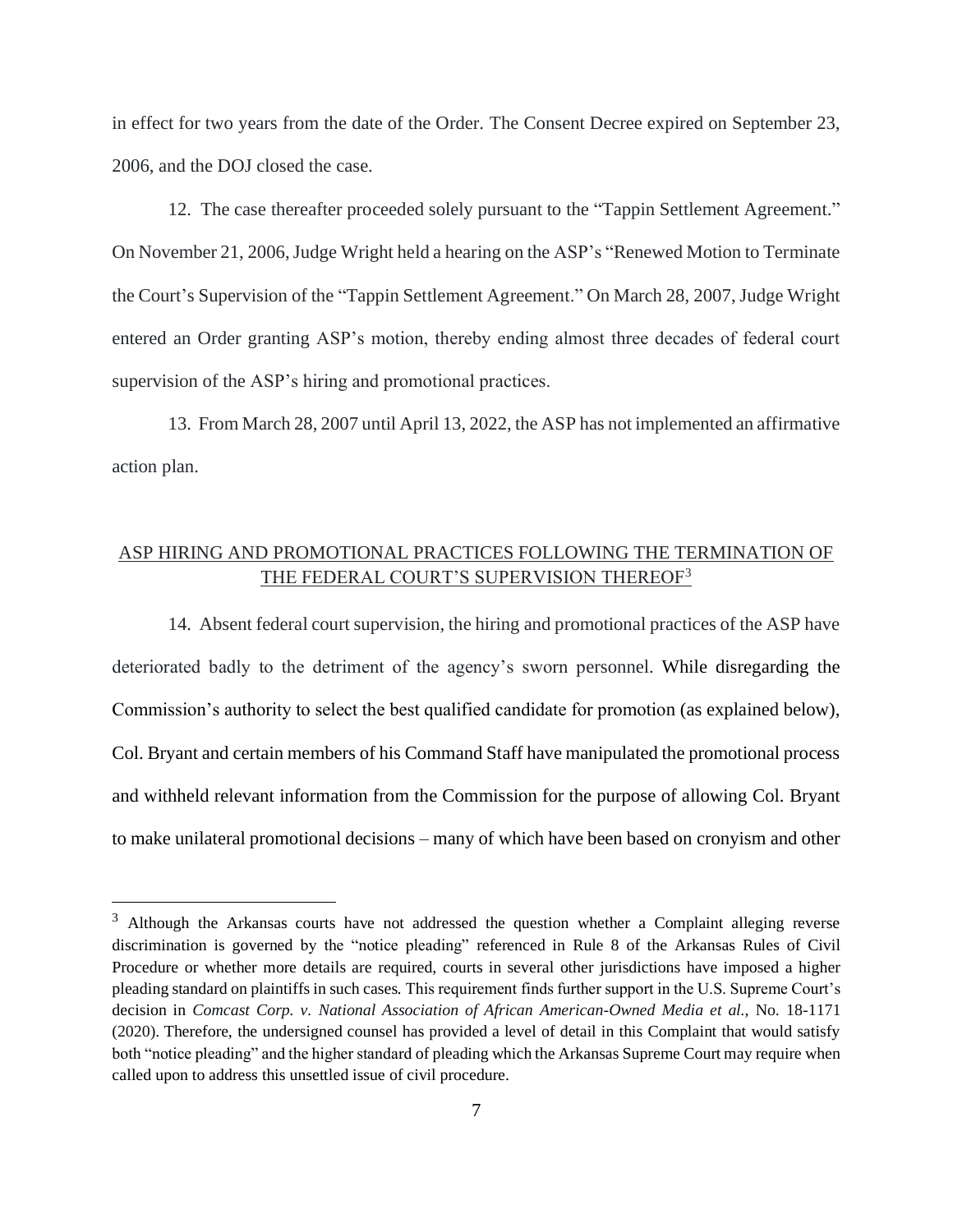improper considerations without regard to merit, experience, qualifications, or the statutory preference to which veterans are entitled. Likewise, in recent years, Col. Bryant has interfered with the hiring process for new state troopers in a manner that plainly violates DPS' equal employment opportunity policy, which states:

"It is the policy of the Department to recruit, select, hire, train, transfer, upgrade/promote, and discipline without regard to race, color, religion, national origin, age, sex, disability, genetic information, *or any other non-merit-based factor."*

DPS 101(emphasis added).

15. For at least the past twenty years, "[t]here [have been] seven steps in the ASP trooper application process: <sup>4</sup> (1) Physical Assessment Test; (2) Written Examination; (3) Polygraph exam; (4) Background check; (5) Oral Interview with Committee;<sup>5</sup> (6) Oral Interview with the Director; and (7) Medical & Psychological Examination."<sup>6</sup> In recent years, this process has been carried out under the supervision of a Captain and two Lieutenants who are assigned to ASP's Administrative Services Division.

16. The Arkansas Commission on Law Enforcement Standards ("CLEST") has enacted rules that establish minimum requirements for hiring processes used by law enforcement agencies. Among other things, Rule 1002 requires that every candidate for employment as a police officer must be "interviewed personally by the department head or his representative or representatives." During Col. Bryant's administration, he has declined to delegate this requirement and, with rare

<sup>4</sup> ASP's Consent Decree Hearing Brief, *Tappin v. ASP*, Case No. 4:91-CV-627, p. 6 (E.D. Ark).

<sup>5</sup> This Committee consists of trained evaluators from other law enforcement agencies.

<sup>&</sup>lt;sup>6</sup> As a matter of law, the ASP Commission must give its approval of the final list of Troop School recruits who are recommended to the Commission by the Director. Ark. Code 12-8-103(a)(3).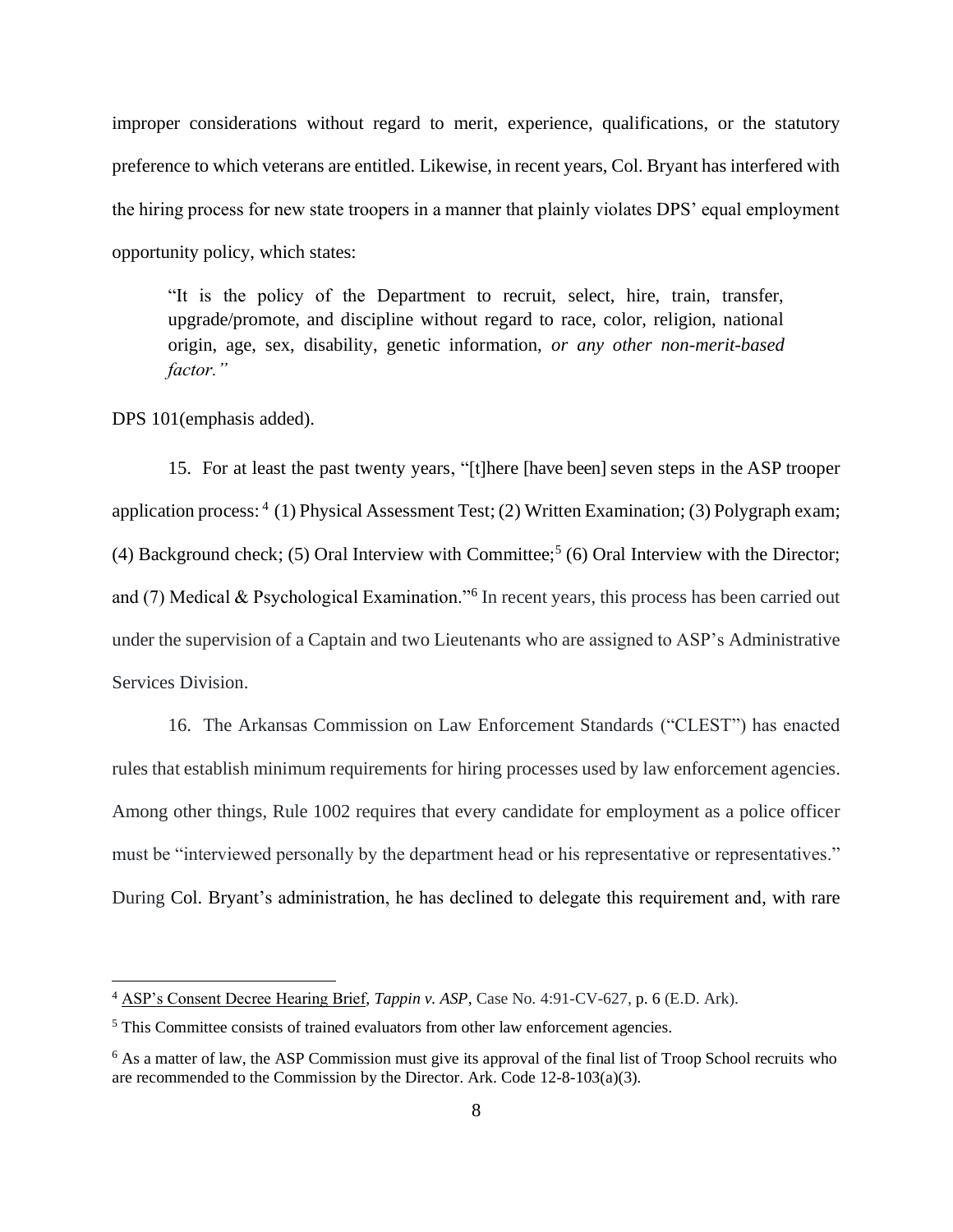exceptions, has personally interviewed every candidate who has made it through the first five (5) steps of the process set forth above. In a departure from the practice of previous Directors, Col. Bryant has also insisted on giving his personal approval of each candidate selected to attend basic training for ASP recruits, which is commonly referred to as "Troop School." For that purpose, Col. Bryant has convened a meeting at the end of the selection process with the Captain and two Lieutenants who have the responsibility to ensure that the selection process is carried out in a fair and impartial manner, without improper influence. For the past two years, Col. Bryant has been accompanied in this meeting by Major Charles Hubbard, a member of the Director's Command Staff who oversees the Administrative Services Division.<sup>7</sup>

17. During this meeting, the Captain and the Lieutenants have used a "whiteboard" to show Col. Bryant and Major Hubbard the photos and names of the candidates they have selected as recruits for the next ASP Troop School as well as the county of their intended assignment to the Highway Patrol Division following graduation. During this part of the meeting, Col. Bryant has exercised his discretion and authority to question whether certain candidates should be hired as recruits and has, on occasion, vetoed the recommendations of the Captains and Lieutenant who oversee the selection process.

18. Following his one-on-one interview with candidates and during the meeting described above, Col. Bryant has occasionally expressed concerns about certain candidates and refused to approve certain qualified candidates based solely on their race, gender, and sexual orientation – often explaining the basis for his concerns in shockingly inappropriate terms. For example – as established by sworn Affidavits from senior ASP personnel with first-hand knowledge of the

<sup>7</sup> The Administrative Services Division includes recruiting, training, and human resources.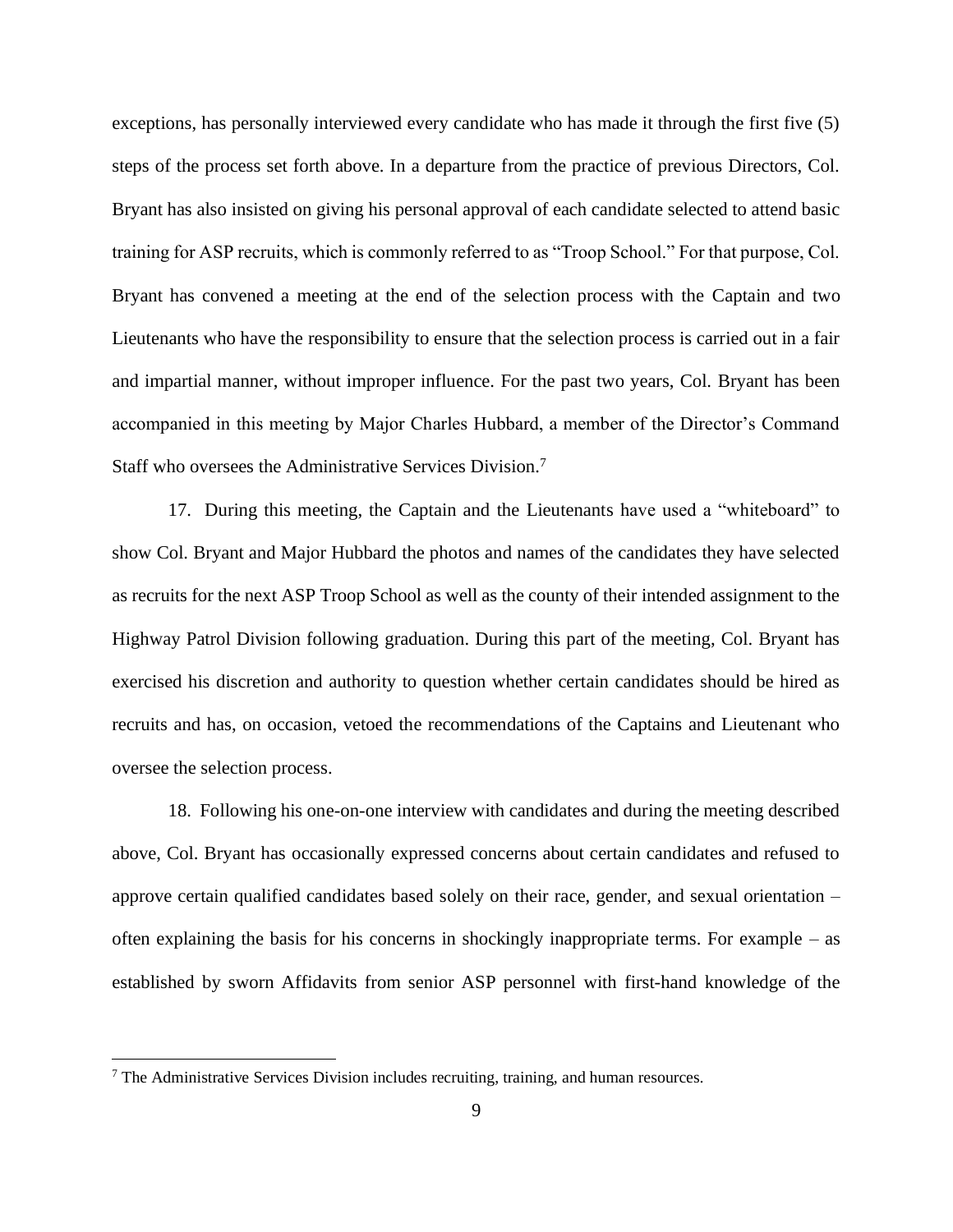Colonel's highly inappropriate remarks – during the 2020 and 2021 recruit selection process, Col. Bryant expressed concern and/or disqualified certain minority, female, and gay candidates while making the following statements in the presence of other ASP personnel, to-wit:

- a. Col. Bryant expressed concern about a Latino candidate from Southeast Arkansas, saying that he "*might be a plant for the Cartel*."
- b. Col. Bryant expressed concern about an African American candidate who worked for the Department of Corrections, referring to him as a "*gang banger*."
- c. Col. Bryant expressed concern about a Hispanic female candidate, saying "*I can't believe you guys let her through*." Col. Bryant went on to explain that he thought this candidate might be dating a former DEA agent with a questionable record and that he didn't want this candidate "*feeding information*" (presumably about narcotics trafficking) to this former DEA agent. Without further explanation, Bryant later refused to approve this candidate's appointment to Troop School.
- d. Col. Bryant expressed concern about a highly qualified Hispanic female candidate who was then a deputy sheriff in Northwest Arkansas, saying without explanation that he "needed to call the sheriff" to obtain more information about her.
- e. Through Major Hubbard, Col. Bryant identified an openly gay candidate who was arguably the best qualified candidate that had gone through the selection process and informed the two Captains and Lieutenant that "*he was the one we didn't like*." After Col. Bryant refused to approve that candidate, one of the Lieutenants asked Major Hubbard if they could revisit that decision. Major Hubbard replied by saying there was "*more to it*" and that the Lieutenant "*should leave it alone*."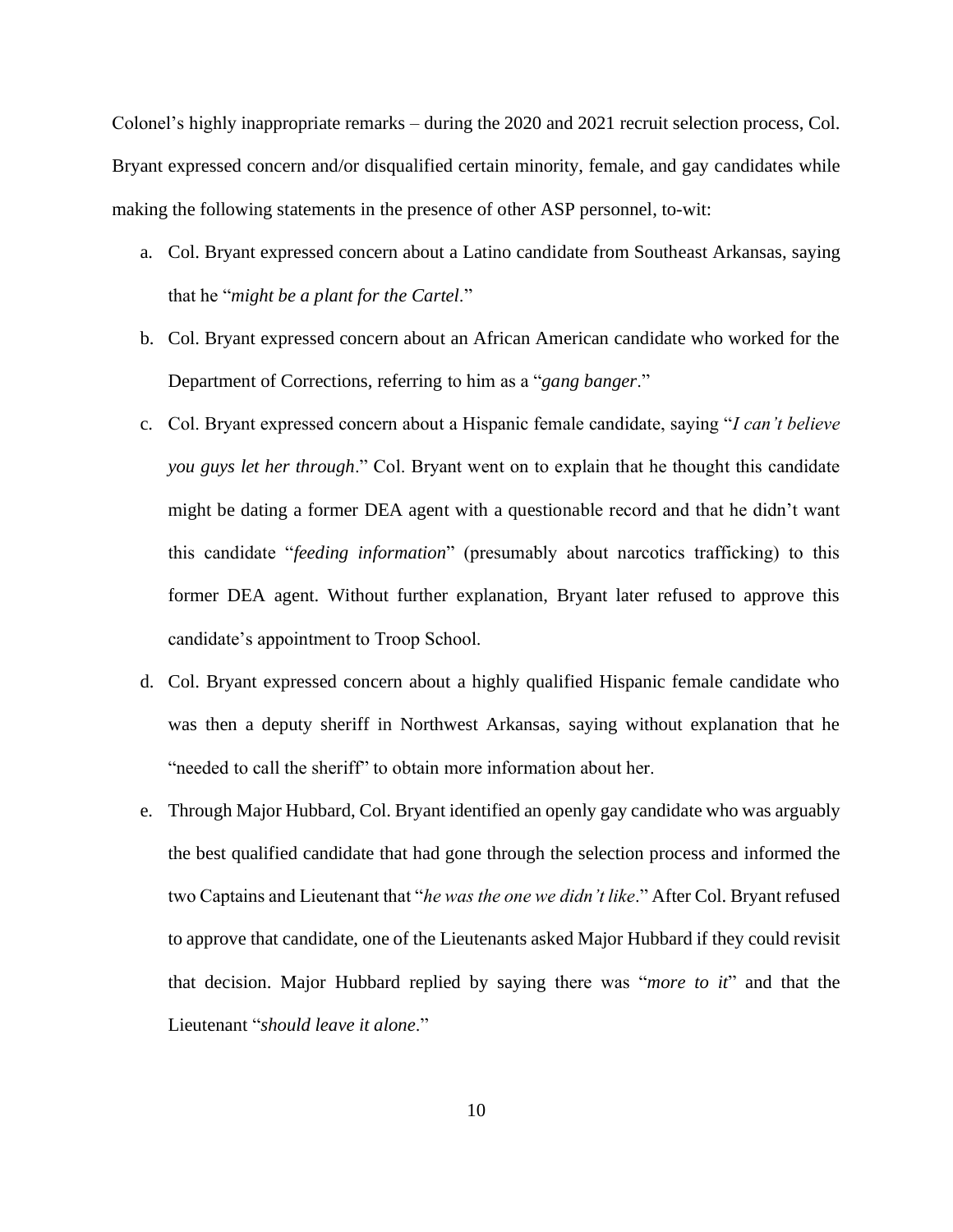f. Col. Bryant openly questioned whether three female candidates would be tough enough to make it Troop School.

19. Col. Bryant's inappropriate, baseless comments and preconceived notions about certain types of people have been on full display during the promotional process as well. Col. Bryant made a practice of interviewing every qualified candidate for promotion to every rank. These interview sessions have not been scripted or approved by the Administrative Services Division and have often revealed the Director's conscious or subconscious bias against certain protected classes of ASP employees.

20. For example, between 2018 and 2020, a highly qualified Highway Patrol Senior Corporal with an excellent service record who would be eligible to retire with full benefits in the next few years, applied twenty (20) times for promotion to the rank of Sergeant and was an eligible candidate for every promotion. Twelve of the twenty (20) openings for which he applied were in the Highway Patrol Division. During one of the promotional interviews with the Director during 2019, Col. Bryant said to the then 52-year-old Senior Corporal: "*I figured you old fuckers would want to get off the highway*." In a conversation that occurred near in time to Col. Bryant making this statement, Col. Bryant told a senior ASP officer that he wasn't in favor of promoting people who were nearing retirement because that would require him to go through the promotional process again in the next few years. After twenty (20) unsuccessful attempts to be promoted to the rank of Sergeant during a span of three years, the Senior Corporal retired in January 2021 after thirty years of outstanding law enforcement service. (According to records kept by the Senior Corporal, between 2016 and 2020, only two open Sergeant positions were filled with an applicant who was at least 50 years old, with the average age of the promoted candidate being 39.5 years.)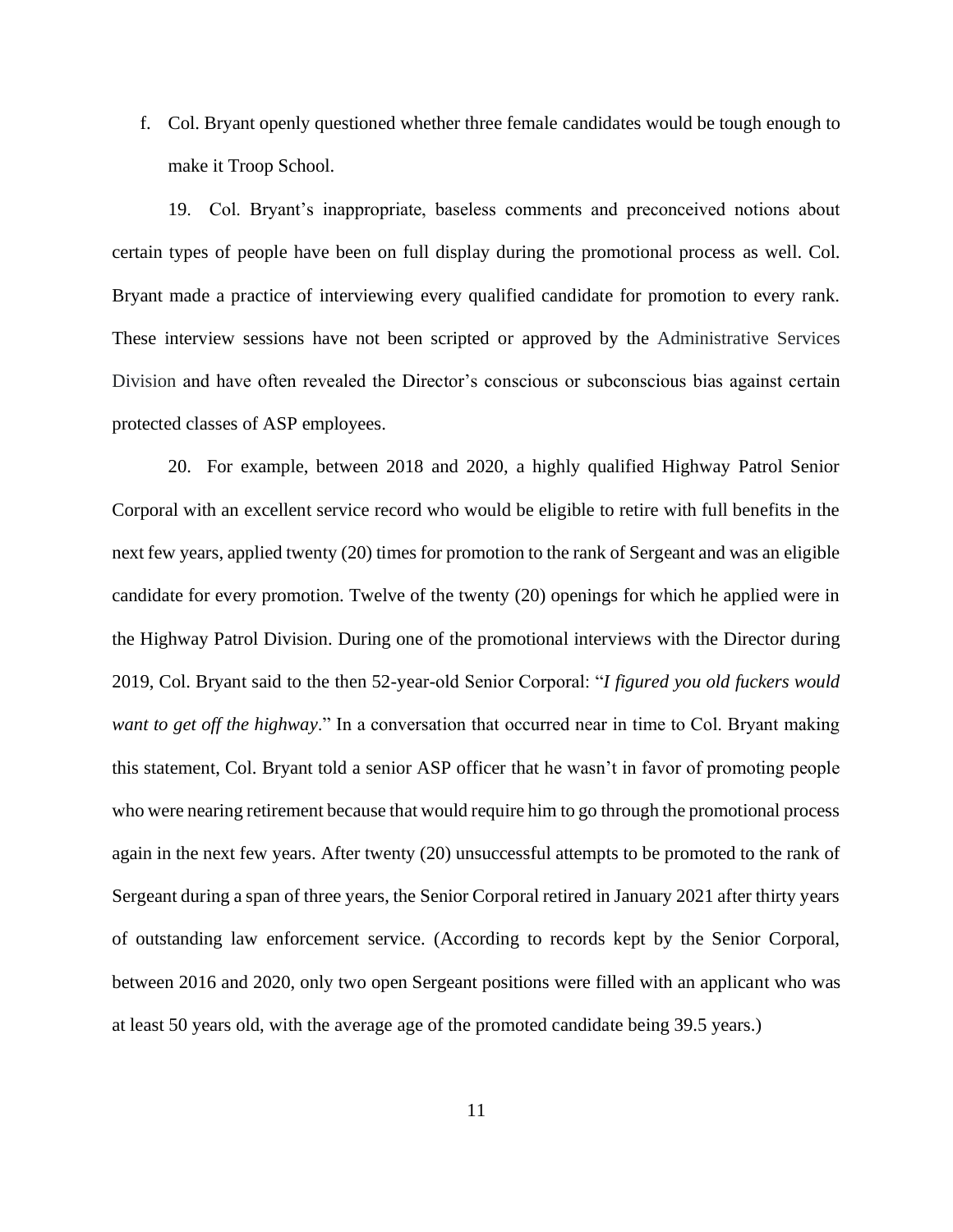21. In other settings that did not involve hiring or promotions, Col. Bryant has done little to conceal his biases, especially regarding African Americans. For example, in July 2021, DPS hired a woman for a part-time administrative position in ASP Headquarters. By all accounts, this new employee was performing her duties at a very high level and was well-liked by her colleagues. After she was hired, Col. Bryant learned that this part-time employee had recently posted some comments on her Facebook page that were supportive of the "Black Lives Matter" movement. For the sole purpose of discussing his concerns about this employee, Col. Bryant called a meeting in his office in August 2021 with two sworn officers he trusted. As established by a sworn Affidavit signed by one of those officers, Col. Bryant expressed deep concerns about the part-time employee DPS had hired and, at one point, said: "*I don't want a Black Lives Matter plant in the building*."

22. Col. Bryant's criteria for disqualifying people from being promoted has not been limited to whether they are a member of, or supportive of, a protected class. In keeping with his hostile attitude toward any ASP personnel who dare question his decisions or policies, Col. Bryant has openly made clear that he will not promote anyone who isn't a loyal "team player." For example, when the Captain and Lieutenants in the Administrative Services Division suggested that a particular Sergeant was clearly the best qualified person in the department to fill a yet to be advertised Lieutenant position, Major Hubbard informed them that *Col. Bryant wouldn't promote the Sergeant given the high-level position he held in the troopers' association*.

# IN 2019, DPS REPLACED ASP AS ARKANSAS' LARGEST LAW ENFORCEMENT AGENCY AND ASSUMED OVERSIGHT OF ASP

23.On October 3, 2018, Governor Hutchinson announced his transformation plan to reduce the number of cabinet-level agencies from 42 to 15. On April 11, 2019, Governor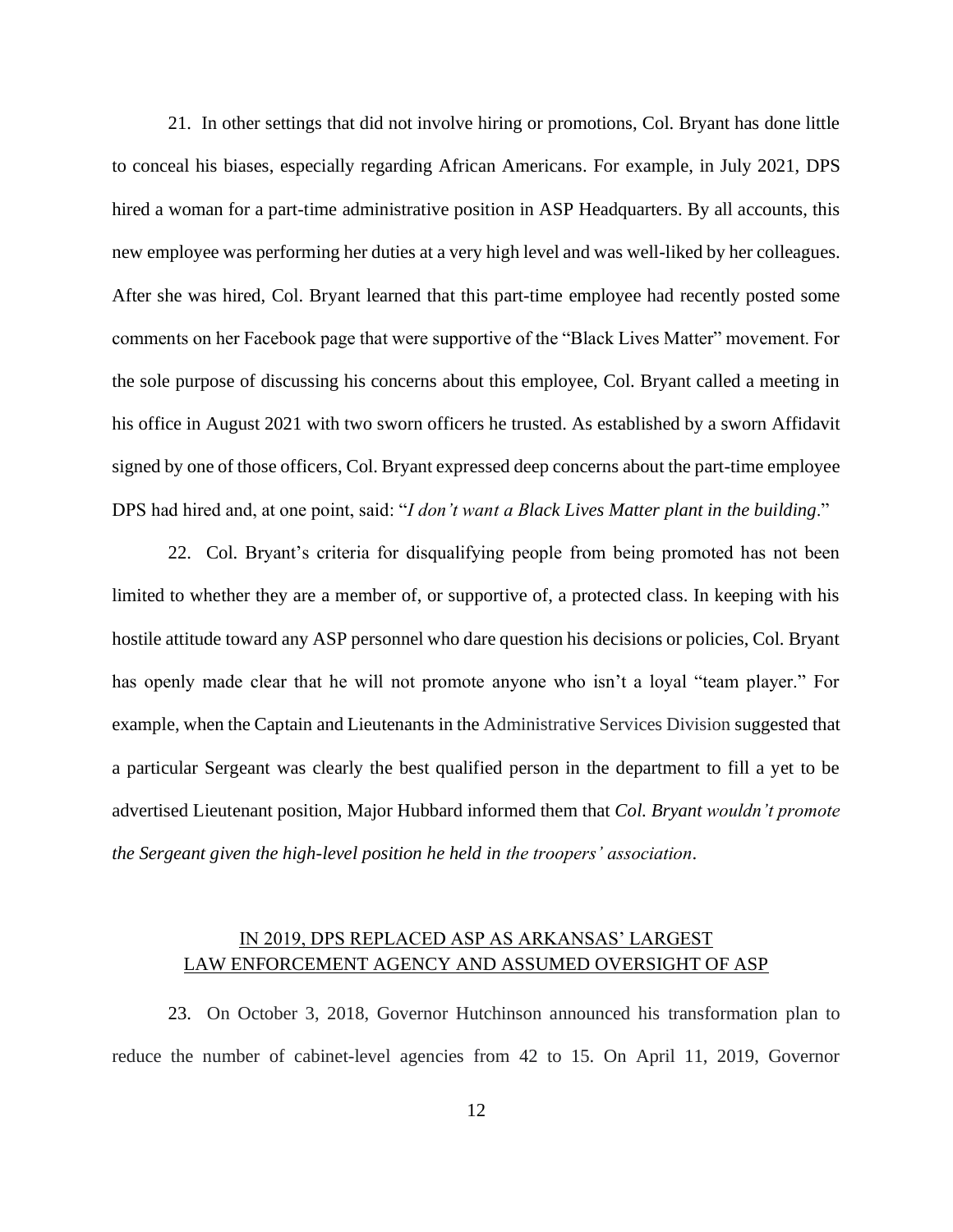Hutchinson signed the Transformation and Efficiencies Act of 2019 into law. As a result of this reorganization of state government, ASP went from being a cabinet level department to becoming a division of DPS. From this point forward, Jami Cook, the newly appointed Secretary of DPS, became the only cabinet level law enforcement official in state government, thus displacing the ASP Director as a member of the Governor's cabinet.<sup>8</sup>

24. The creation of DPS as Arkansas' umbrella law enforcement agency required DPS to establish written policies. Most of the new DPS policies are administrative in nature. They include a comprehensive "equal employment opportunity" policy, which is referred to as "DPS 101." The thirty-nine (39) new policies created by DPS made it necessary for ASP to revise its own "Policies and Procedures Manual." The revised ASP policy manual incorporated the new DPS policies and was published on August 31, 2021.

# THE ADOPTION OF RULES BY THE ASPC IN 2020 GAVE THE COMMISSION MORE AUTHORITY REGARDING PROMOTIONS, BUT COL. BRYANT CONTINUED TO ACT AS THOUGH NOTHING HAD CHANGED

25. The General Assembly created the ASP Commission and defined its broad authority with the enactment of Ark. Code § 12-8-305. Since its inception, the ASPC's primary responsibility has been the oversight of the promotional process to ensure that promotions are based strictly on merit. To ensure that promotions in the state's premier law enforcement agency were free of undue influences from the Governor, legislators, or others, the legislature established

<sup>&</sup>lt;sup>8</sup> It is common knowledge that throughout this transition, which transferred certain administrative authority from ASP to DPS, the relationship between Col. Bryant and senior DPS officials has been strained – to say the least. One significant point of friction has resulted from DPS taking control of internal misconduct investigations, which had been used by Col. Bryant's administration to punish or disqualify from promotion personnel who weren't considered "team players."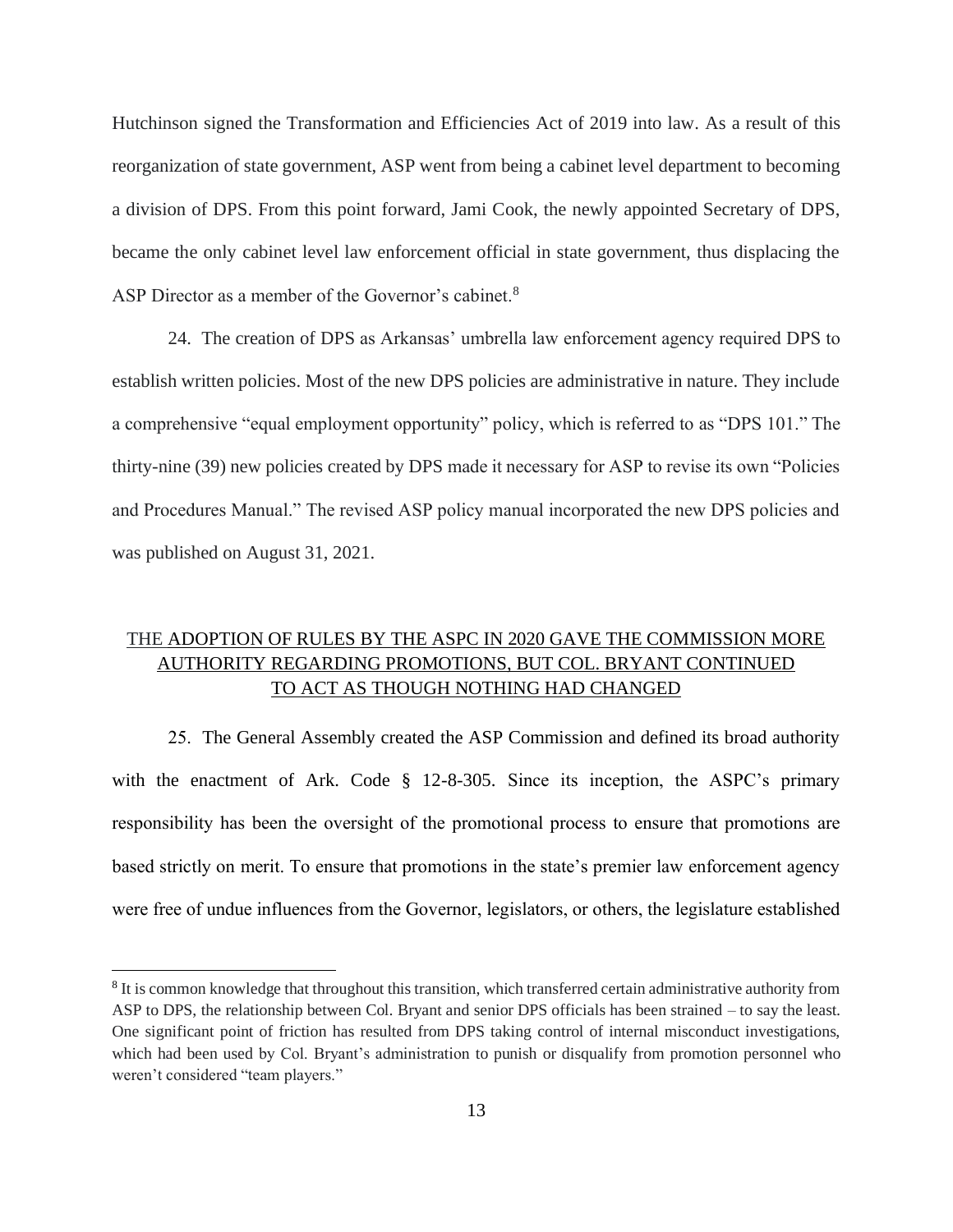checks and balances designed to ensure that only the most qualified ASP personnel would be selected to lead the agency's critical functions. To this end, the legislature established the Commission as an independent body whose seven members would be appointed by the Governor for staggered terms of seven years. Notably, to prevent the Governor from removing an ASP Commissioner based on how they voted, or planned to vote, on a particular promotion, the enabling legislation creating the ASP Commission did not say that the Commissioners serve at the pleasure of the Governor. Therefore, absent proof of malfeasance, ASP Commissioners may serve their seven-year terms without fear that the Governor will fire them for not making a particular promotion or refusing to approve a promotion recommended by the Director.

26. The Arkansas Administrative Procedures Act ("APA"), Ark. Code § 25-15-201 et seq. delegates to agencies and commissions the authority to promulgate "rules." In contrast to the creation of policies by agency directors and commissions, the APA rule-making process requires public notice, an opportunity for comment by members of the public, and other mandatory procedures. Ark. Code § 25-15-204 ("Procedure for Adoption"). Unlike agency and commission policies, *rules adopted pursuant to the APA have the force of law*. <sup>9</sup> As such, agency and commission rules override any conflicting agency or commission policies.

27. The Commission's authority regarding promotions is set forth in the "Rules for the State Police Commission" which are codified in the Arkansas Administrative Code. Ark. Code § 12-8-103(e)(2). The section which governs "Hiring, Employment Qualifications and Promotion" can be found in Ark. Admin. Code §130.00.3-V and includes the following provision:

<sup>9</sup> *Stueart v. Arkansas State Police Commission*, 329 Ark. 46, 945 S.W.2d 377 (1997); *Christensen v. Harris County,* 529 U.S. 576 (2000); *United States v. Mead Corp.*, 533 U.S. 218 (2001).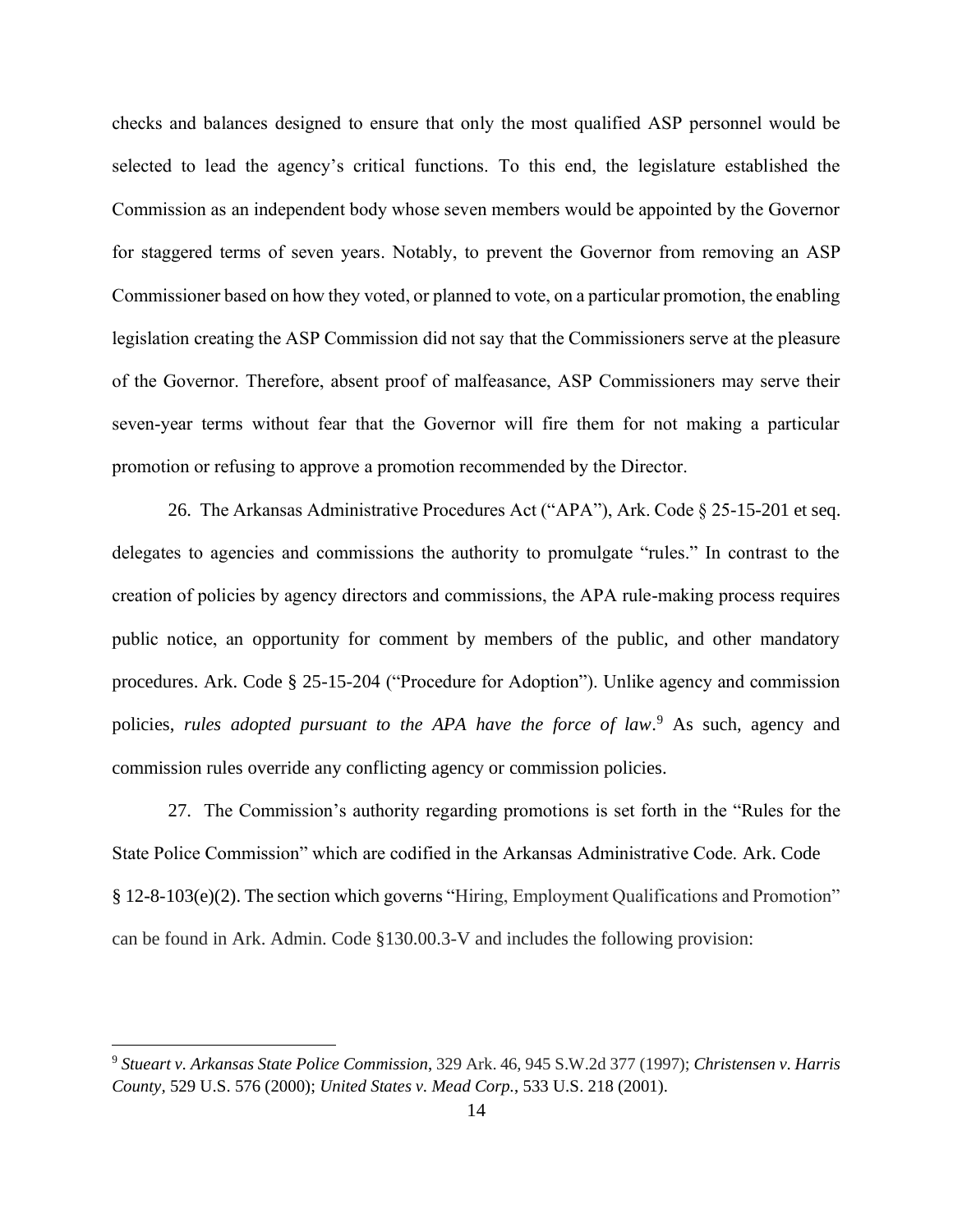#### C. **PROMOTION**

The Director shall recommend to the Commission all officers eligible for promotion. The Commission shall approve or disapprove all such promotions and shall indicate in writing the reasons for disapproval of any promotion. Any information used in the Commission's decision shall be reduced to writing and all such written information shall be placed in the promotion packet.

28. In previous administrations, well before the enactment of the Commission's rules, the ASP Director routinely submitted to the Commission promotional packets for "*all officers* eligible for [a particular] promotion." Even before the Commission's authority over promotions was clarified by the APSC's rules, previous ASP Directors recognized that, as a practical matter, the Commission had the ultimate authority to make or reject promotions. However, the enactment of the APSC rules in 2020 erased any doubt about the Commission's authority to do so. After all, the requirement that the Director "recommend *all officers* eligible for promotion" would be an absurd requirement if the Director had the sole authority to decide who would be promoted. Notwithstanding the clarity provided by the ASPC rules, Col. Bryant has ignored the ASPC rules that were enacted in 2020 and refused to acknowledge that the Commission has the authority to promote any of the "eligible" candidates, with or without the Director's recommendation.

#### LT. RHOADS IS PROMOTED TO CAPTAIN AND GIVEN "ASSISTANT COMMANDER DUTIES" TO PREPARE HER FOR THE ROLE OF CID COMMANDER

29. In early 2020, CID Commander Major Mark Hollingworth informed Col. Bryant that he was planning to retire on March 1, 2021. In June of 2020, Major Hollingsworth approached Capt. Rhoads about the CID succession plan following his retirement. At the time, Capt. Rhoads was just months away from having twenty (20) consecutive years of experience in CID and was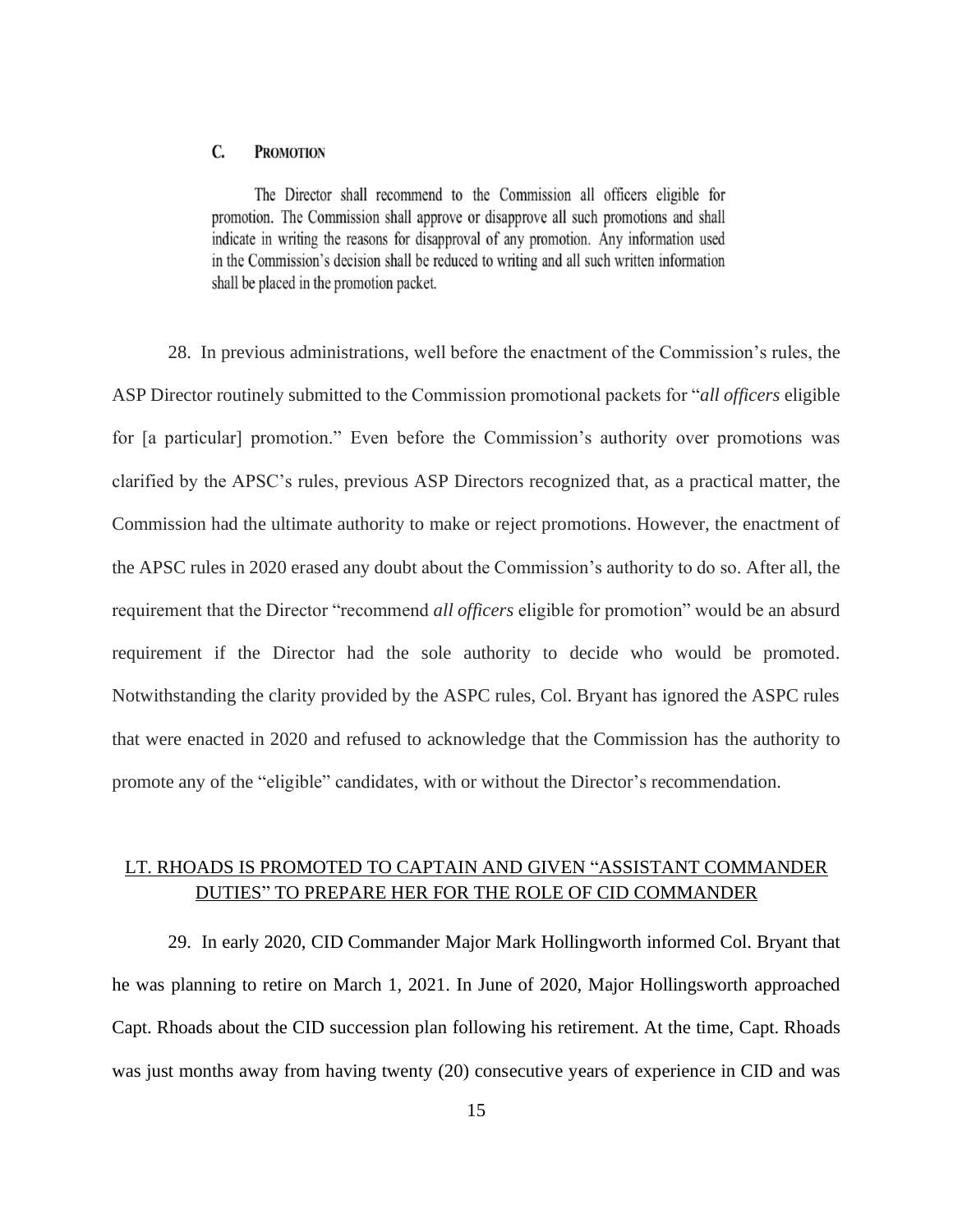the Commander of CID Company A, which is responsible for investigating far more felony crimes than the other five  $(5)$  CID Companies.<sup>10</sup>

30. Major Hollingsworth told Capt. Rhoads that Captain David Lafferty, who was then the Assistant Commander of CID, had decided to retire in November 2021 and that someone would need to take the reins of CID once Major Hollingsworth and Captain Lafferty retired. Major Hollingsworth went on to say that he had spoken to Col. Bryant about creating an additional Captain's position in CID to help prepare the right person for the role of Major, CID Commander. He said that Col. Bryant had approved his recommendation and explained that the position would oversee several aspects of CID, including Internet Crimes Against Children ("ICAC"), Special Investigations, the Digital Evidence Lab, and the Fusion Center. Major Hollingsworth then told Capt. Rhoads that the person chosen for this new Captain position would have assistant commander duties and would likely be the next CID Commander or follow Captain Lafferty in that role when he retired in late 2021. When Capt. Rhoads asked who Major Hollingsworth and the Colonel were thinking about for this new Captain position, he replied: "You." Capt. Rhoads and Major Hollingsworth discussed the position in more detail. Toward the end of their conversation, Major Hollingsworth told Capt. Rhoads the new Captain position the Colonel had approved would likely be filled in the next thirty (30) days.

31. In July 2020, an advertisement for the new "Captain, Special Operations" position was announced internally in the same manner that other vacancies are announced. After further conversations with Major Hollingsworth, Capt. Rhoads applied for the position. Others who

<sup>&</sup>lt;sup>10</sup> The CID Division is organized into six (6) "Companies" that are led by Lieutenants who are referred to as Company Commanders. In contrast, the Highway Patrol Division is organized into twelve (12) "Troops" that are led by Captains who are referred to as Troop Commanders.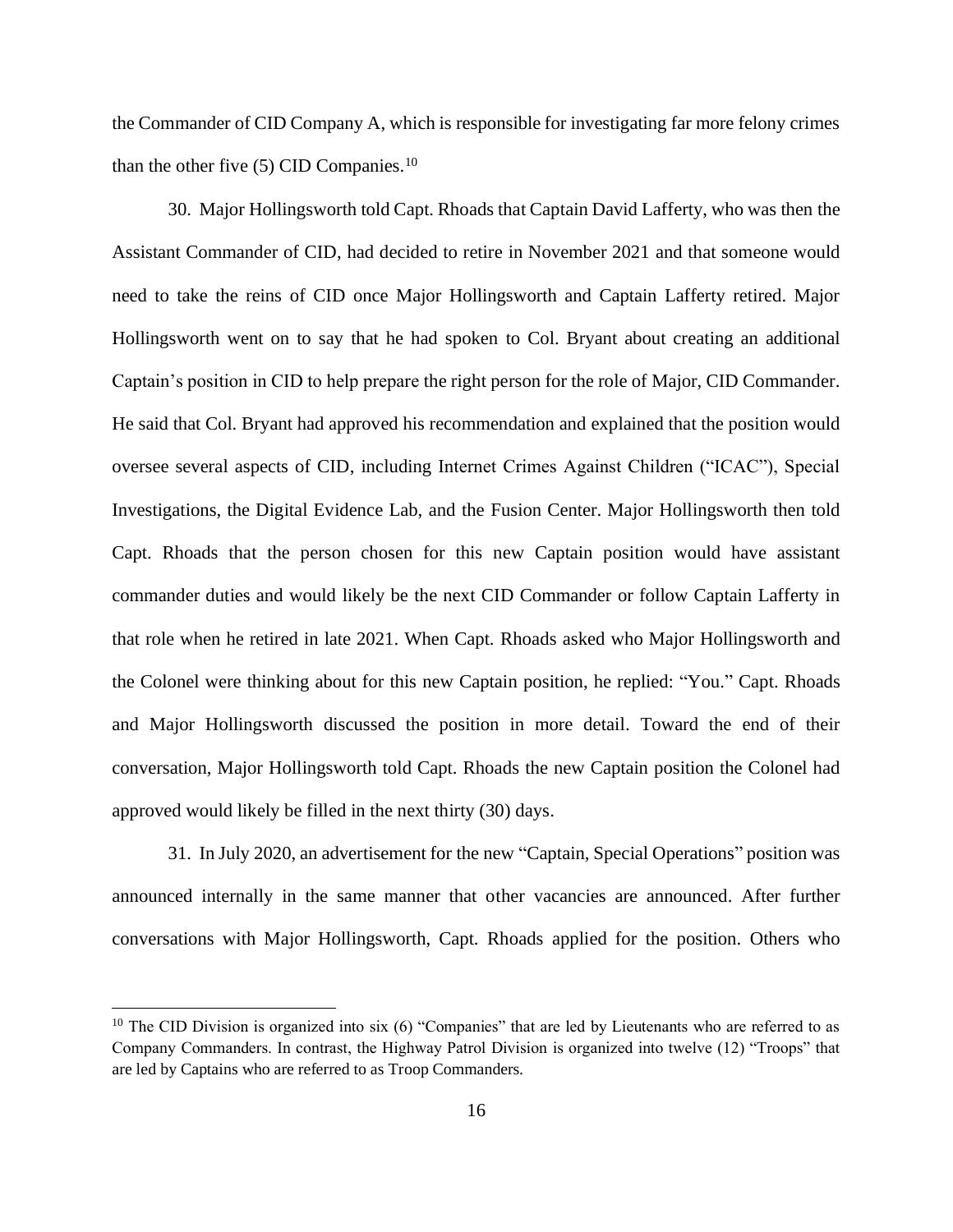applied for this new role were Capt. Paulette Ward, who requested a lateral transfer from the Office of Professional Standards, where she had spent most of her career; Lt. Dennis Morris (Commander, Company C); and Lt. Brant Tosh (Commander, Company F).

32. Per the protocol established by Col. Bryant, the Colonel interviewed all four candidates for the new CID Captain position. During his interview with Capt. Rhoads, Col. Bryant told her that this promotion was going to be "the most important promotion he would make as Director" because whoever was promoted would be the Commander of CID at the end of 2021.

33. On August 13, 2020, Capt. Rhoads was promoted to the rank of Captain and assumed responsibility for the newly formed CID section called "Special Operations." Notably, Col. Bryant selected Capt. Rhoads instead of Capt. Ward for this "most important promotion," a clear indication that he knew Capt. Rhoads was more qualified for this "stepping-stone" role than Capt. Ward. As shown below, consistent with what Capt. Rhoads had been told, the official DPS announcement of her promotion to Captain said that she would also assume "*assistant commander duties within the Criminal Investigation Division."*

> Lieutenant Stacie Rhoads, 50, of Perry County, was promoted to the rank of captain and will assume (supervisory and assistant commander duties within the **Criminal Investigation Division**, Administration Office headquartered at Little Rock.

34. Shortly after her promotion to Captain, Major Hollingsworth reminded Capt. Rhoads that because of her lengthy career in CID and her vast knowledge of the CID Companies, she had been given the duties of her new role to expand her knowledge about the other CID operations that are run out of ASP Headquarters. Consistent with that goal, five months later, Major Hollingsworth added more responsibilities to Capt. Rhoads' role in "Special Operations": (a) coordinator and decision-maker for "Silver and Amber Alerts"; (b) oversight of "Threat to Life" reports from the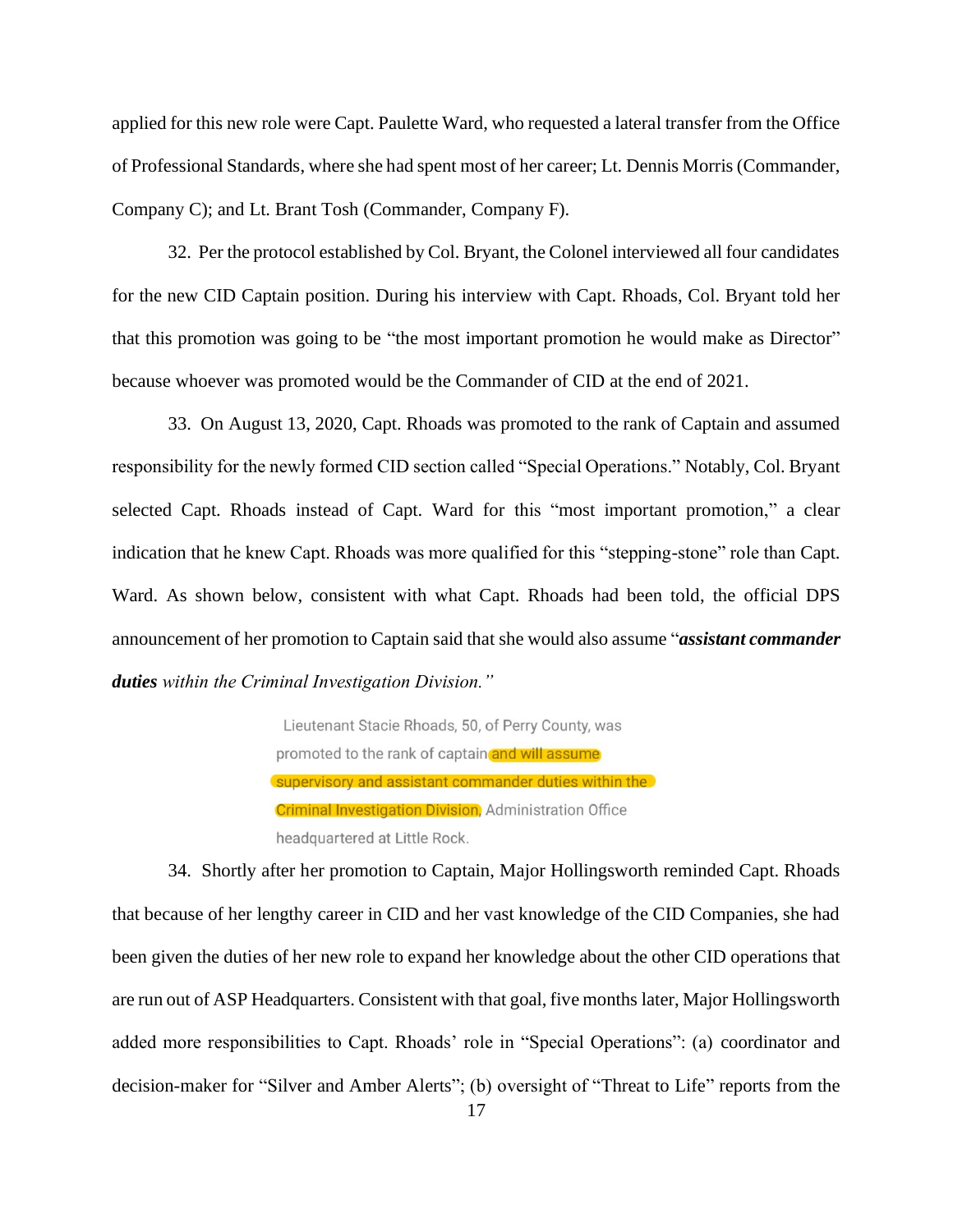National Threat Operations Center; and (c) the additional role of "ICAC Commander." True to his word, in the months leading up to his retirement, Major Hollingsworth made sure that Capt. Rhoads was included in internal communications regarding every key decision made at the Division level. Every e-mail related to CID that went to Major Hollingsworth was cc'd to both Capt. Lafferty and Capt. Rhoads. When Major Hollingsworth and Capt. Lafferty were not available for a Command Staff meeting, Major Hollingsworth designated Capt. Rhoads to attend in their absence.

### CAPT. WARD APPLIES FOR THE ROLE OF CID COMMANDER AND IS DEEMED TO BE UNQUALIFED FOR THIS ROLE

35. In early March 2021, shortly after Major Hollingsworth retired, the vacant Major, CID Commander position was advertised, inviting qualified candidates to apply for the position. The only applicants for the position were Capt. Ward<sup>11</sup> and Capt. David Lafferty, who would be retiring eight months later. Because Capt. Rhoads had been promoted in August 2020, she was not eligible to apply for promotion to CID Commander because she had not served in her current assignment for twelve  $(12)$  months.<sup>12</sup>

36. At the time, Capt. Lafferty was one of only two people in the ASP's history who spent his entire career in CID without spending a single day as a Highway Patrol trooper. In stark contrast, Capt. Ward: (a) only had four and half years of CID experience, most of which was as a

<sup>11</sup> Capt. Ward is an African American female. Nothing alleged herein is intended to disparage Capt. Ward, to suggest that promoting diversity is not a commendable goal, or as criticism of Capt. Ward's efforts to advance her career.

<sup>12</sup> ASP Policy LE SEC 3.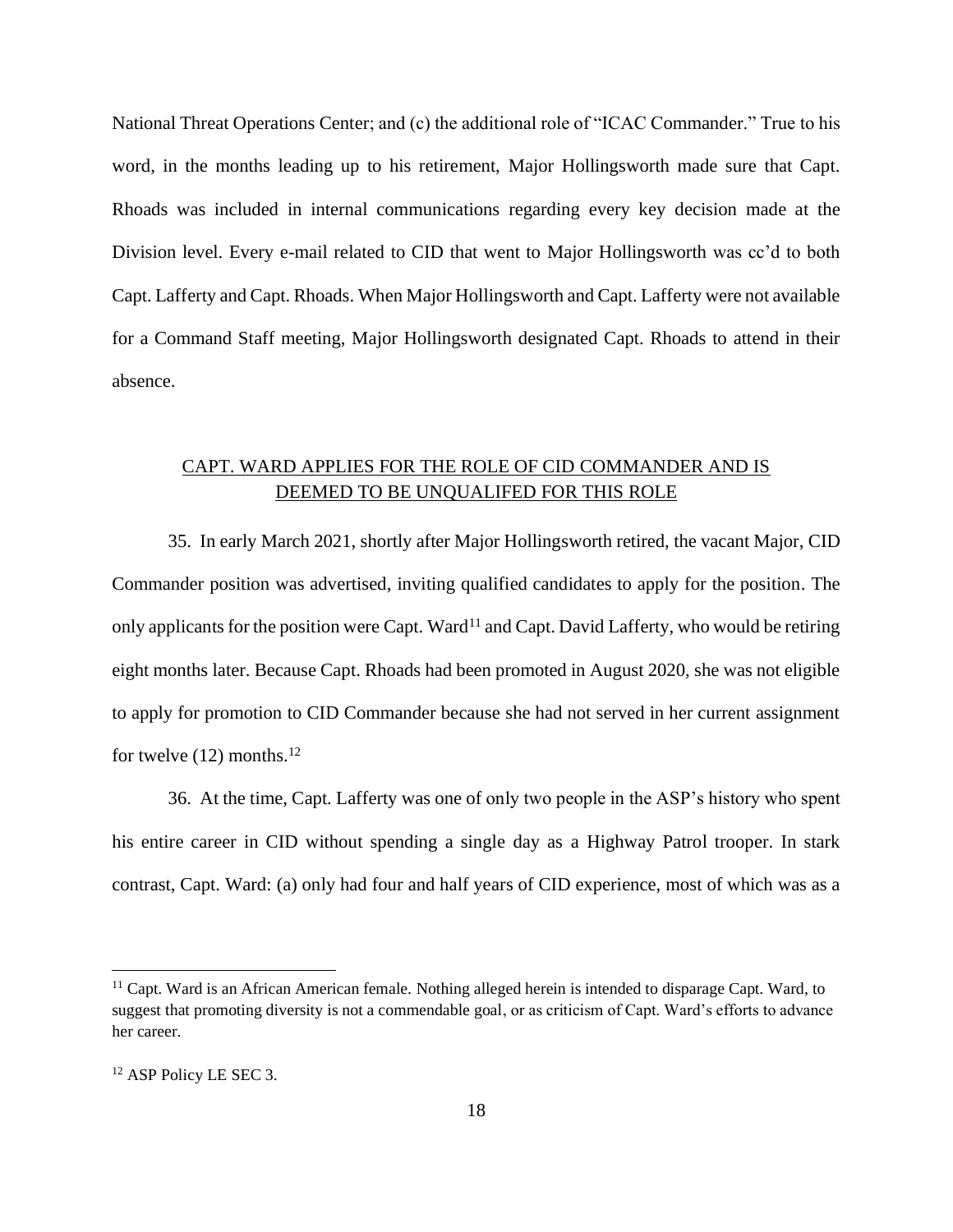polygraph examiner: (b) had spent most of her career working in the Office of Professional Standards ("OPS"); and (c) until last year, had never supervised more than three people<sup>13</sup> – much less a CID Company.

37. When compared to Capt. Ward's minimal experience in CID, Capt. Lafferty's decades of CID experience would have made him the obvious choice to become CID Commander but for the fact that he would be retiring in eight (8) months. Two former ASP Directors – one of whom began his ASP career more than 50 years ago – cannot recall anyone ever being promoted to the role of CID or Highway Patrol Commander when it was known they would be retiring in such a short period of time. Nonetheless, Capt. Ward's experience and other qualifications for this role were deemed to be so inadequate that the ASP Commissioners concluded she did not have the level of experience or other qualifications to lead the CID. As a result, Col. Bryant and the Commission had no choice but to promote Capt. Lafferty to this role. For these reasons, on March 11, 2021, Capt. Lafferty was promoted to the rank of Major and appointed as the new CID Commander.

# COL. BRYANT DECIDES THAT THE OPTICS OF PROMOTING AN AFRICAN AMERICAN TO HIS COMMAND STAFF WOULD BE BENEFICIAL FOR BOTH HIM AND GOVERNOR HUTCHINSON

38. In keeping with the tone-deaf comments he had made about race in the presence of others, and with no regard for the legal requirements established by ACRA, Col. Bryant decided

<sup>13</sup> *See* Capt. Ward's Application Letter for Promotion to Major, CID Commander. Capt. Ward first became responsible for supervising more than three people only when she was named Acting Company A Commander for one month in the Summer of 2021 and later when Col. Bryant laterally transferred her to the position of Assistant Commander of CID without the approval of the ASPC. *Id.* (The Commission has no authority to approve or block a lateral transfer.)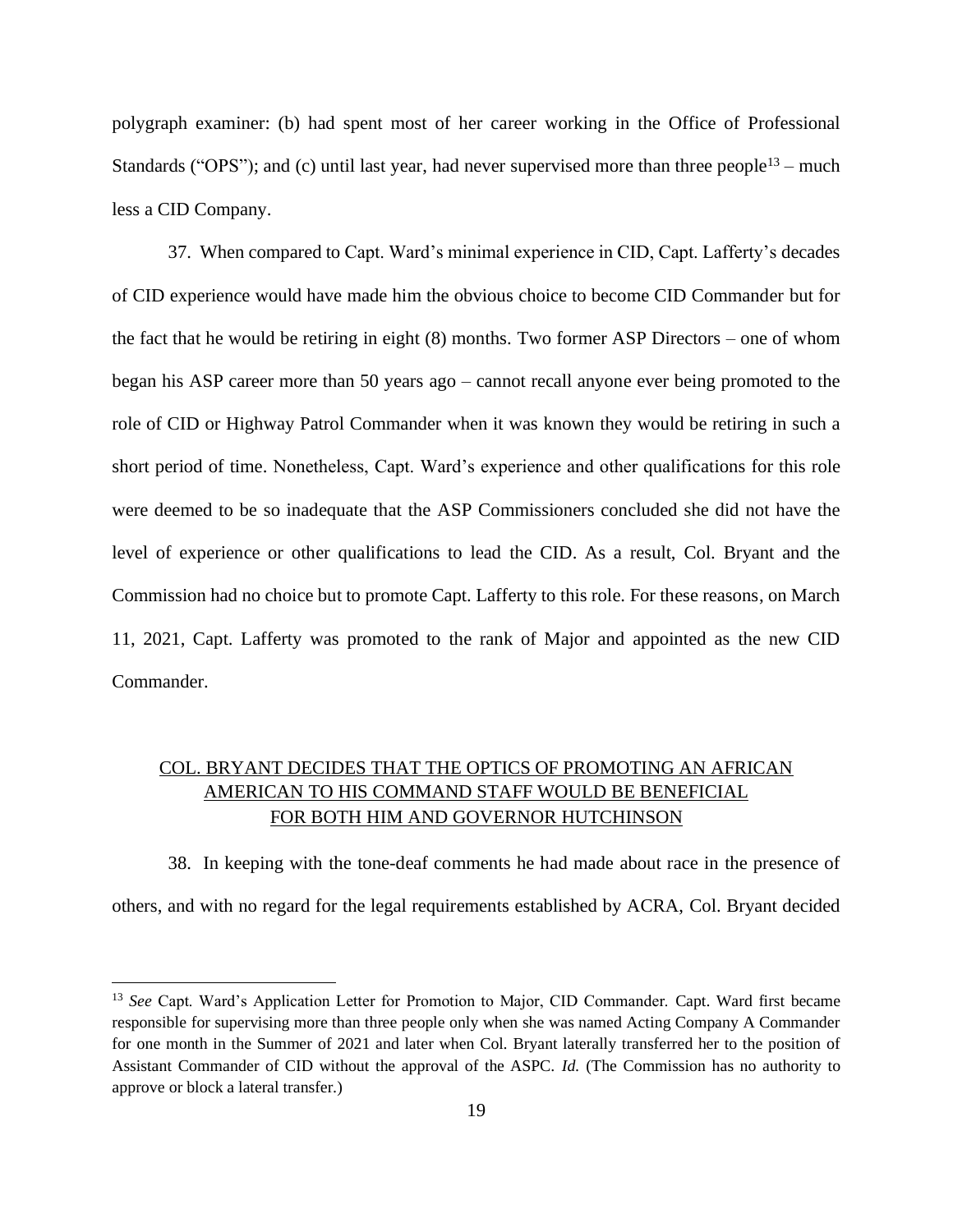in early 2021 that both he and the Governor would benefit from being able to say that the first African American female had been promoted to the rank of Major during their administrations. To do so, Col. Bryant realized that he would have to manipulate the promotional process to get past the ASP Commission's concerns about Capt. Ward's minimal CID experience and lack of significant accomplishments. Col. Bryant also realized that to accomplish his goal of elevating an African American female to the Command Staff, he would have to marginalize Capt. Rhoads in the eight months remaining before Major Lafferty retired.

39. But for Col. Bryant deciding that he wanted to elevate an African American female to be the next Major and CID Commander following Major Lafferty's retirement, Capt. Rhoads would have been promoted to that position on November 10, 2021 with no controversy and little discussion. The fact that she is not an African American is the *only* reason she wasn't promoted at that time.

40. After sharing his plans with members of his Command Staff and conferring with the Governor, Col. Bryant set in motion a series of events designed to discredit Capt. Rhoads, marginalize her role in CID, and remove the advantage she had over Capt. Ward as a Marine Corps veteran, making her the preferred candidate for promotion to CID Commander under the Arkansas Veteran's Preference Act.

41. In furtherance of this plan, and with the knowledge of Col. Bryant, the following wrongful acts were carried out with malicious intent at the Colonel's direction in conscious violation of the law, knowing they would be greatly injurious to Capt. Rhoads: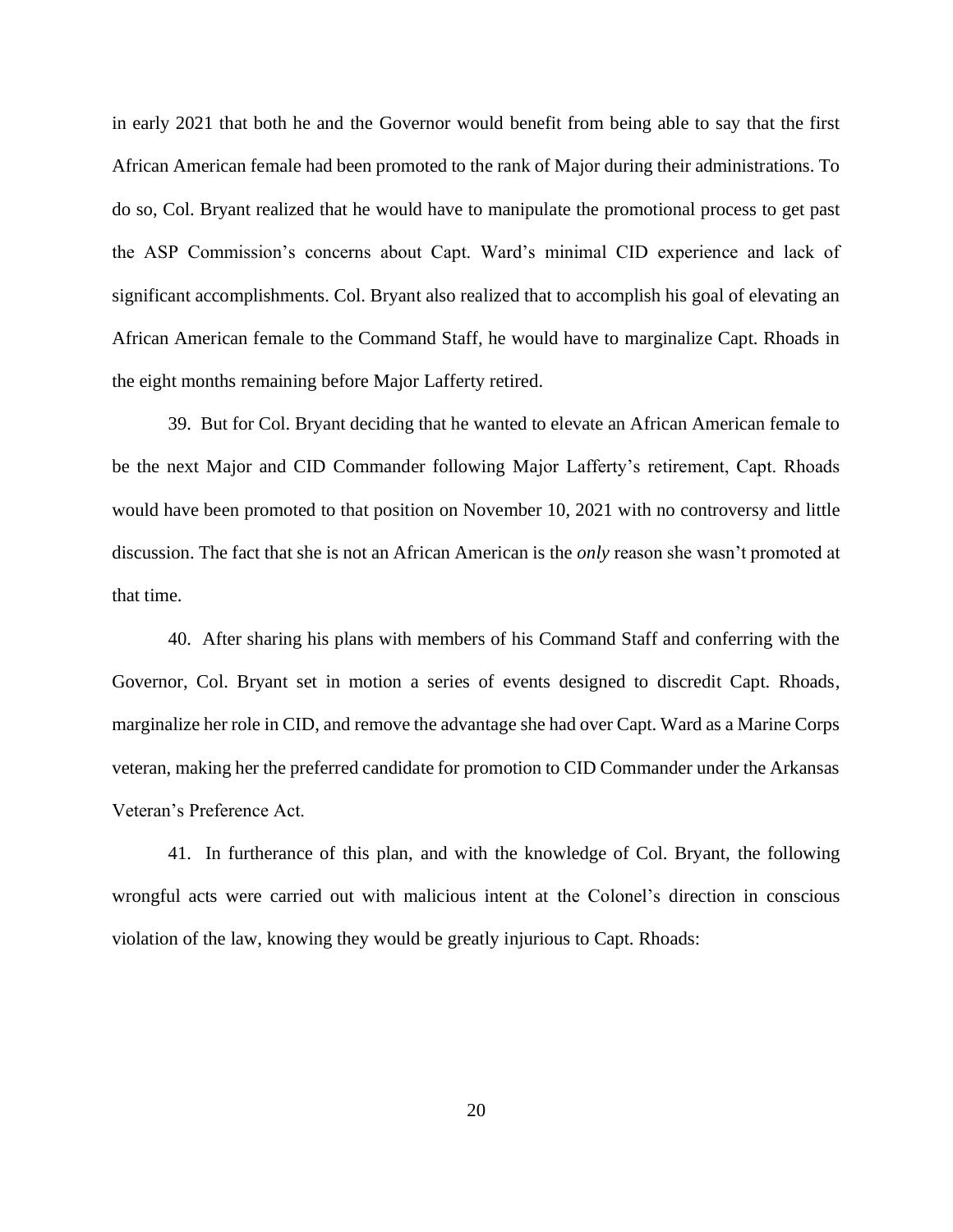# *MAJOR LAFFERTY ACCUSES CAPT. RHOADS OF EMBARRASSING THE CID AND CHARACTERIZES HER AS BEING OVERLY "EMOTIONAL"*

42. On February 5, 2021, just prior to Major Hollingsworth's retirement, the CID Company Commanders received an update to the ASP pursuit policy that made changes in the way CID was involved when a Highway Patrol trooper executed a Pursuit Intervention Technique ("PIT") that resulted in death or serious physical injury. The revised pursuit policy was made effective later that day without an opportunity for anyone in CID to offer feedback. Upon receipt of the revised pursuit policy, many of the Troop Commanders were upset that they weren't given an opportunity to provide input. Some of them openly questioned Col. Bryant's motives for implementing the revised policy without first seeking their input.

43. Shortly after the revised pursuit policy was issued and prior to Capt. Lafferty being promoted to Major on March 11, 2021, Major Jason Aaron, the Highway Patrol Commander for the Eastern Region, approached Capt. Rhoads and said he would like to discuss some concerns he had about the revised pursuit policy. Major Aaron asked Capt. Rhoads what would be appropriate to share with the Troop Commanders about how she believed CID investigations of PITs would be conducted under the revised pursuit policy. She replied by saying that CID would handle these cases like any other death investigation, with the goal of documenting the circumstances of what occurred that led up to the death – the same way that CID would handle an investigation if a subject died of an overdose in the backseat of a Highway Patrol car. Thereafter, Major Aaron arranged a conference call with the Troop Commanders about his conversation with Capt. Rhoads. Major Aaron wanted to convey to the Troop Commanders that Capt. Rhoads' opinions carried some weight and that they could count on what she had told Major Aaron about CID's role in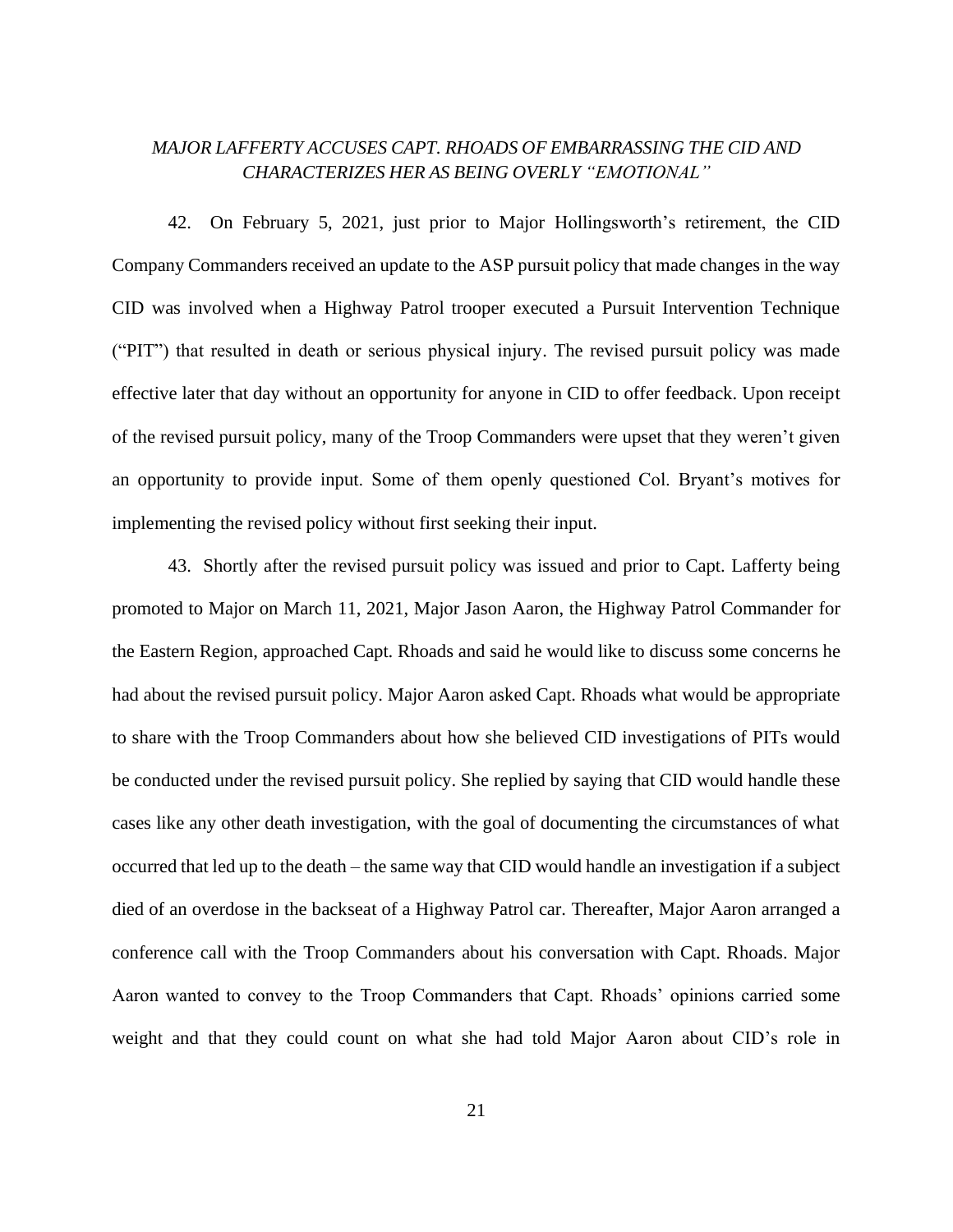investigating deaths resulting from a PIT. Major Aaron prefaced his remarks to the Troop Commanders by saying that Capt. Rhoads would likely be the next CID Commander.

44. Capt. Lafferty was on the conference call and was not happy about Major Aaron saying that Capt. Rhoads would likely be the next CID Commander. After the conference call, Capt. Lafferty chastised Capt. Rhoads for speaking on behalf of CID without his prior approval.

45. When Col. Bryant first learned of the field commanders' negative reaction to the revised pursuit policy and the way it had been rolled out, he just ignored it. However, weeks later, after realizing that the field commanders' discontent hadn't subsided, Col. Bryant decided to call a meeting with all the Troop Commanders and Company Commanders. The meeting was scheduled to occur on March 1, 2021 – more than three weeks after the revised policy became effective.<sup>14</sup> The field commanders meeting on March 1, 2021 started with Col. Bryant talking about the need for changes in the pursuit policy. Thereafter, some of the Troop Commanders spoke up and seemed to be confused as to exactly what CID would be investigating. Some of them questioned whether a PIT would now be considered the use of deadly force even though the U.S Supreme Court had ruled to the contrary.<sup>15</sup> They also asked why CID case files on PITs would be submitted to prosecutors for review when that had never been done in the past. As the discussion went on, Capt. Rhoads realized that much of the confusion surrounded the misleading wording in the revised policy about CID investigating "intentional interventions" as opposed to investigating the cause of death or serious injury. Therefore, she joined the discussion by making her point about the need to correct or at least clarify what was meant by the language requiring CID to investigate

<sup>&</sup>lt;sup>14</sup> Just three days before the March 1st meeting, Captain Rhoads was selected by DPS to serve on the "Disciplinary Procedures Working Group" – a prestigious appointment reserved for those with exceptional performance records, excellent judgment, and a reputation for upholding the agency's high standards.

<sup>15</sup> *See Scott v. Harris*, 550 U.S. 372, 127 S. Ct. 1769 (2007).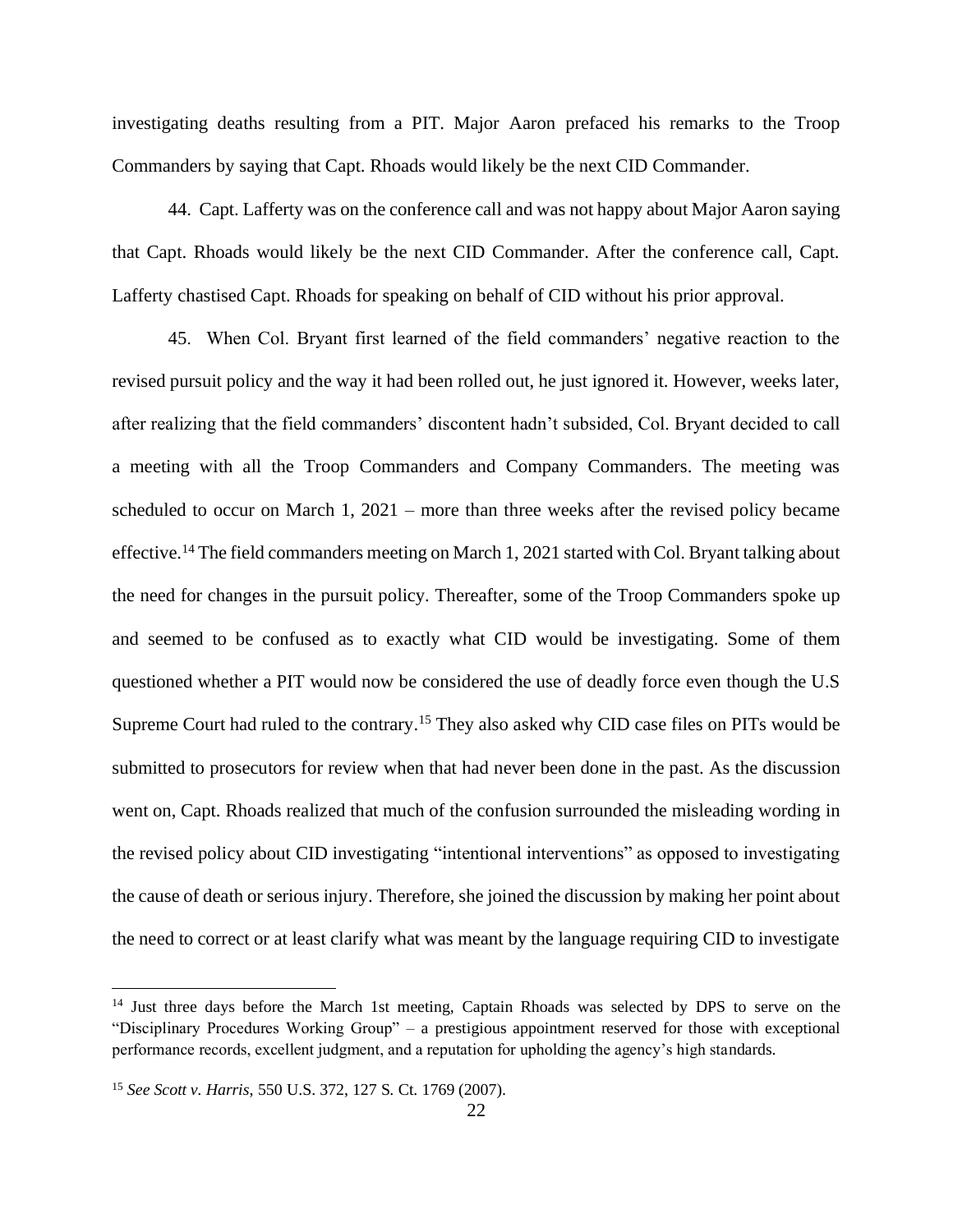"intentional interventions." At the conclusion of the meeting, Col. Bryant and Lt. Col. Garner agreed that the wording in the revised policy that was used to define CID's role needed to be changed. Lt. Col. Tim K'Nuckles commented to the group that the meeting had been one of the most productive meetings he'd attended in a long time.

46. The next day, Capt. Rhoads received a call from Highway Patrol Troop Commander Todd Shaw who told her he was glad she had spoken up at the meeting because her comments seemed to encourage everyone else who had concerns to speak up as well. In the days that followed, Capt. Rhoads received calls from four other Troop Commanders who also thanked her for speaking up about the problem she identified with the revised pursuit policy. The Commander of CID Company E also called Capt. Rhoads and thanked her for bringing to everyone's attention the inaccurate language in the revised policy and for saying what needed to be said.

47. On March 17, 2021, a week after his promotion to CID Commander, Major Lafferty held a CID Commanders meeting via conference call. When the meeting was over, Major Lafferty asked Capt. Rhoads to stay. After closing the door, Major Lafferty turned to Capt. Rhoads and began berating her for speaking up in the field commanders meeting that had occurred two and a half weeks earlier. Major Lafferty told Capt. Rhoads that she had been "disrespectful, rude, and downright condescending" in her comments about the pursuit policy and that she had "embarrassed the entire CID division." 16

<sup>&</sup>lt;sup>16</sup> During the past three years, Col. Bryant's demand for blind loyalty and his hostile reaction to any disagreement or constructive feedback shared by senior personnel has manifested itself time and again. Recent examples include a Lt. Colonel on the Director's Command Staff: (a) questioning a Major during his annual evaluation about his loyalty to the Director, stating "the Colonel shouldn't be asking me whether or not [the Major] is on board and can he trust him" and that the Major needed "to be careful about whose team he was on"; and (b) telling a Captain: "We do what the Colonel tells us to do" and "you need to decide whose side you're on."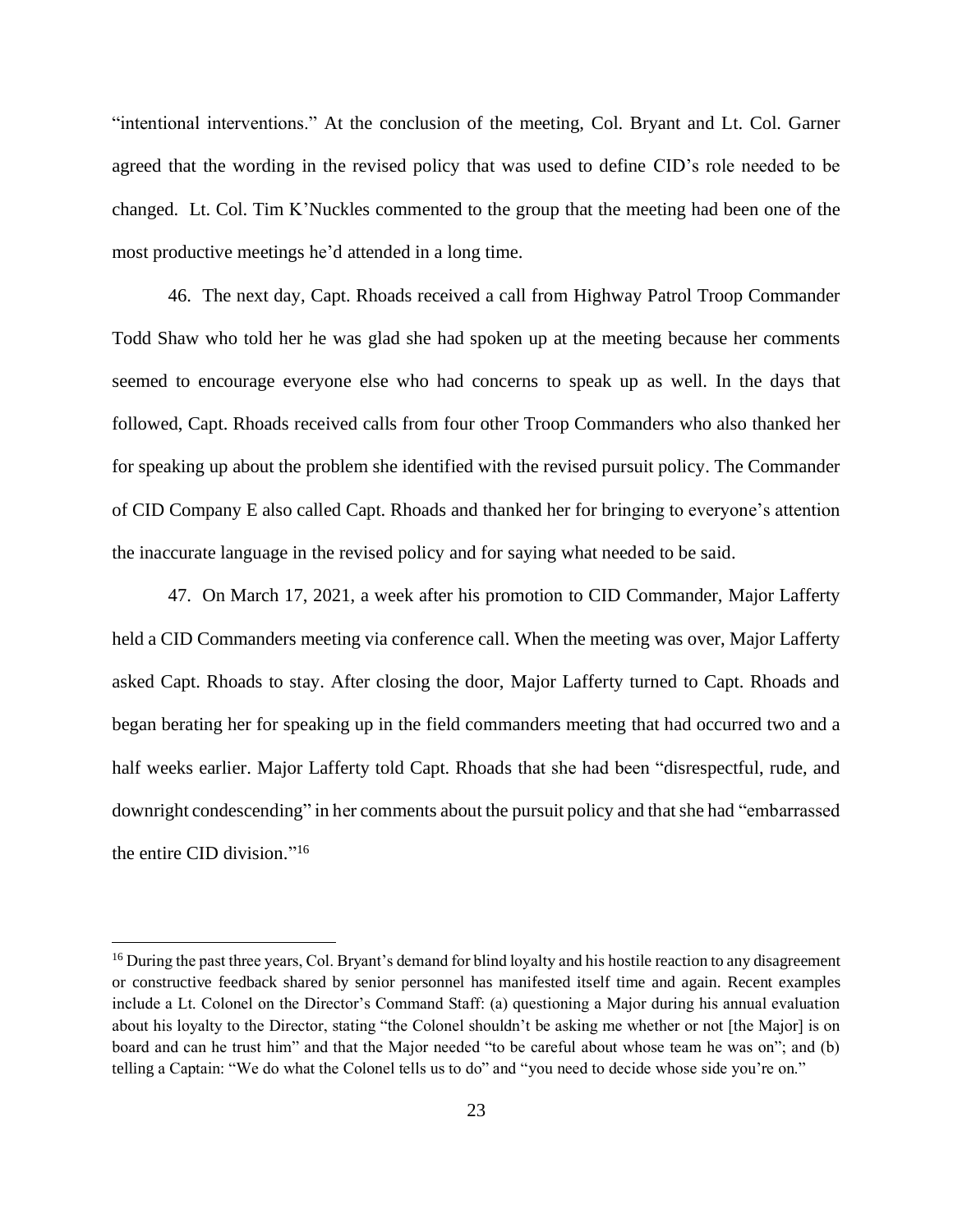48. The following day, Capt. Rhoads was scheduled for annual leave. However, she went to ASP Headquarters to speak with Lt. Col. Garner, thinking he would back her up and be critical of Major Lafferty for lecturing her. She was wrong, however. Lt. Col. Garner also criticized her for the way she pointed out the mistake in the revised pursuit policy in front of all the field commanders. Lt. Col. Garner defended the revisions in the pursuit policy by telling Capt. Rhoads that the revisions in the policy "didn't change the way things were done." Capt. Rhoads then asked the blindingly obvious question: "Then why did we change the policy?" – to which Lt. Col. Garner replied: "Because that's what the Colonel wants."

49. In June 2021, Captain Rhoads received her annual performance evaluation from Major Lafferty. Her evaluation reflected the highest ratings in every category except "Personal Relationships," for which she was rated "Solid Performer." In the accompanying narrative, Major Lafferty made a comment that is viewed by employment law experts as a classic misogynistic stereotype that is often used by men to discredit women in the workplace: "*On occasion, Captain Rhoads allows her responses to be driven by emotion instead of analyzing the situation and providing a measured response.*"

### *THE LATERAL TRANSFER OF CAPT. WARD TO THE ROLE OF ASSISTANT COMMANDER OF CID*

50. In April 2021, an internal ASP announcement was published advertising the position of "Captain, Assistant Division Commander" that had become vacant when Capt. Lafferty was promoted to Major, CID Commander. Company Commander Lt. Scott Russell, who had considerable experience in CID, applied for this promotion as did Lt. Brant Tosh, another Company Commander. Although Lt. Russell was considered by most CID personnel to be the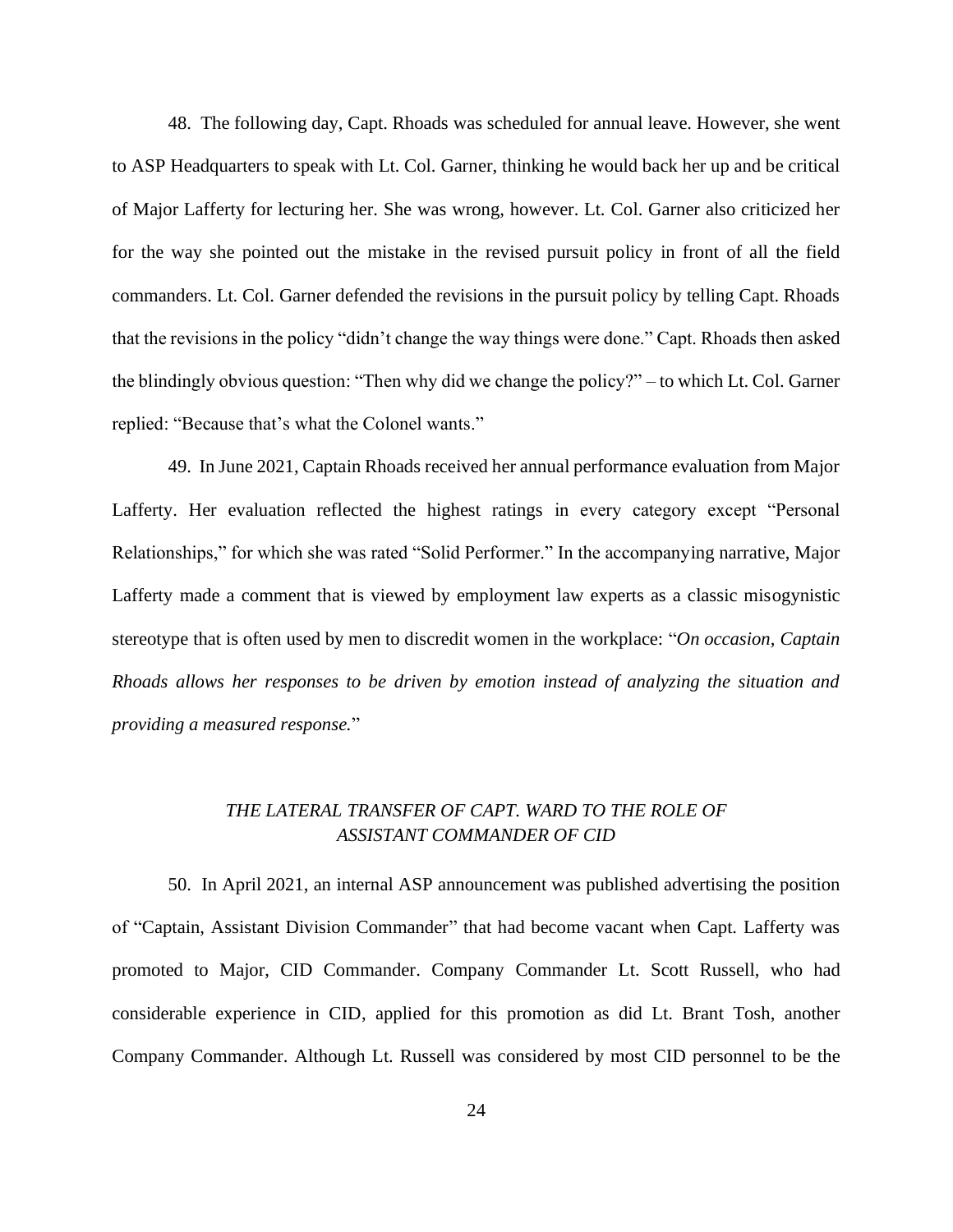most qualified candidate, Col. Bryant chose not to promote Lt. Russell or Lt. Tosh.

51. Apparently at Col. Bryant's suggestion,<sup>17</sup> Capt. Ward also applied for the position of Assistant Division Commander as a lateral transfer from the position she then held in OPS. On April 8, 2021, fully aware that the Commission had declined to even consider Capt. Ward when she applied for promotion to CID Commander and that the Commission had no authority to block a lateral transfer, Col. Bryant seized the opportunity to advance his end game by transferring Capt. Ward from OPS to become the Assistant Division Commander of CID under Major Lafferty.

52. Thereafter, the "assistant commander duties" that Capt. Rhoads had been assigned when she was promoted to Captain in August 2020 were abruptly removed. Capt. Rhoads was kept out of the loop on virtually all the division level matters she had previously been privy to and was systematically marginalized by Major Lafferty and Captain Ward. Instead of covering for Major Lafferty when he was out of the office, Capt. Ward was assigned to cover CID in his absence. When both Major Lafferty and Capt. Ward were out of the office, Capt. Ward assigned a Lieutenant to take her place, which resulted in Capt. Rhoads reporting to a CID Lieutenant – sometimes a Lieutenant with less than half her years of experience. These highly unusual reporting arrangements did not go unnoticed by the CID Company Commanders, who privately questioned why Capt. Rhoads was so obviously being marginalized.

<sup>&</sup>lt;sup>17</sup> In Captain Ward's subsequent letter to the Colonel in October 2021 seeking promotion to become Major Lafferty's successor, she characterized her lateral transfer from OPS to Assistant CID Commander as a transfer that she "accepted" – not that she asked for – suggesting that it wasn't her idea in the first place.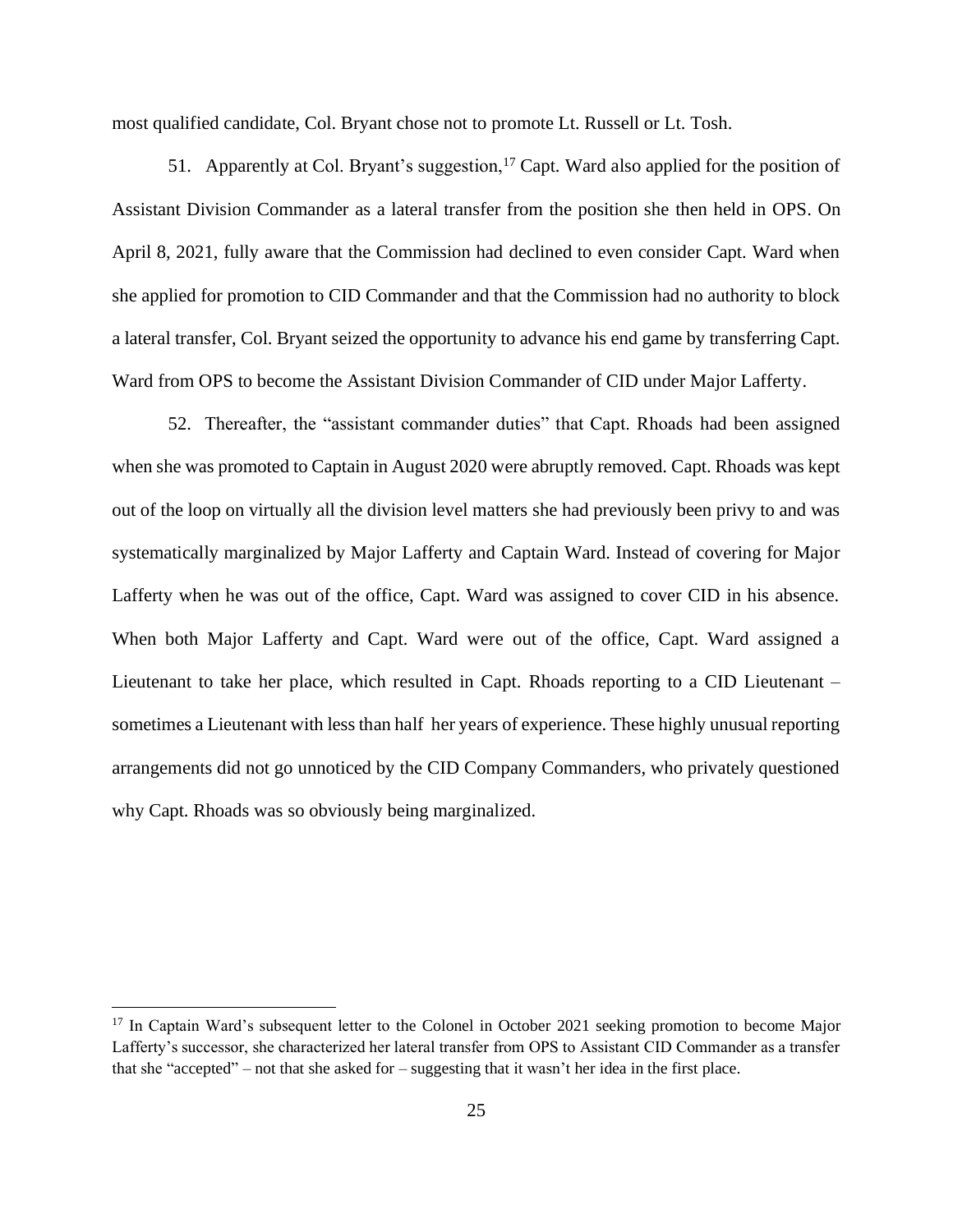### *THE PRETEXTUAL CRIMINAL INVESTIGATION OF THE "MISSING RIFLE" THAT WAS NEVER MISSING*

53. In anticipation of Major Lafferty's retirement in November 2021, an internal announcement was made advertising the upcoming vacancy for the position of Major, CID Commander. Having served in her current role for more than a year, Capt. Rhoads applied for this position and included in her application the required documents establishing her entitlement to the statutory preference she was entitled to as a Marine Corps veteran. Capt. Ward was the only other applicant for this promotion. She was not eligible for veteran's preference and did not submit any materials suggesting that she was.

54. On November 4, 2021, fifteen minutes before Capt. Rhoads' interview with the Director regarding her application for promotion, Major Lafferty called Captain Rhoads to his office to inform her that a rifle was missing from the CID evidence room that she had been responsible for in her previous role as Company A Commander. He went on to say that a formal criminal investigation was being opened to determine who was responsible for this breach of security. Captain Rhoads was shocked to learn that a criminal investigation was being opened without first making an informal inquiry about the whereabouts of the missing rifle. Never in the history of the ASP had a criminal investigation been opened under similar circumstances. The timing of the meeting with Major Lafferty was not coincidental. To the contrary, Major Lafferty deliberately chose to convey the information about the opening of a criminal investigation to Capt. Rhoads immediately before her promotional interview with Col. Bryant.

55. The official CID case file of the investigation of the missing rifle (ASP CID No. 2021- 1417) includes transcripts of interviews and video footage of the entrance to the evidence vault, as well as the interior of the vault. As it turned out, the so-called "missing rifle" was never missing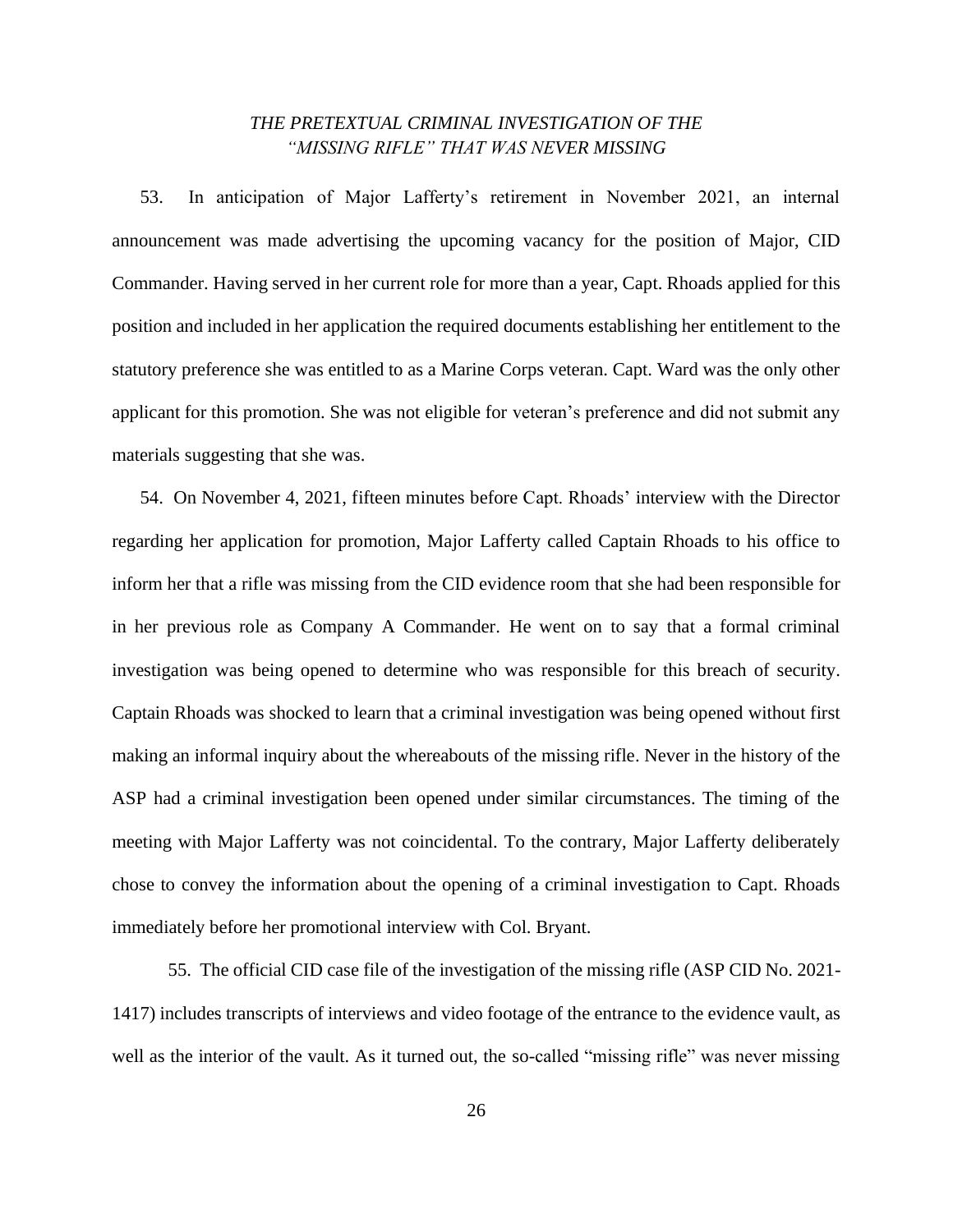and had been in the Troop A evidence vault all along. What's more, a review of the case file reveals an indefensible discrepancy between the video footage of the evidence vault and the statement given by a CID Lieutenant during the criminal investigation, who claimed that he had thoroughly searched the evidence vault before the criminal investigation was opened. The video evidence in the file conclusively shows that no such search was conducted.

56. At some point during the investigation in CID Case No. 2021-1417, the investigation of the "missing rifle" came to the attention of Major Jason Aaron, Commander of the Highway Patrol for the Eastern Region. Knowing that it was unheard of to conduct a criminal investigation under such circumstances, Major Aaron became suspicious about the motives for opening the investigation and what the criminal investigation had uncovered about the "missing rifle." At the conclusion of the investigation, Major Aaron obtained a copy of the case file and reviewed its contents, including the statement given by the CID Lieutenant and the video footage of the exterior and interior of the evidence vault. Having observed the irreconcilable discrepancy between the video footage and the Lieutenant's statement, Major Aaron felt duty bound to file a formal Complaint alleging serious misconduct by the CID Lieutenant for making a false statement during a criminal investigation. Such Complaints are made using "DPS Form 112-2" and are processed through the ASP chain of command by assigning an OPS number to the complaint, which triggers an independent review of the complaint by DPS's Office of Professional Standards ("OPS"). Accordingly, after preparing a DPS Form 112-2 and attaching the evidence in support of his complaint of misconduct, on December 14, 2021, Major Aaron presented the DPS Form 112-2 and the attachments to Lt. Col. Shawn Garner, Deputy Director and Senior Commander of Field Operations. When Lt. Col. Garner realized that the subject of Major Aaron's complaint was the unprecedented criminal investigation of the so-called "missing rifle" which he had personally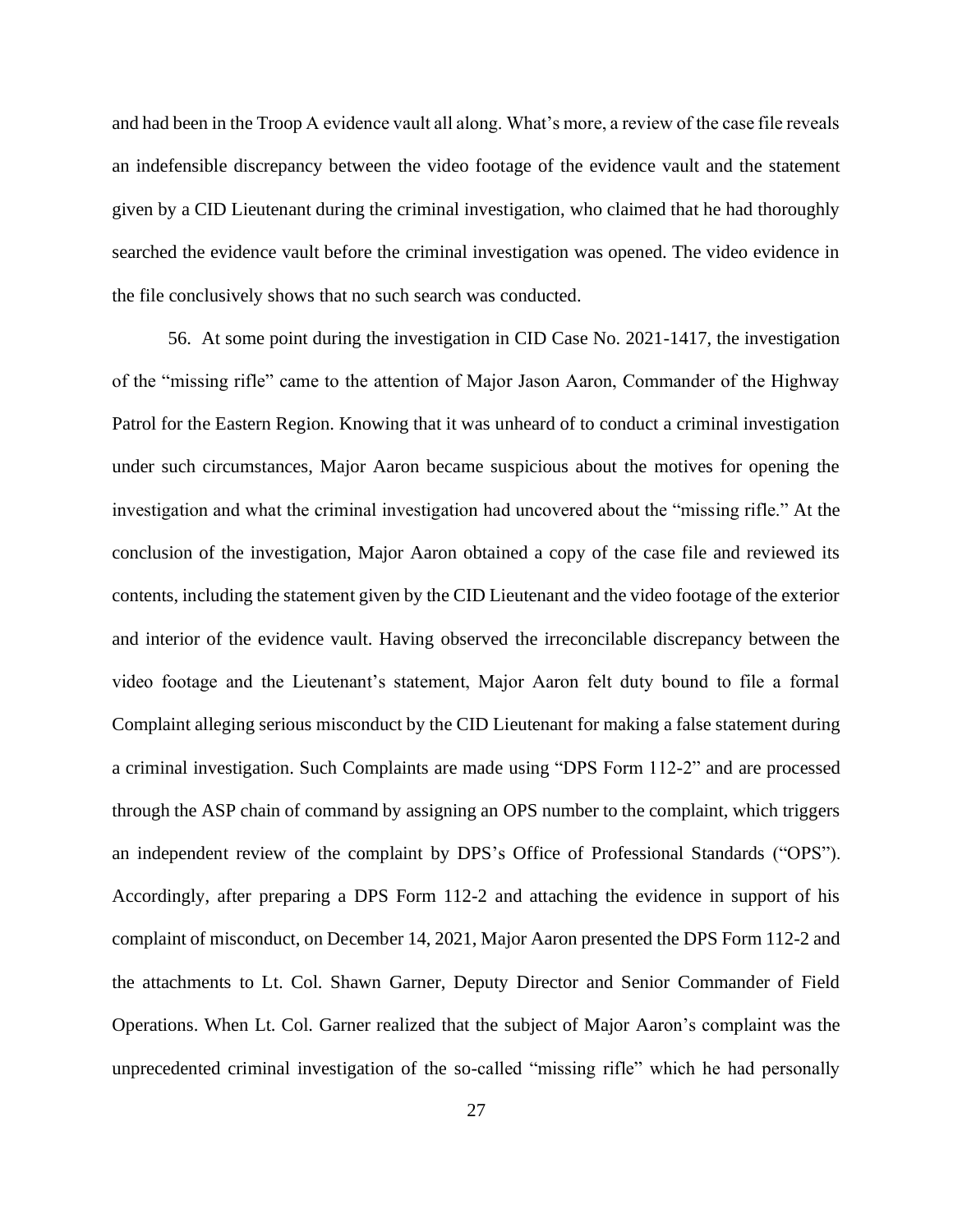authorized, he went to great lengths to persuade Major Aaron not to submit his complaint. When Major Aaron did not back down, the conversation between the two senior ASP officials became heated. At one point, Lt. Col. Garner threatened to file a "Brady/Giglio" complaint against Major Aaron if he went through with submitting his complaint about the investigation of the "missing rifle." "Brady/Giglio" is a disclosure rule that requires prosecutors to disclose any evidence that "casts a substantial doubt upon the accuracy" of a law enforcement officer's testimony. Major Aaron reasonably interpreted Lt. Col. Garner's threat to mean the Lt. Colonel was going to accuse Major Aaron of misrepresenting what was in the CID case file if he went through with filing his complaint. Consistent with the unimpeachable integrity that he is widely known for, Major Aaron was not deterred by Lt. Col. Garner's baseless threat. Instead, he handed the DPS Form 112-2 and its attachments to the Lt. Colonel, made clear that he was submitting his complaint as written, and returned to his office.

57. As alleged above, ASP and DPS policy required that Lt. Col. Garner promptly assign an OPS number to Major Aaron's complaint, which would have automatically triggered an independent review of the complaint by OPS. In a clear and deliberate violation of that policy, Lt. Garner tried to sweep the matter under the rug and deliberately did not assign an OPS number to Major Aaron's complaint. However, when a FOIA request later called DPS' attention to the complaint, Lt. Col. Garner had no choice but to enter Major Aaron's complaint in the OPS system, which he eventually did on February 9, 2022 – five weeks later than what OPS policy required. Pursuant to DPS/OPS protocol, the assignment of Major Aaron's DPS Form 112-2 to OPS resulted in an extensive investigation, the results of which are expected to be reviewed by the Secretary of DPS.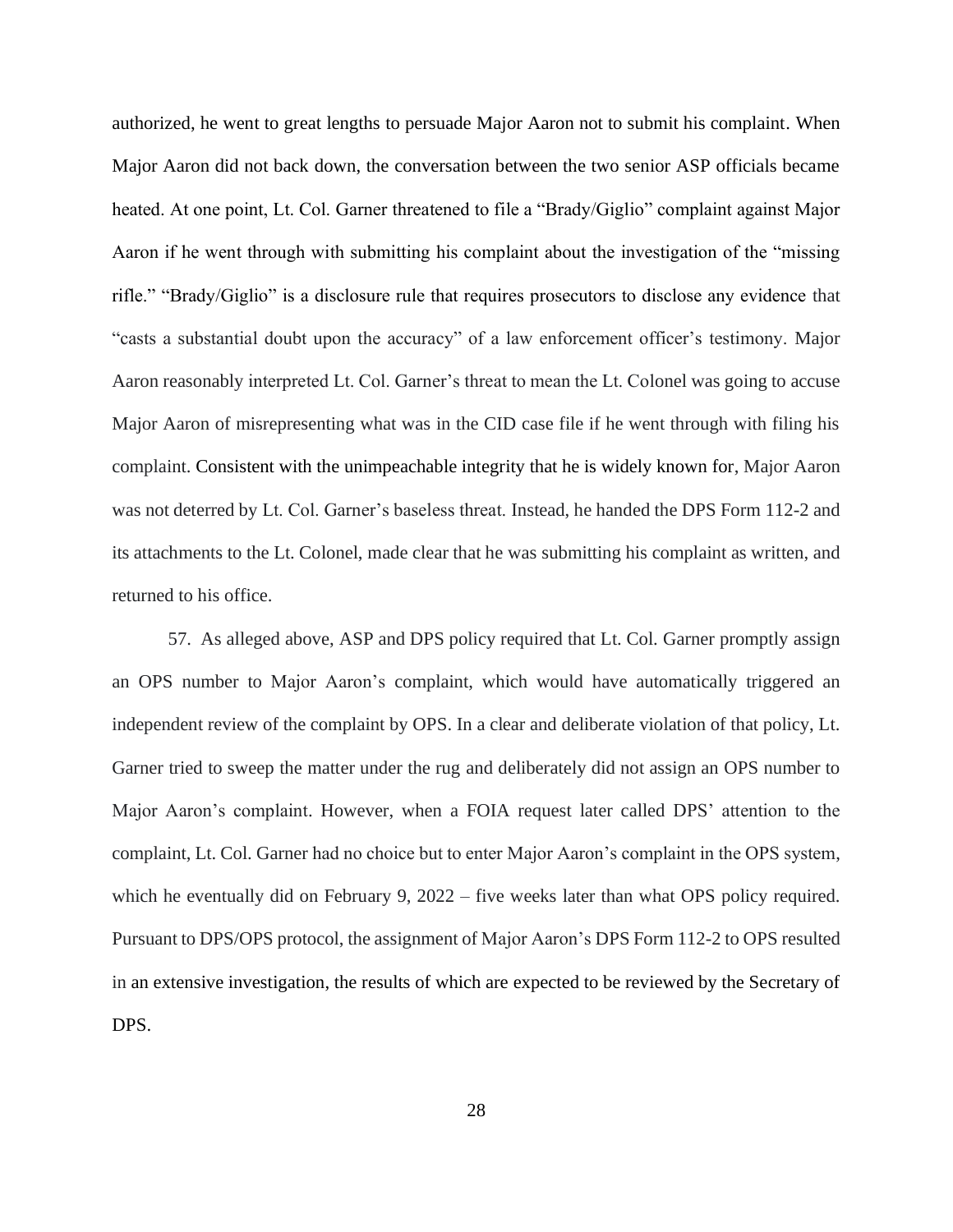58. The day after Lt. Col. Garner finally submitted Major Aaron's DPS Form 112-2 to OPS, Lt. Col. Garner directed the opening of another investigation of "missing" evidence. This formal investigation involved two guns that were allegedly missing from Troop H, where Major Aaron had previously been the Troop Commander (ASP CID Case No. 2022-0241). This retaliatory investigation was opened on February 14, 2022 and assigned to CID Special Agent Stuart Woodward. Much to the disappointment of Lt. Col. Garner, Special Agent Woodward determined that the two guns weren't missing after all and closed the investigation four days later.<sup>18</sup>

# *COL. BRYANT'S COMMAND STAFF INTENTIONALLY ATTEMPTS TO MISLEAD THE ASP COMMISSION BY FALSIFYING CAPT. WARD'S PERSONNEL RECORDS*

59. In 2014, the General Assembly joined other states by enacting the Arkansas Veteran's Preference Act ("AVPA") for the purpose of requiring that veterans and the surviving spouse of veterans be given preference over other candidates in all state government hiring and promotional decisions. Ark. Code 21-3-302. "[T]he qualified veteran's status shall be considered on questions of promotion and retention of employees according to § 21-3-304." 19

AVPA defines a "veteran" as follows:

(1) A person honorably discharged from a tour of active duty, other than active duty for training only, with the armed forces of the United States; or

<sup>&</sup>lt;sup>18</sup> Following the conclusion of the OPS investigation of Major Aaron's complaint regarding the botched, pretextual investigation of the "missing rifle" and the subsequent retaliatory investigation of the two "missing guns" in Troop H, Lt. Col. Garner submitted his retirement paperwork and let it be known he would be retiring a year early on July 1, 2022, thus forfeiting a considerable amount of retirement benefits.

<sup>&</sup>lt;sup>19</sup> The Arkansas Office of Personnel Management has enacted a policy that tracks the requirements of ACRA. OPM Policy No. 30-30.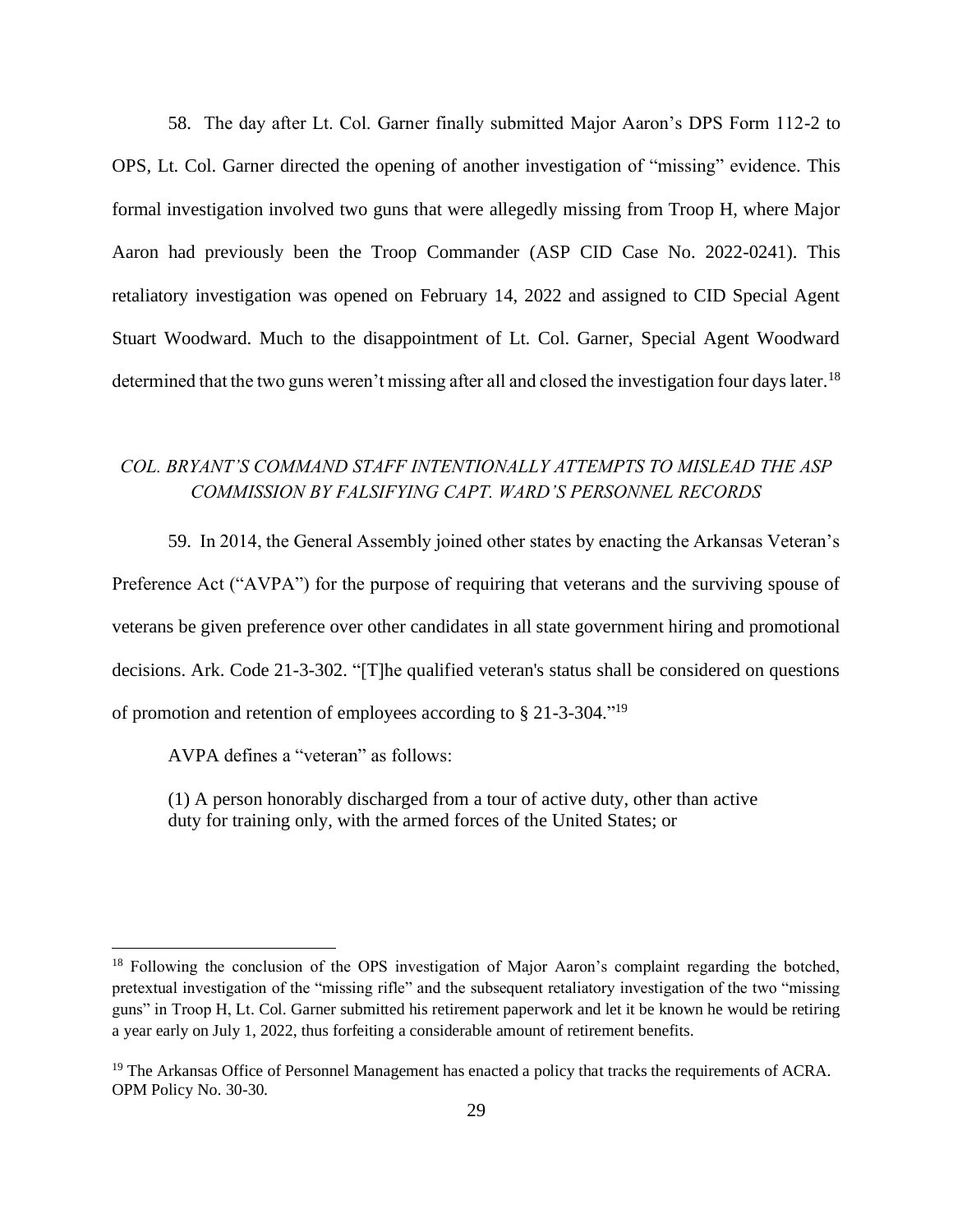(2) Any person who has served honorably in the National Guard or reserve forces of the United States for a period of at least six (6) years, whether the person has retired or been discharged or not.

To qualify for veteran's preference in promotion, an employee must establish they are:

(A) A veteran;

(B) A disabled veteran; or

(C) The surviving spouse of a deceased veteran who is unmarried at the time of application for employment and remains unmarried until the decision to hire [or promote] is made;

(2) Is a citizen and resident of this state; and

(3) Meets substantially equal qualifications of other applicants.

ACRA further provides:

If the examination, evaluation, or similar instrument *is not subject to numerical scoring*, the selection authority shall demonstrate how veterans preference was applied in developing a list of qualified candidates to be interviewed and in selecting the successful candidate for the position.

*If the selection authority used a scoring method other than numerical scoring,* at the veteran's request the selection authority shall provide all documentation to the veteran to demonstrate to the veteran how the veterans preference was used to:

(i) Develop a list of qualified candidates to be interviewed; and

(ii) Select the successful candidate for the position.

(emphasis added).

60. When considering promotions to the rank of Sergeant and Lieutenant, the Director and the Commission are required to consider the candidates' numeric scores on a written test. Candidates who are entitled to veteran's preference receive an additional five points on top of their test score. In contrast, there is no test for promotions to the rank of Captain and Major. Therefore,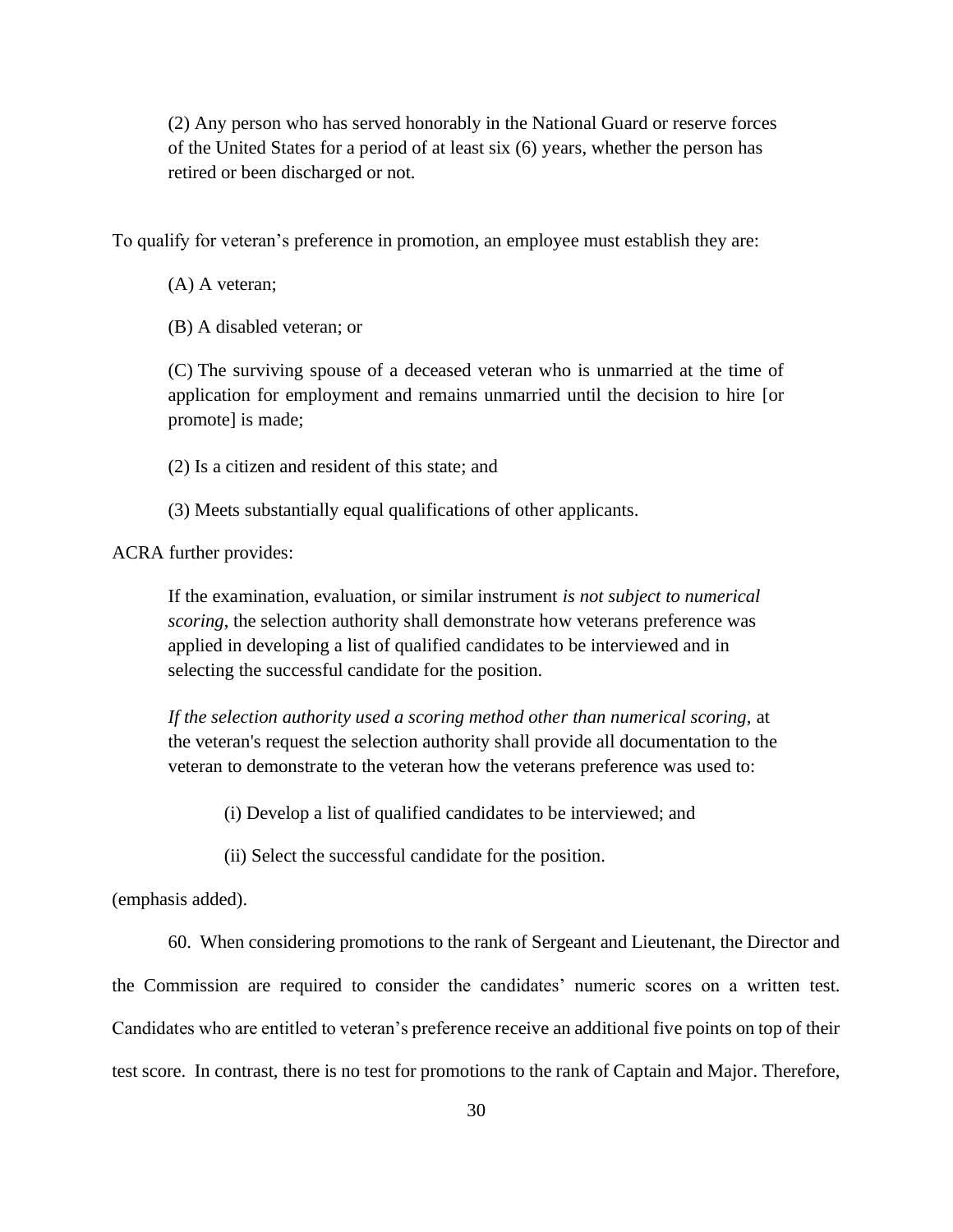when evaluating candidates for promotion to these ranks, there are no numeric considerations factored into the decision. Although ACRA requires an agency to explain upon request how it applies veteran's preference under these circumstances, to Plaintiff's knowledge, ASP has never published any such explanation.

61. When a vacancy for promotion at ASP is published internally, the announcement includes instructions to applicants on what they must submit if they wish to be considered for veteran's preference. These instructions were included in the announcement for the position of

Major, CID Commander:

If you are requesting veteran's preference consideration as a qualified veteran, a service-connected disabled veteran, or as the spouse of a disabled veteran, or as the surviving spouse of a deceased qualified veteran (who had remained unmarried at the time of application), you must submit a version of the DD-214 that shows character of service and type of separation, VA disability letter, or other appropriate documentation to be considered for veterans' preference.

All documents must be submitted within five (5) business days from receipt of this email.

#### **Lateral Transfer or Promotion**

| <b>Criminal Investigation</b> |  |
|-------------------------------|--|
| Major*                        |  |

62. When Capt. Ward applied for promotion to Sergeant, Lieutenant, and Captain, she never submitted anything to indicate she was requesting veteran's preference. Nor did she state or suggest that she was entitled to veteran's preference when she applied for the position of Major, CID Commander. Nor could she have done so. It was common knowledge in ASP and among the Colonel's Command Staff that Capt. Ward had never served in the U.S. Armed Forces and that her husband, a former ASP trooper, was alive and well and serving as a senior law enforcement executive with the Department of Veteran's Affairs.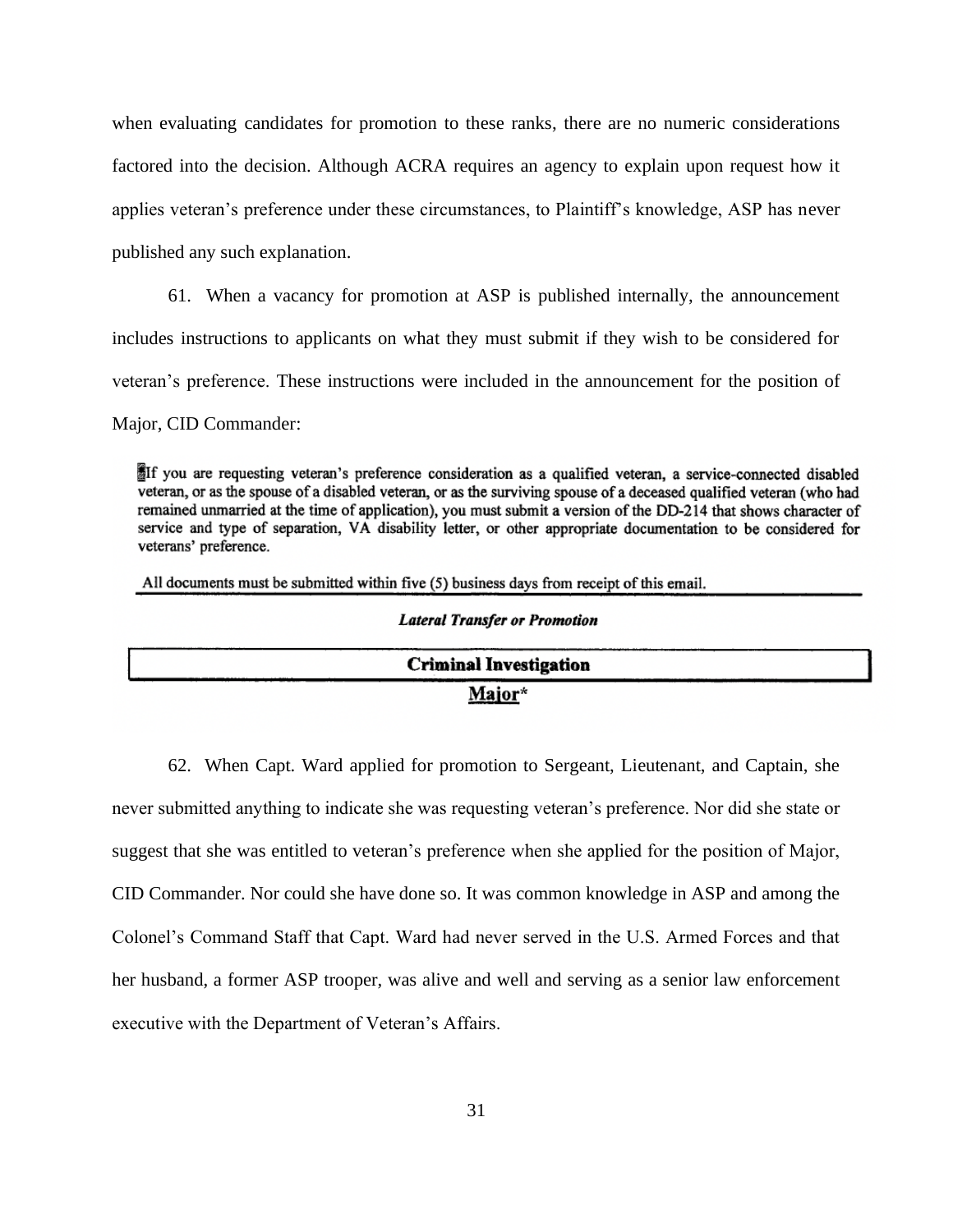63. Likewise, it was common knowledge in ASP and among the Colonel's Command Staff that Capt. Rhoads had served in the Marine Corp before joining ASP. What's more, Capt. Rhoads had already established her entitlement to veteran's preference when she applied for promotion to the rank of Captain.

64. The agenda for the ASP Commission meeting on November 10, 2021 included the selection of the candidate to fill the vacant position of Major, CID Commander. Per standard practice, under the supervision of the Colonel and his Command Staff, personnel packets for the two eligible candidates were submitted to the individual Commissioners shortly before the November 10, 2021 Commission meeting.

65. Records obtained under the FOIA show that, for the purpose of offsetting Capt. Rhoads' entitlement to preference as a Marine Corp veteran, one or more members of Col. Bryant's Command Staff knowingly misled the State Police Commission by falsifying Capt. Ward's personnel records to reflect that she too was entitled to veteran's preference. The following excerpt from ASP records obtained pursuant to the FOIA removes any doubt about this blatant misrepresentation:

> **Promotion/Lateral Transfer Candidates** (Advertised 10/26-11/2/21)

The following is a table of all candidates who have applied for the advertised Commissioned promotion/lateral transfer position and are listed in band order.

|                           | <b>ASP Major</b>                      |
|---------------------------|---------------------------------------|
|                           | CID Admin.                            |
|                           | <b>Little Rock</b>                    |
|                           | <b>Capt. Paulette Ward (Veteran's</b> |
| <b>Preference-Spouse)</b> |                                       |
| Preference)               | <b>Capt. Stacie Rhoads (Veteran's</b> |
|                           |                                       |
|                           |                                       |
|                           |                                       |
|                           |                                       |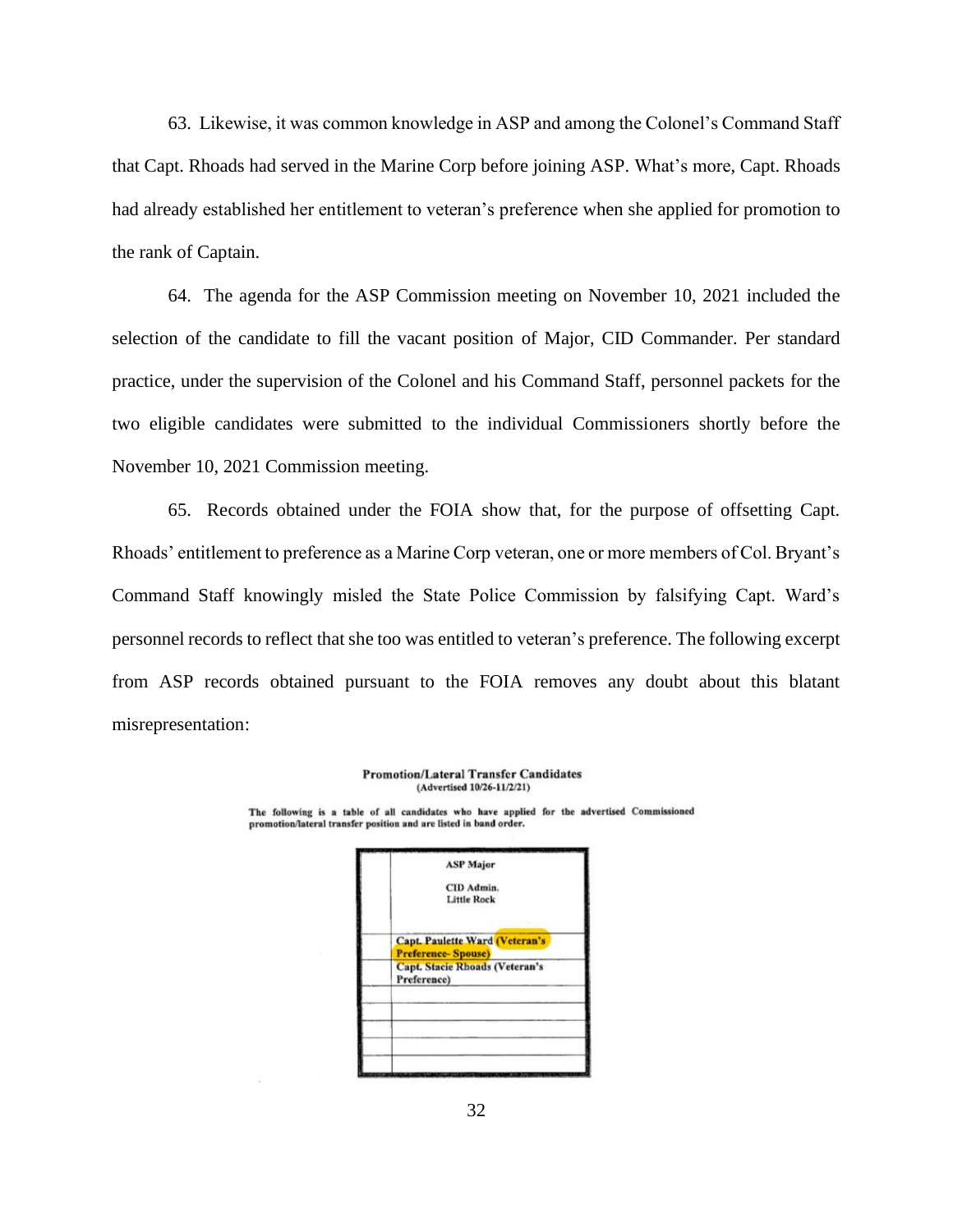66. Based on the facts known to Plaintiff after reviewing records obtained under the FOIA, it does not appear that this misrepresentation could have been the result of an oversight or honest mistake. To the contrary, the evidence strongly suggests that this unlawful attempt to mislead the Commission was deceptive and intentional. Given that Capt. Ward never submitted any documentation or sent any communication to the Administrative Services Division suggesting that she was (or even might be) entitled to veteran's preference, it logically follows that someone with a motive to offset Capt. Rhoads' entitlement to veteran's preference must have taken it upon themselves to falsely inform the Commission that Capt. Ward was also entitled to veteran's preference. This indefensible, blatant misrepresentation demonstrates just how far Col. Bryant's administration was willing to go to elevate the first African American female to the ASP Command Staff strictly based on the color of her skin.

# *THE COMMAND STAFF DIRECTIVE PROHIBITING ALL CID PERSONNEL FROM COMMUNICATING WITH CAPT. RHOADS*

67. The day after the ASP Commission meeting on December 9, 2022 (the significance of which is set forth below), Capt. Ward convened a video conference call with the CID Company Commanders. According to several participants in that conference call, in her capacity as Assistant CID Commander, Capt. Ward issued a Division-wide directive prohibiting all CID personnel from communicating with Captain Rhoads for any reason on any topic. Given that Capt. Ward would have needed approval to issue such an extraordinary, unprecedented order, Plaintiff alleges on information and belief that Lt. Col. Garner directed Capt. Ward to issue this directive, which was intended to further marginalize and discredit Capt. Rhoads.

68. Upon hearing this directive, some of the CID Commanders on the call asked Capt. Ward to clarify whether her directive applied to every aspect of ASP business and whether it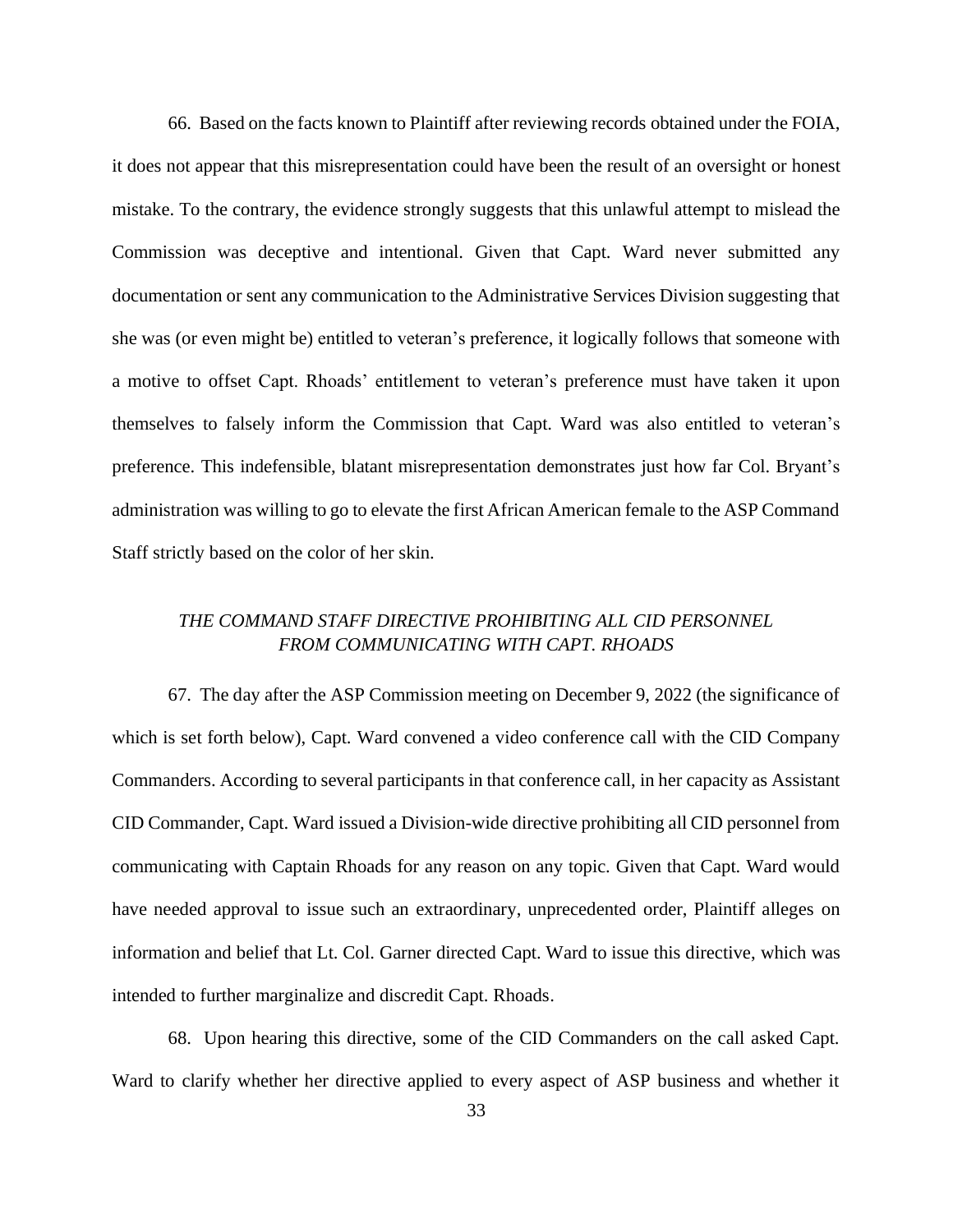prohibited them and their personnel from communicating with Capt. Rhoads about personal matters. Capt. Ward made clear that her directive not to communicate with Capt. Rhoads on any topic did not include any exceptions for personal matters or anything else. The CID Company Commanders were stunned. None of them had ever seen or heard of any such directive being given about anyone in the ASP – much less a highly respected Captain.

69. Given that Captain Rhoads' responsibilities required frequent interaction with CID personnel, the Company Commanders immediately realized that the inability of anyone in CID to communicate with Captain Rhoads would create all kinds of problems. Nonetheless, following the conference call, they promptly conveyed Capt. Ward's directive to the Sergeants and Special Agents under their command. Given the breadth of the unprecedented directive, some of those personnel reasonably speculated that Capt. Rhoads must be under investigation for some type of serious misconduct. Remarkably, neither Capt. Ward nor any member of the Command Staff ever informed Capt. Rhoads about the sweeping "no contact" order that had been issued to CID personnel. Capt. Rhoads first learned of this directive from a CID Special Agent during the afternoon of December 10, 2021.

70. As would be expected in any quasi-military organization, CID personnel across the state immediately cut off all communications with Captain Rhoads, which predictably resulted in unnecessary delays and confusion in the coordination of ICAC, Special Investigations and the other areas for which Capt. Rhoads was responsible. To cite just one of many examples, in the morning of December 29, 2021, Capt. Rhoads e-mailed CID Special Agent Rodney Villiger to tell him that his ICAC computer equipment had arrived and that she could deliver it to his field office in the next week. Special Agent Villiger did not reply to Captain Rhoads' e-mail. Instead, later that same day, Capt. Ward sent the following e-mail to Captain Rhoads: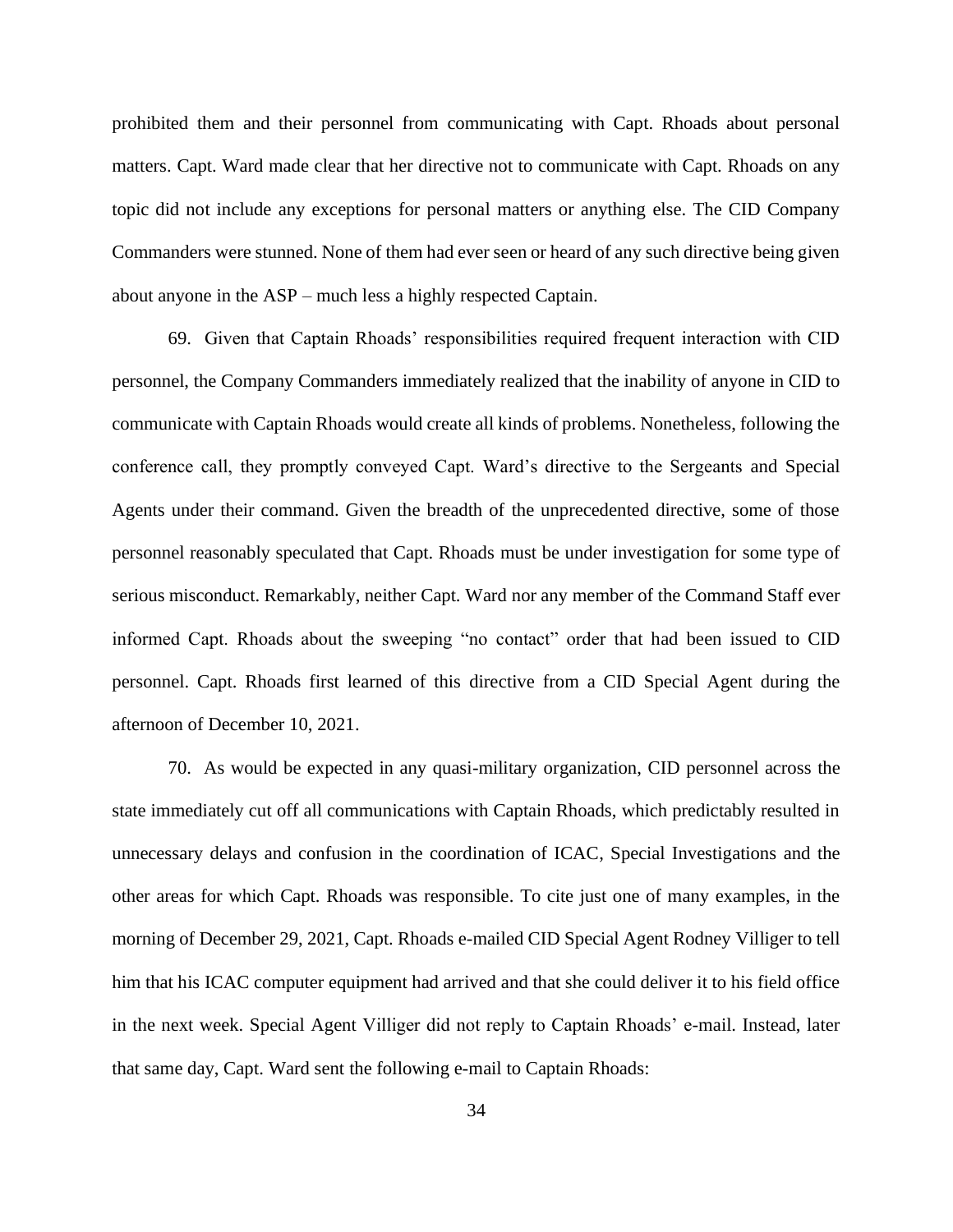From: Paulette Ward Sent: Wednesday, December 29, 2021 1:44 PM To: **Stacie Rhoads** Shawn Gamer Cc: Computer Subject:

Capt. Rhoads,

SA Rodney Villiger has asked if his ICAC computer has come in. Can you let me know so I can inform him? Thanks

Captain Paulette Ward, B.A. **Assistant Division Commander Criminal Investigation Division** 

71. CID personnel continued to obey Captain Ward's directive until Capt. Rhoads' counsel brought this inexplicable directive to the attention of DPS's Chief Counsel and provided him with the names of almost a dozen witnesses who would corroborate the unprecedented, unexplained "no contact" order that Capt. Ward had given weeks earlier.

72. Following an inquiry by DPS, on January 5, 2022, Lt. Colonel Garner summoned all CID Company Commanders to ASP HQ for a meeting the next day without telling them anything about the purpose of the meeting. Col. Bryant was present at the meeting, but Lt. Col. Garner did most of the talking. Lt. Col. Garner informed the Company Commanders that the purpose of the meeting was to straighten out a big misunderstanding. He then proceeded to walk back Captain Ward's directive by minimizing it as just an internal "miscommunication."

73. In fact, there had not been any misunderstanding about Captain Ward's directive by anyone attending the conference call on December 10, 2021. Her directive had been crystal clear. But for DPS's independent inquiry, which corroborated what is alleged in the preceding paragraphs of this Complaint, the "no contact" directive issued by Capt. Ward would still be in place.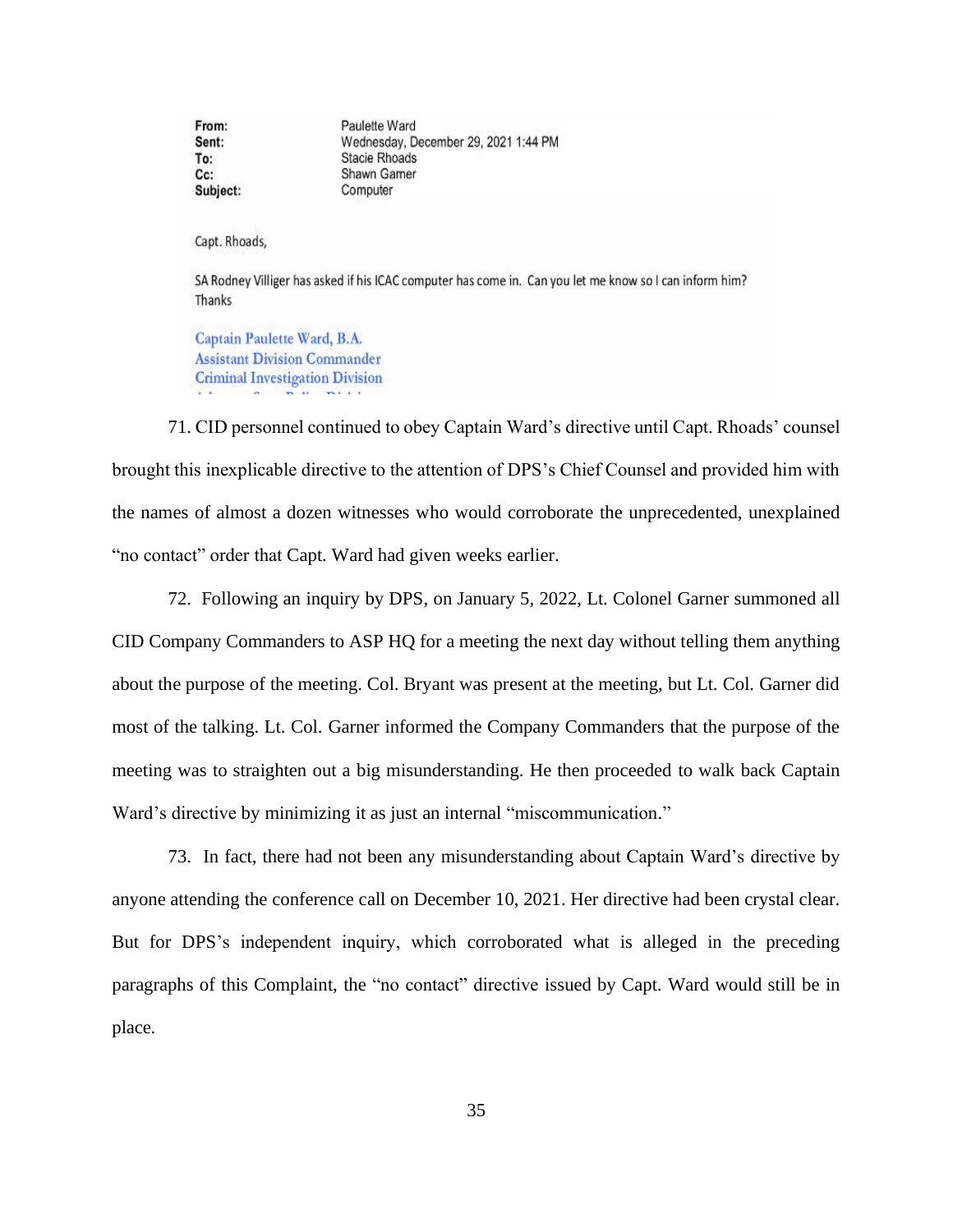#### THE NOVEMBER 10, 2021 COMMISSION MEETING

74. When the ASP Commissioners received the personnel packets for Capt. Rhoads and Capt. Ward shortly before the November 10, 2021 Commission meeting, along with Col. Bryant's recommendation to promote Capt. Ward to the position of Major, CID Commander, some of the Commissioners reviewed the qualifications of the two candidates and immediately questioned how Col. Bryant could possibly justify selecting Capt. Ward instead of Capt. Rhoads. One or more of the Commissioners took note that Capt. Rhoads had five times the experience that Capt. Ward had in CID and that much of Capt. Ward's experience was limited to administering polygraph examinations. The evening before the Commission meeting, several of the Commissioners conferred by telephone and were aligned in their opinions that Capt. Rhoads was far more qualified to be the CID Commander than Capt. Ward. Some of the Commissioners made note of the fact that just eight months earlier, when Capt. Ward and then Capt. Lafferty were the only two candidates for promotion to Major, CID Commander, they had promoted Major Lafferty to lead CID after concluding that having a qualified CID Commander for just eight months was preferable to promoting someone who would be in the position much longer but wasn't qualified for this critical role.

75. At the Commission meeting on November 10, 2021, Commissioner Edwards made a motion at 9:20 a.m. to go into executive session to consider a promotion. What followed was an unusually heated discussion about Col. Bryant's recommendation to promote Capt. Ward to lead CID instead of Capt. Rhoads. Col. Bryant's explanation for his recommendation did not hold water with most of the Commissioners, and they let the Colonel know they were not persuaded by his remarks. Consistent with the misrepresentation in the personnel packets that falsely showed the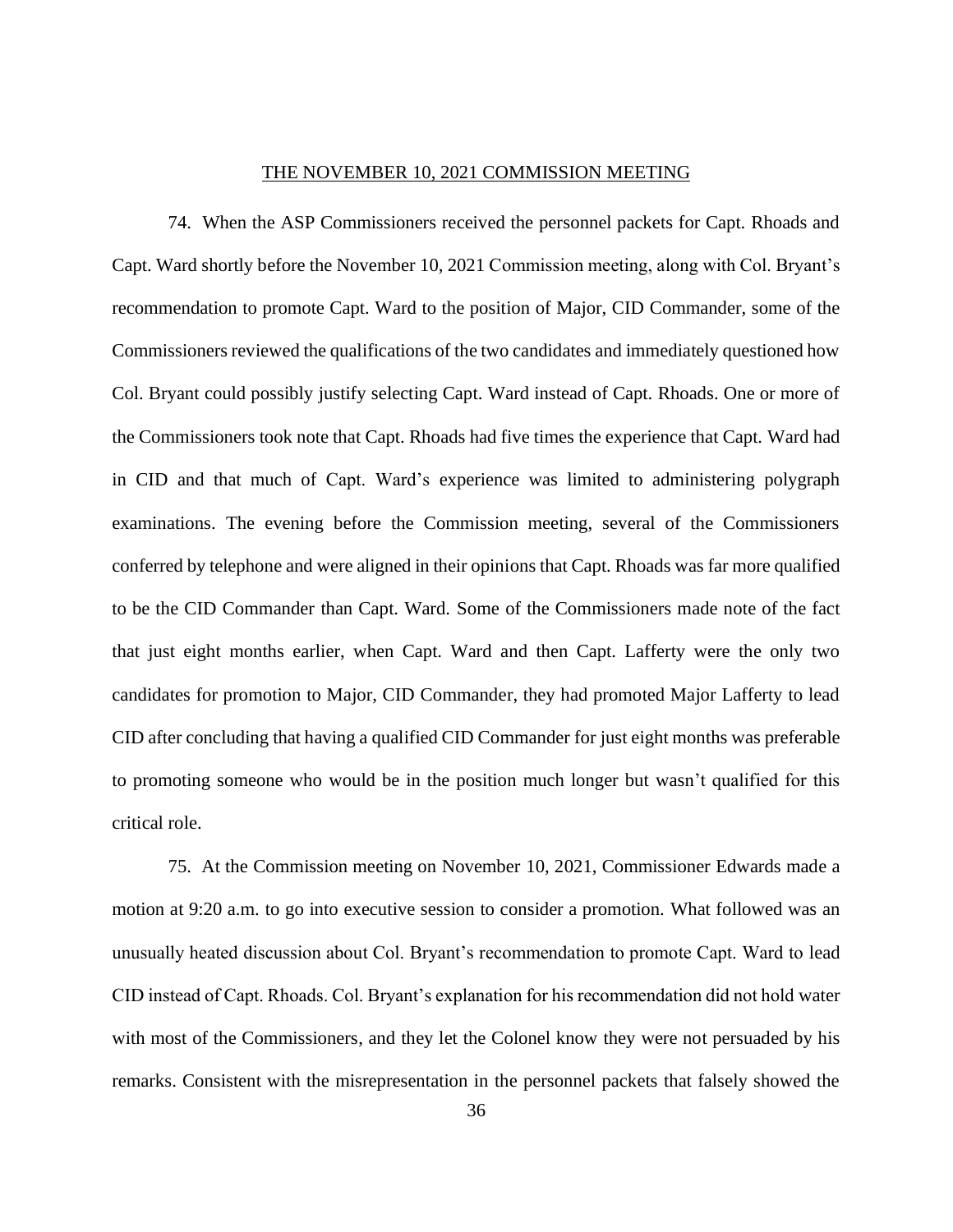two candidates had offsetting veteran's preference, Col. Bryant never mentioned that Captain Rhoads was the preferred candidate for this promotion under Arkansas law. At one point in the discussion, Col. Bryant tacitly acknowledged that race was a factor in his recommendation, remarking how great it would be to say they had promoted the first African American female in ASP history to hold the rank of Major.

76. Despite Capt. Rhoads having five times more CID experience than Capt. Ward – not to mention that she was a graduate of the FBI's prestigious National Academy and that her personnel file reflected an extraordinary list of accomplishments in CID – Col. Bryant desperately tried to rationalize his recommendation while avoiding mention of anything factual in the two candidates' personnel packets. After listening to the unpersuasive arguments Col. Bryant put forward to justify his recommendation, a straw vote showed that five of the Commissioners were adamantly opposed to promoting Capt. Ward. Those Commissioners made clear to Col. Bryant that, based on their merits-based evaluation of the two candidates, they would not approve the promotion of Capt. Ward to become the Commander of CID. The Commissioners and Col. Bryant then left executive session and returned to the Commission meeting room, where the meeting was called to order at 10:20 a.m. and concluded with no discussion about the status of the vacant Major position in CID.

# THE GOVERNOR DIRECTLY INTERFERES WITH THE PROMOTIONAL PROCESS BY PRESSURING COMMISSIONERS TO APPROVE THE PROMOTION OF CAPT. WARD

77. As alleged above, the Governor has absolutely no authority to direct or influence ASP promotions. What's more, the legislature created a statutory framework that was designed to prevent such undue influence and to give the ASP Commissioners autonomy in protecting the integrity of the promotional process.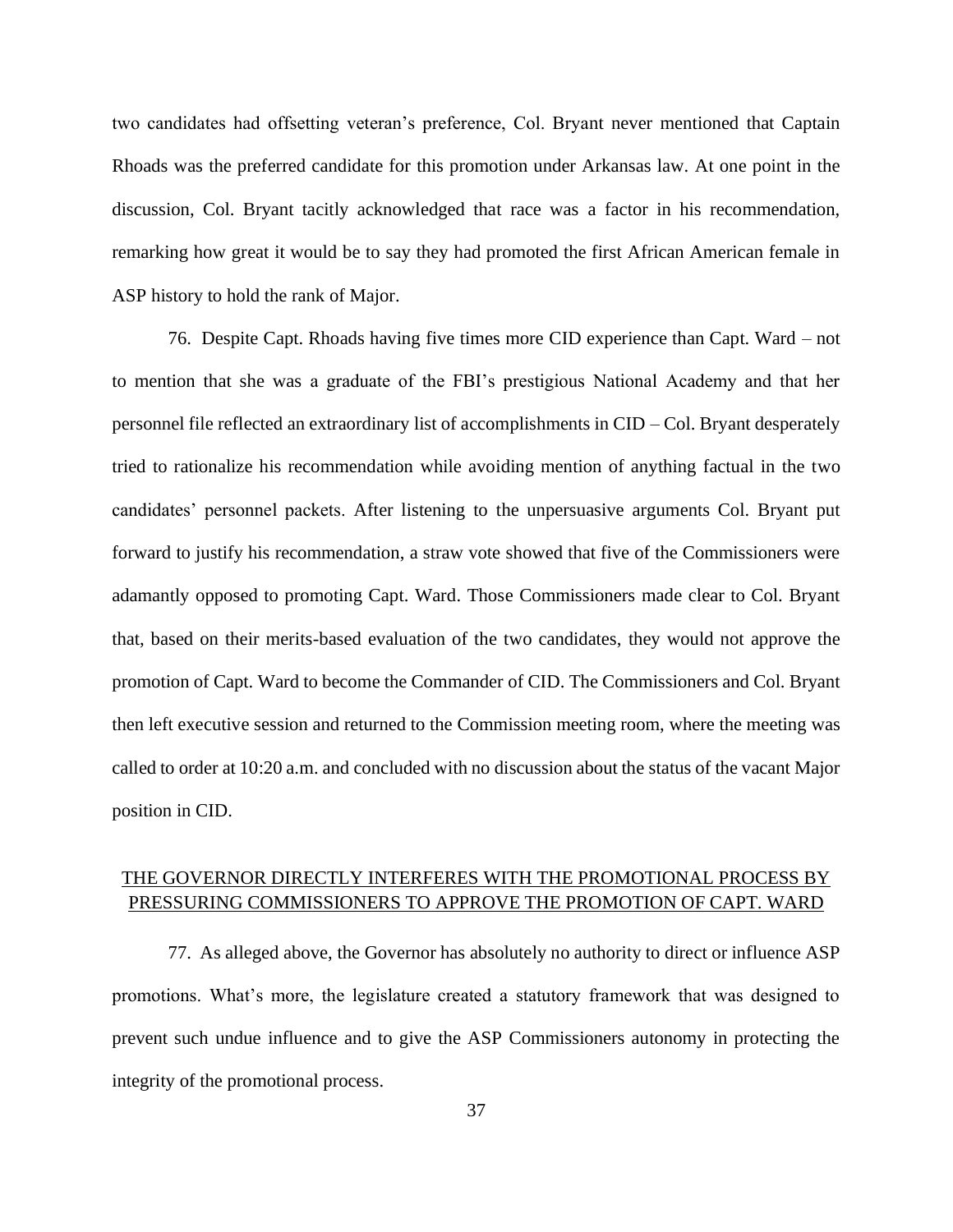78. In disregard of the legislative mandate of independence given to the ASP Commission, after the November 10, 2021 Commission meeting, Col. Bryant solicited Governor Hutchinson's assistance in accomplishing his goal of promoting an African American female to the Command Staff. Without any direct knowledge of the qualifications of Capt. Ward or Capt. Rhoads (or the legally required preference for promoting Capt. Rhoads because of her service in the Marine Corp) and without inquiring about these matters, Governor Hutchinson agreed to help Col. Bryant fulfill his objective and promised to speak to the Commissioners who had refused to go along with the Colonel's recommendation – all of whom Governor Hutchinson had appointed. Thereafter, the Governor placed phone calls to at least three Commissioners and pressured them to support Col. Bryant's recommendation. During these phone calls, the Governor reminded the Commissioners that when he appointed them to the Commission, he had told them he expected them to "support the Director," that they had agreed to do so, and that he expected them to honor that agreement by approving the Director's recommendation to promote Capt. Ward to the position of Major, CID Commander.

79. The Commissioners listened to the Governor and then explained their point of view about this promotion. None of them gave any indication that they were going to change their position to honor an agreement to "support the Director" when the recommendation was so blatantly wrong in several respects.

#### THE DECEMBER 9, 2021 COMMISSION MEETING

80. The Commission's next regular meeting took place on December 9, 2021. At 10:29 a.m., Commissioner Edwards made a motion to go into executive session to consider a promotion. What followed was a repeat of the discussion that had occurred during the executive session at the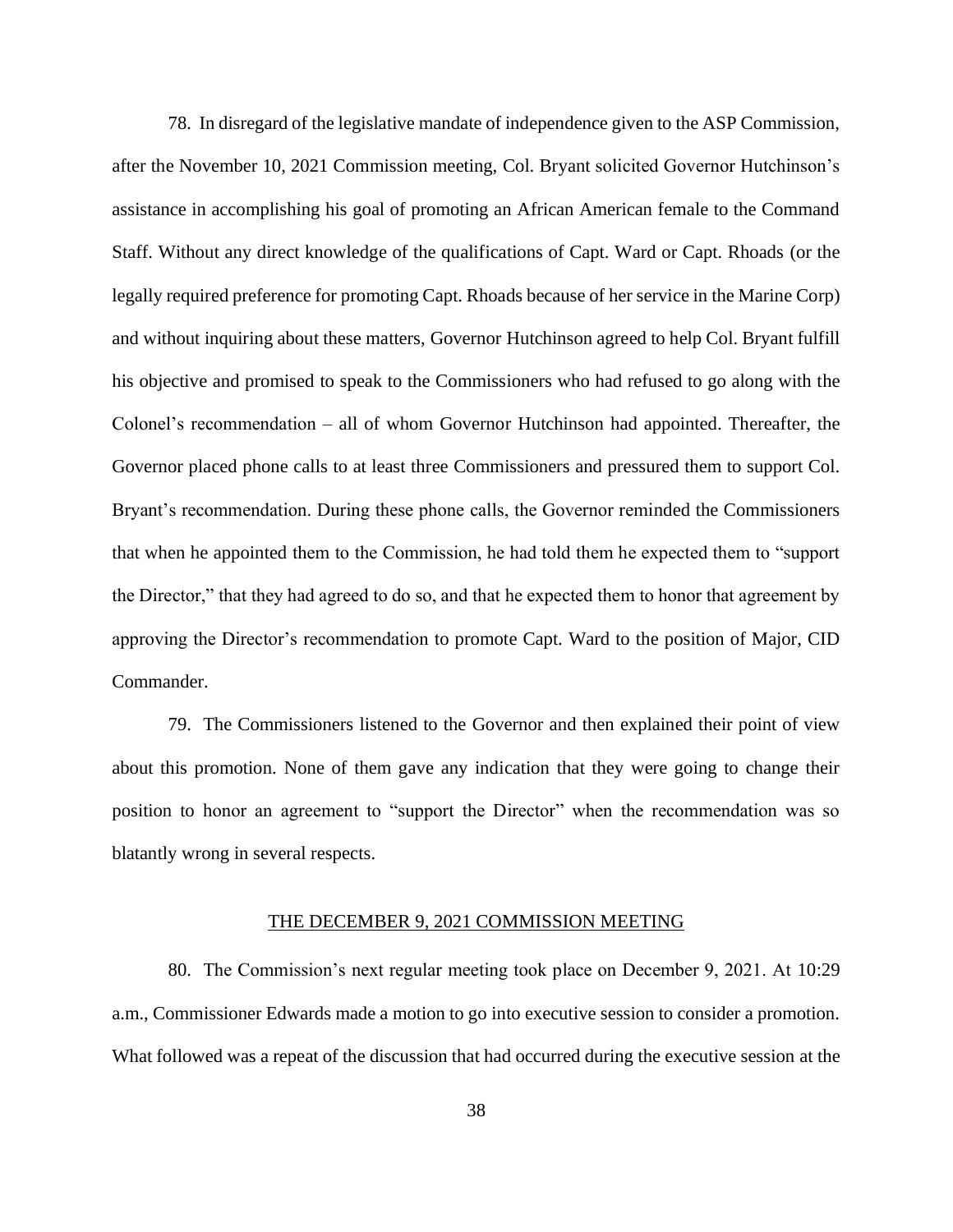Commission meeting on November 10, 2021. The Governor's phone calls pressuring certain Commissioners to go along with the Colonel's recommendation only strengthened their resolve to stand their ground. Once again, Col. Bryant tried to rationalize his recommendation while avoiding mention of anything factual in the two candidates' personnel packets. At this point, at least five of the Commissioners made clear to Col. Bryant that any objective assessment of the two candidates would lead to the conclusion that Capt. Rhoads was far more qualified than Capt. Ward and that they would not budge from their position based on hearsay, other people's opinions, or anything else that wasn't documented in their personnel packets. As he had done during the executive session on November 10, 2021, Col. Bryant again made a passing reference to the benefits of having an African American female on the Command Staff. The Commissioners and Col. Bryant then left executive session and returned to the Commission meeting room, where the meeting was called to order at 11:52 a.m. and concluded with no discussion about the status of the vacant Major position in CID.

#### THE FEBRUARY 10, 2022 COMMISSION MEETING

81. No action was taken regarding the vacant CID Commander position during the Commission meeting that was held on January 13, 2022. Shortly before the Commission meeting on February 10, 2022, the Director and the Commissioners received a 19-page letter from Capt. Rhoads' legal counsel calling their attention to certain irregularities in the ASP promotional process and informing them that he was continuing an in-depth investigation of matters related to the process that had been used to select the next CID Commander.<sup>20</sup> At 10:23 a.m., Commissioner

<sup>&</sup>lt;sup>20</sup> Counsel's subsequent investigation revealed the facts set forth in this Complaint, most of which were uncovered after February 10, 2022 through numerous interviews with ASP personnel and the review of thousands of ASP internal records.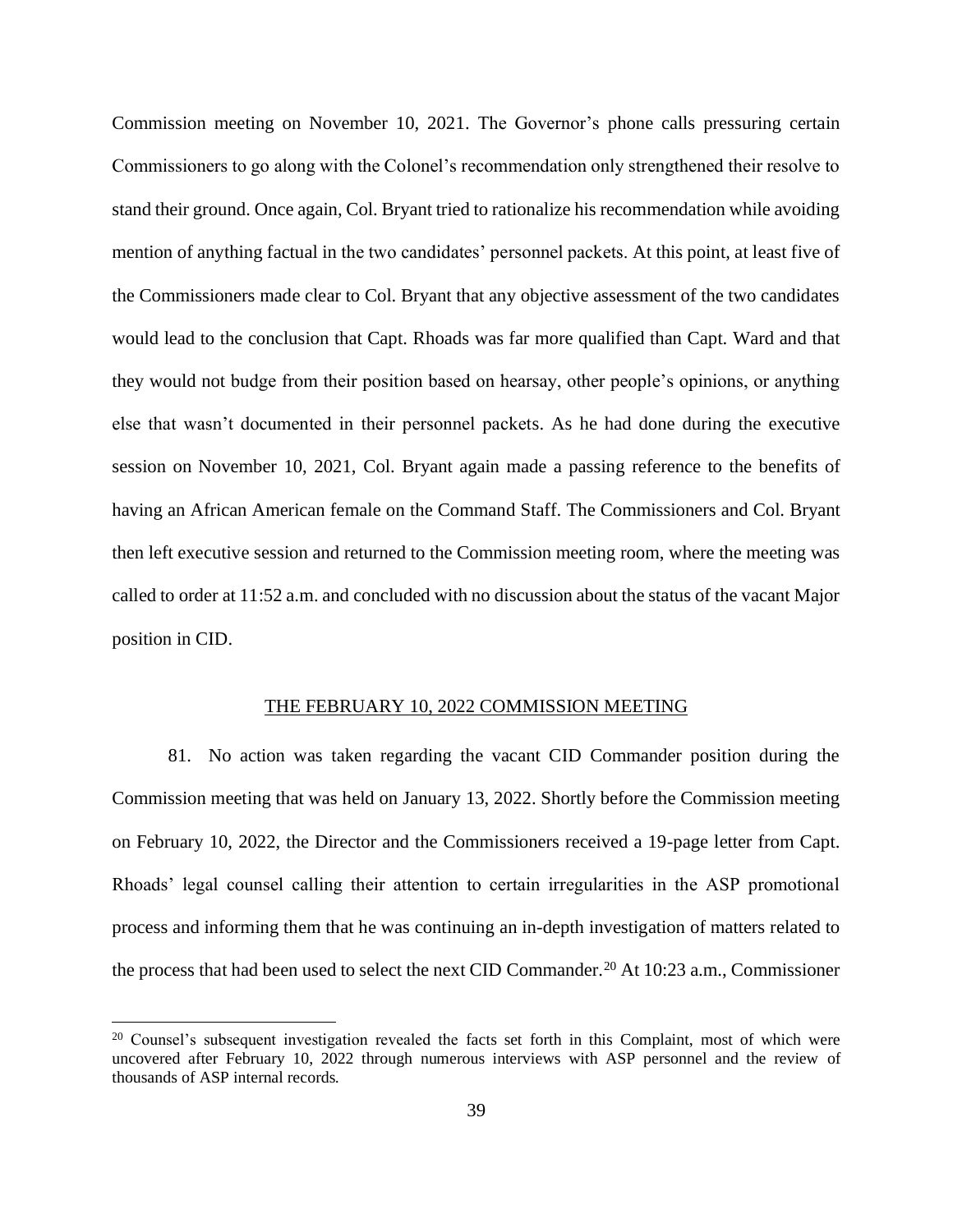Reeves made a motion to go into executive session to consider the promotion of a vacant Sergeant position in the Highway Patrol Division and further moved to "table consideration of the Major in the CID Division Little Rock."<sup>21</sup> After a brief executive session, the Commissioners returned to the Commission meeting room, where the meeting was called to order at 10:46 a.m. The meeting concluded with no discussion about the status of the vacant Major position in CID.

82. Later that day, the new Chairman of the Commission sent the following e-mail to Capt.

Rhoads' counsel:

Dear Mr. Mars:

I am in receipt of your letter to the Arkansas State Police Commissioners dated February 10, 2022. Your reputation as a knowledgeable and thorough attorney precedes you so I suspect that nothing in the letter was included without in depth research.

Yesterday was my first day as chair of the commission so the letter made things pretty interesting. Your correspondence was very informative and let me know that a lot of things need to be addressed. It appears that the commission has more responsibilities than we knew of, such as the approval of headquarters and IT equipment. I am going to ask the Attorney General's office to try and provide research which will bring all our duties and responsibilities together in a format which will allow us to move forward as required by state laws and regulations. It is apparent that the Rules of the Arkansas State Police Commission and the Arkansas State Police Policy Manual have conflicting language regarding promotions and I'd like to get clarification from the Attorney General regarding this.

Your letter has opened our eves to several things that need attention. Thank you for contacting us.

Sincerely, **Steve Edwards** Chairman, Arkansas State Police Commission

<sup>&</sup>lt;sup>21</sup> Minutes of the State Police Commission Meeting, February 10, 2022.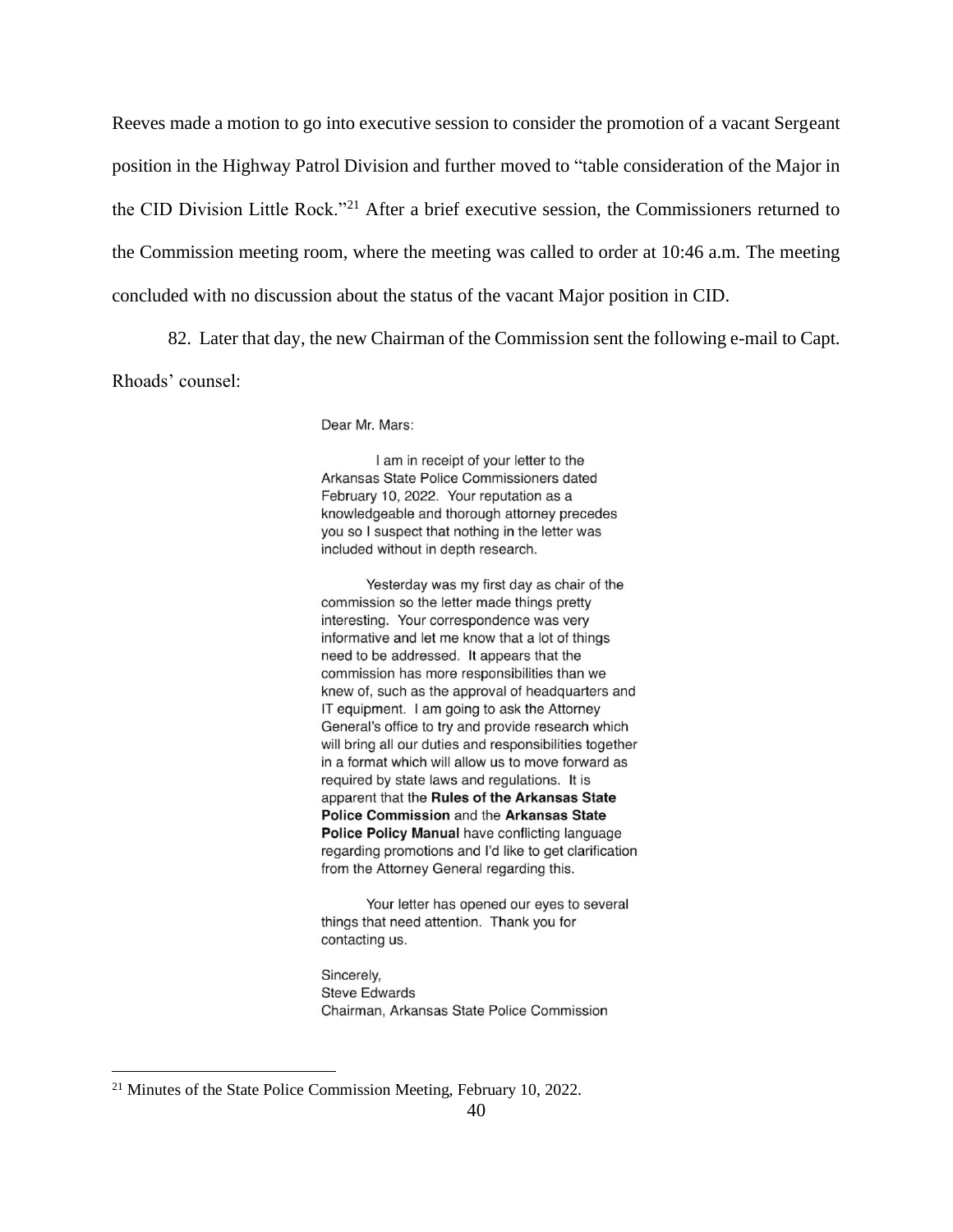# THE GOVERNOR PUBLICLY MENTIONS THE BENEFITS OF PROMOTING AN AFRICAN AMERICAN WOMAN TO THE ASP COMMAND STAFF WITHOUT SAYING A WORD ABOUT HER QUALIFICATIONS

83. Sometime on February 10, 2022, Governor Hutchinson read the 19-page letter that Capt. Rhoads' counsel had delivered that morning to Col. Bryant and the seven ASP Commissioners. When a television reporter asked that afternoon whether the Governor wished to comment on the letter, the Governor decided to give his comments in an on-camera interview.

84. Perhaps unintentionally, the Governor tacitly acknowledged during the interview that one of the candidate's skin color was somehow relevant to the issue at hand. Never mentioning the qualifications of the two candidates for promotion, the Governor instead called attention to the fact that Col. Bryant had recommended an African American female for promotion, saying: "There is the review of a *black female trooper* that's been recommended for promotion."

85. Governor Hutchinson also said that Capt. Rhoads' counsel "was try[ing] to interrupt the normal review of [that] promotion." Reaching new heights of hypocrisy, the Governor neglected to mention that he had directly interfered in the "normal review" of this promotion by improperly exerting pressure on the Commissioners to go along with Col. Bryant's misguided agenda.

#### **VI. CLAIMS FOR RELIEF**

86. Plaintiff incorporates by reference the allegations set forth in paragraphs 1 through 85 of this Complaint as though they were set forth word for word herein.

87. But for the Defendant's unlawful consideration of race, Plaintiff would have been promoted to the position of Major, CID Commander on November 10, 2021, thus entitling her to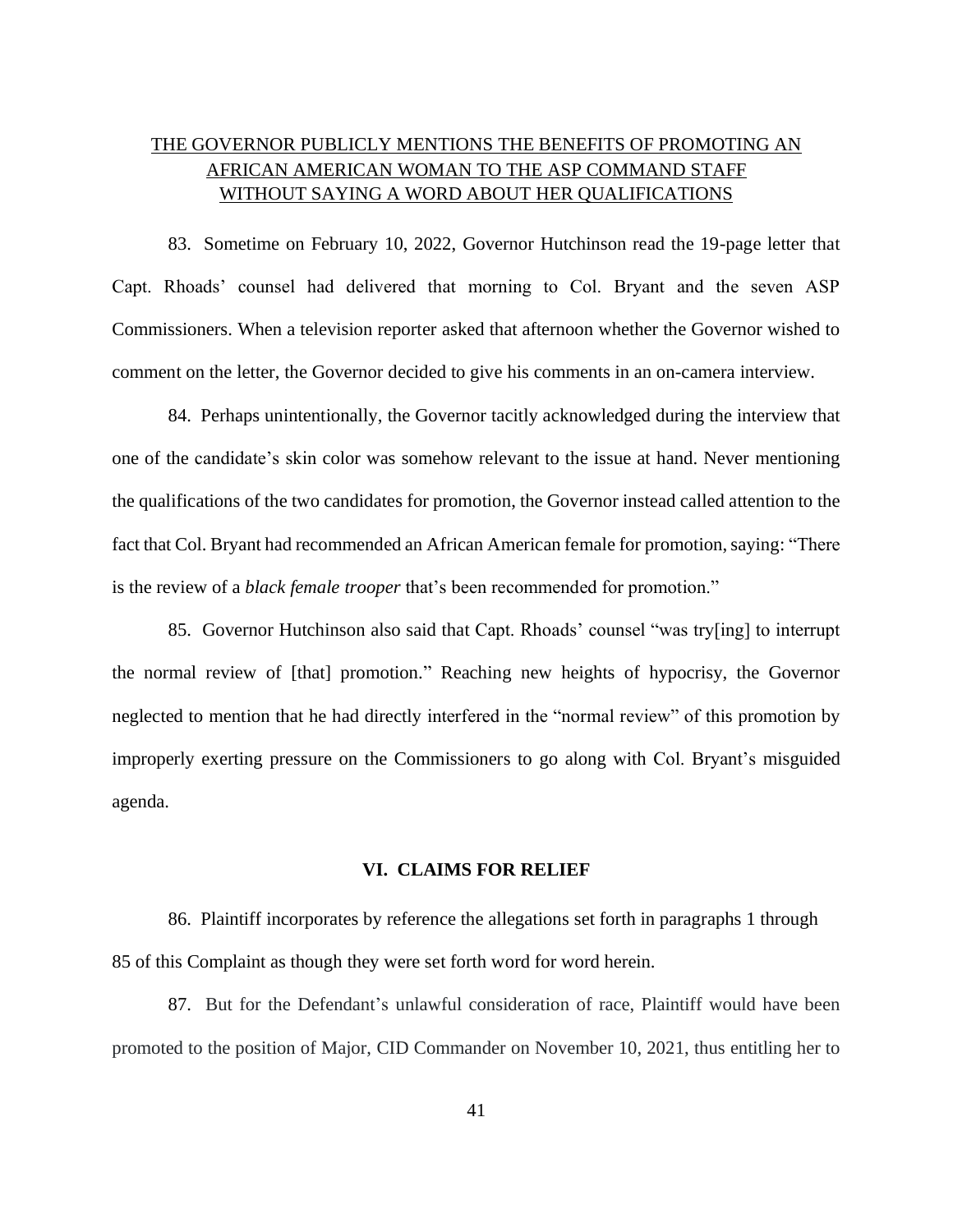backpay with interest from that date until judgment is entered awarding the Plaintiff compensatory damages.

88. The background circumstances, as alleged herein, establish a *prima facie* case of reverse discrimination.

89. In violation of the Plaintiff's clearly established right to employment opportunities that are free from influence based on the color of her skin or her gender, the Defendant knowingly violated the provisions of the Arkansas Civil Rights Act by engaging in overt reverse discrimination by failing to promote the Plaintiff to the position of Major, CID Commander on November 10, 2021 and again refusing to promote the Plaintiff to that position on December 9, 2021.

90. On both occasions, the Defendant: (a) ignored the views expressed by at least five members of the Arkansas State Police Commission; (b) was unable to articulate why he or any objective person could reasonably conclude that the African American candidate's minimal qualifications and four and half years of CID experience could reasonably be compared to the Plaintiff's twenty-one (21) years of CID experience and vast accomplishments in solving homicides and other serious felony crimes; (c) was unable to explain why he had not taken into account the Plaintiff's excellent reputation both inside the ASP and among state and federal prosecutors, sheriffs, and police chiefs, as well as the Defendant's prior decisions to select the Plaintiff, instead of others, to attend the prestigious FBI National Academy and, more recently, to serve on the "Disciplinary Procedures Working Group," whose members are chosen based on their track record for excellent leadership, good judgment, and high integrity; (d) failed to identify anything the Plaintiff had said or done, or failed to do, that might make her unsuitable for promotion; (e) and was unable to articulate any comparable accomplishments by the African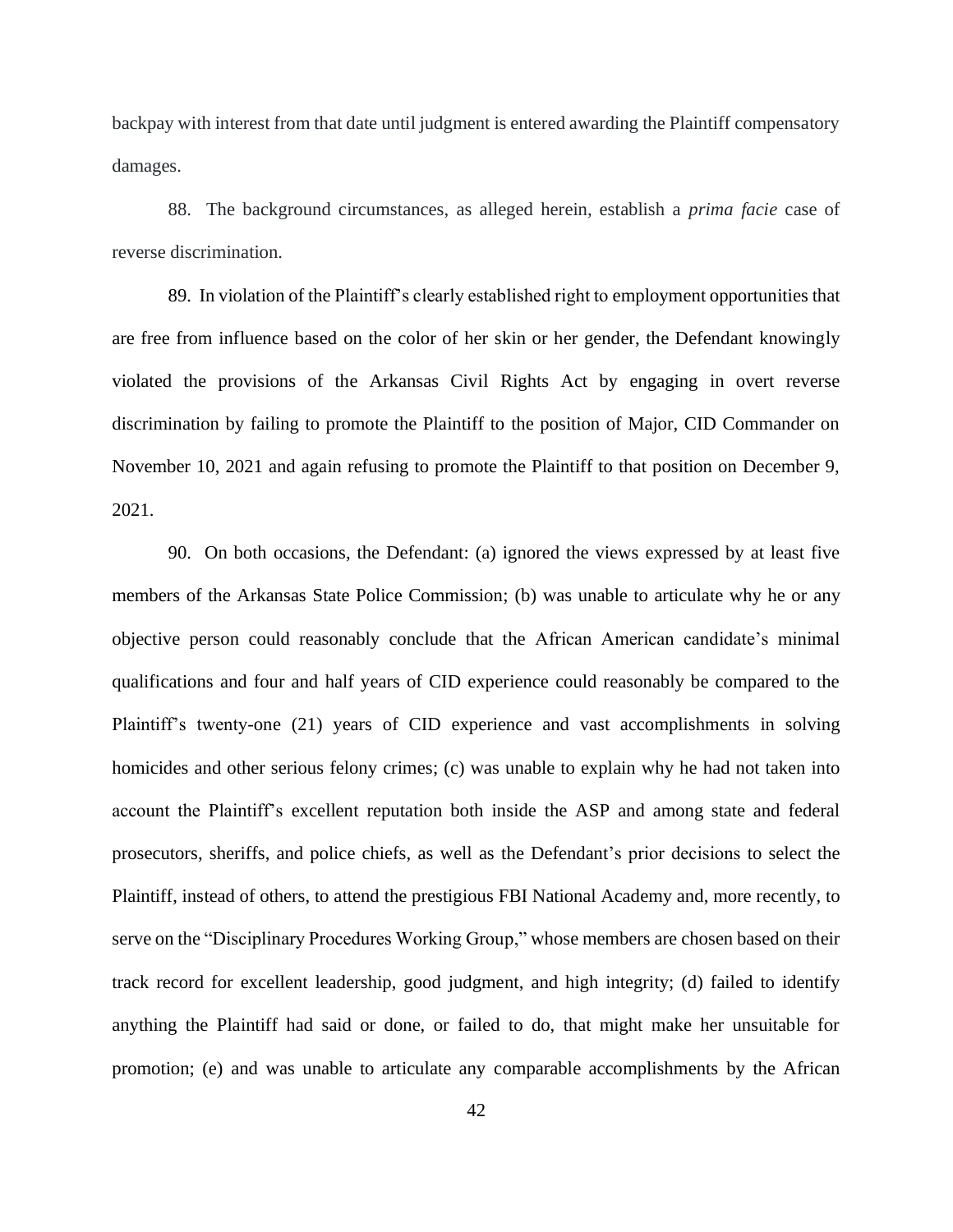American candidate or any comparable prestigious appointments for which she had been selected.

91. Furthermore, the Defendant deliberately concealed from the Commission that the Arkansas Veteran's Preference Act required that the ASP give preference to promoting Plaintiff given her service in the U.S. Marine Corps.

92. On both November 10 and December 9, 2021, the Defendant tacitly acknowledged that his refusal to promote the Plaintiff was based on the fact that she is white, the other candidate is black, and that he wished to be remembered as the ASP Director who promoted the first black woman to the rank of Major.

93. The Defendant's actions have put the Plaintiff at the continuing risk of the Defendant directly and indirectly interfering with the performance of her duties or causing the Plaintiff to be the subject of retaliation for filing this Complaint, which would cause irreparable harm to the Plaintiff for which there is no remedy at law. The Plaintiff is, therefore, entitled to preliminary and permanent injunctive relief, as requested below.

94. At all times relevant, the Defendant's conduct, and the conduct of those with whom he was acting in concert and who were acting at his direction, was carried out with malice and with wanton disregard for the law and the Plaintiff's clearly established right to equal employment opportunities, knowing that their actions would be greatly injurious to the Plaintiff.

WHEREFORE, Plaintiff requests a trial by jury; that judgment be entered against the Defendant in his individual capacity for back pay from November 10, 2021, plus interest, and other compensatory damages allowed by ACRA (in an amount in excess of the minimum amount required for federal court diversity jurisdiction) to be determined by a jury empaneled to try the issues of fact in this case; for preliminary and permanent injunctive relief pursuant to Ark. Code